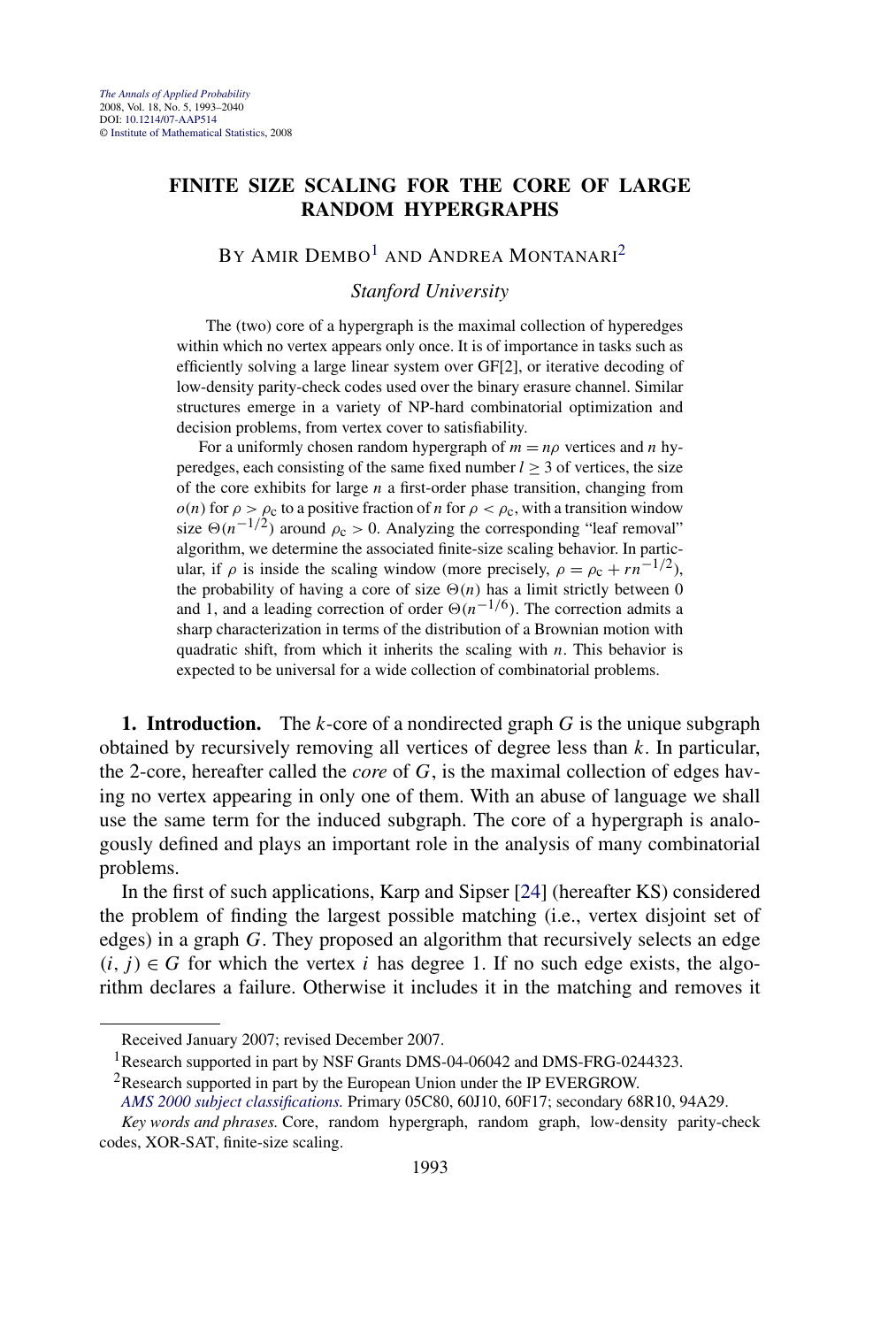from the graph together with all the edges incident on *j* (that cannot belong to the matching). Whenever the algorithm successfully matches all vertices, the resulting matching can be proved to have maximal size. KS analyze the performance of such an algorithm on uniformly random graphs with *N* vertices and  $M = |Nc/2|$  edges as  $N \to \infty$ , using the ODE asymptotic approximation for random processes, based on [\[25\]](#page-46-0) (cf. [\[2, 16\]](#page-45-0) for recent contributions).

It is easy to realize that the algorithm is successful if and only if a properly constructed hypergraph *G*-does not contain a core. The hypergraph *G*-includes a node  $\tilde{e}$  for each edge *e* in *G*, and a hyperedge *i* for each vertex *i* of degree 2 or<br>more in *G*. The hyperedge  $\tilde{i}$  is insident on  $\tilde{e}$  if and only if a is insident on *i* more in *G*. The hyperedge  $\hat{i}$  is incident on  $\tilde{e}$  in  $\tilde{G}$  if and only if  $e$  is incident on  $\hat{i}$ in *G*.

A more recent application is related to the XOR-SAT problem, a simplified version of satisfiability introduced in [\[11\]](#page-46-0). One is given a linear system over *m* binary variables, composed of *n* equations modulo 2, each involving exactly  $l \geq 3$ variables. The authors of [\[12, 29\]](#page-46-0) propose a simple "leaf removal" algorithm to solve such a linear system. The algorithm recursively selects a variable that appears in a single equation, and eliminates the corresponding equation from the system. In fact, such an equation can be eventually satisfied by properly setting the selected variable. If all the equations are removed by this procedure, a solution can be constructed by running the process backward and fixing along the way the selected variables.

A hypergraph *G* is associated to the linear system by including a vertex for each variable, and a hyperedge for each equation. Hyperedge *e* is incident on vertex *i* if and only if the corresponding equation involves the *i*th variable with nonzero coefficient. It is easy to realize that the leaf removal algorithm is successful if and only if the corresponding hypergraph *G* does not contain a core.

Uniformly random linear systems with *n* equations and  $m = \rho n$  variables are considered in [\[12, 29\]](#page-46-0). It is proved there that the algorithm is successful with high probability if  $\rho$  is larger than a critical value  $\rho_c$ , and fails with high probability if  $\rho < \rho_c$ . See Figure [1](#page-2-0) for an illustration of this phenomenon. Further, it is shown there that the structure of the set of solutions of the linear system changes dramatically at  $\rho_c$ , exhibiting a "clustering effect" when  $\rho < \rho_c$ .

The same "solution clustering" phenomenon has been conjectured for a variety of random combinatorial decision problems, on the basis of nonrigorous statistical mechanics calculations. The most studied among these problems is the random *K*-satisfiability, for which some indication of clustering is rigorously proved in [\[5, 15\]](#page-46-0). Several authors suggest that the solution clustering phenomenon is related to the poor performance of search algorithms on properly chosen ensembles of random instances. Still within random *K*-satisfiability, the performance of certain standard solution heuristics (such as the "pure-literal" rule) is also related to the appearance of properly defined cores (see [\[28\]](#page-47-0)).

We conclude with the application to the analysis of low-density parity-check code ensembles, used for communication over the binary erasure channel, which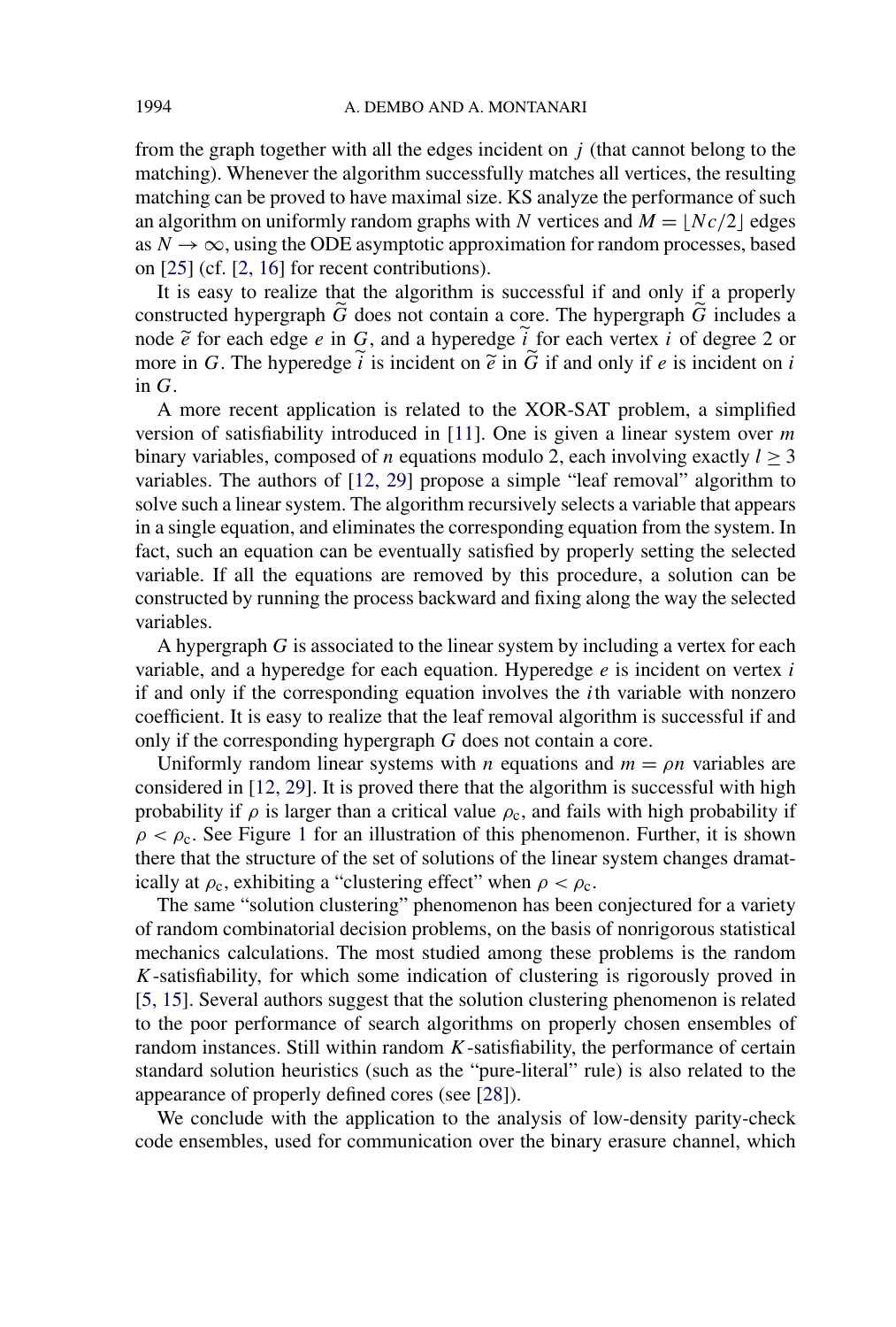<span id="page-2-0"></span>

FIG. 1. *Probability that a random l* = 3*-hypergraph with m vertices and n* = *m/ρ hyperedges has a nonempty* 2*-core estimated numerically for m* = 100*,...,* 600. *The vertical line corresponds to the asymptotic threshold*  $\rho_c \approx 1.2218$ .

is the most relevant motivation for our work. The decoding of a noisy message amounts in this case to finding the *unique* solution of a linear system over GF [2] (the solution exists by construction, but is not necessarily unique, in which case decoding fails). If the linear system includes an equation with only one variable, we thus determine the value of this variable, and substitute it throughout the system. Repeated recursively, this procedure either determines all the variables, thus yielding the unique solution of the system, or halts on a linear subsystem each of whose equations involves at least two variables. While such an algorithm is not optimal (when it halts, the resulting linear subsystem might still have a unique solution), it is the simplest instance of the widely used belief propagation decoding strategy, that has proved extremely successful. For example, on properly optimized code ensembles, this algorithm has been shown to achieve the theoretical limits for reliable communication, that is, Shannon's channel capacity (see [\[26\]](#page-46-0)).

Once again, one can construct a hypergraph *G* by associating a hyperedge to each variable, and a vertex to each equation (notice that this representation is "dual" with respect to the one used for XOR-SAT). Decoding is successful (it finds the unique solution) if and only if this hypergraph does not contain a core. For a "reasonable" code ensemble the probability of this event approaches 1 (resp. 0) when the noise level is smaller (larger) than a certain critical value. See [\[26\]](#page-46-0) for an explicit characterization of the critical noise value via an application of the ODE method (based again on [\[25, 31\]](#page-46-0)). Though this result has been successfully used for code design, it is often a poor approximation for the moderate code block-length (say,  $n = 10^2$  to 10<sup>5</sup>) that is relevant in practice.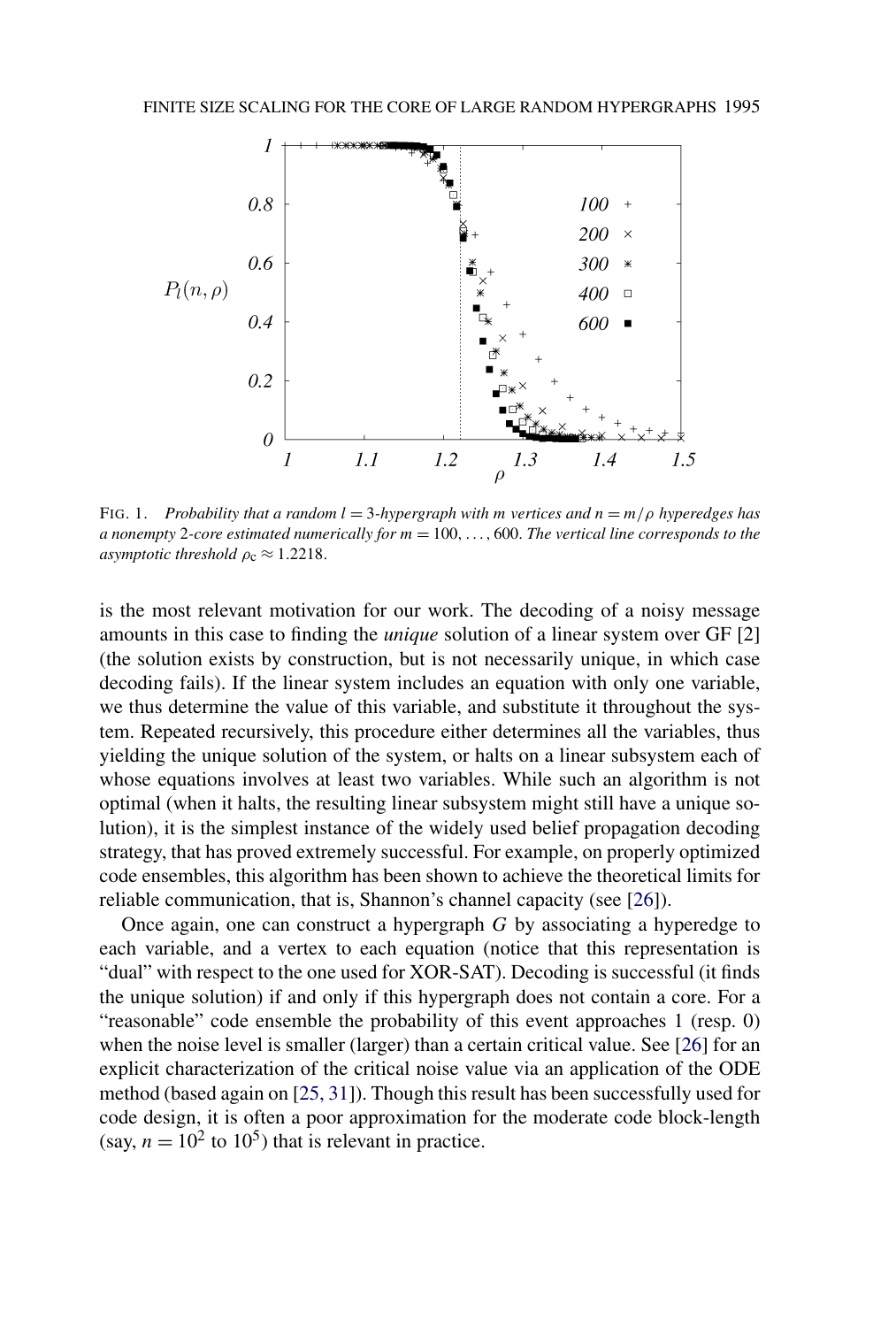To overcome this problem, a finite-size scaling law is derived in [\[3\]](#page-45-0), providing the probability of successfully decoding in the double limit of large size *n*, and noise level approaching the critical value. In [\[3\]](#page-45-0) the authors also conjecture a "refined" law that describes how the finite-size scaling limit is approached, and demonstrate empirically that this refined scaling formula is very accurate already for short message lengths  $n \approx 100$ , opening the way to an efficient code design procedure (cf. [\[4\]](#page-46-0)).

In this paper we resolve the conjecture by rigorously proving the refined scaling law. To simplify the exposition we focus on a specific choice of the random ensemble of equations, but our proof generalizes without much difficulty to a large variety of other cases, and in particular to all those mentioned in the conjecture of [\[3\]](#page-45-0). (In the coding language, the example we consider corresponds to LDPC ensembles with regular left and Poisson right degree; it also coincides with the random XOR-SAT ensemble introduced in [\[11\]](#page-46-0) and treated in [\[12, 29\]](#page-46-0).) In graph-theoretical terms, we determine the probability that a uniformly random<sup>3</sup> *l*-hypergraph (i.e., a hypergraph with hyperedges of size *l*) with *n* hyperedges and  $m = np$  vertices has a nonempty core as *n* grows and  $\rho = \rho(n)$  approaches  $\rho_c$ . In the process of establishing the refined scaling law we gain much insight about the core of such random hypergraphs. For example, we determine the fluctuations in the size of the core at criticality (see Remark [2.6\)](#page-9-0), and show that if the hypergraph is built one hyperedge at a time, then its core size jumps from zero to a positive fraction of  $m$  at a random time  $n_c$ , the distribution of which we explicitly determine (cf. Remark [2.5\)](#page-9-0).

Our proof strategy should apply without conceptual changes to other phase transitions within the same class, such as *k*-core percolation on random graphs (with  $k \ge 3$ ), or the pure-literal rule threshold in random *k*-SAT (with  $k \ge 3$ ; cf. [\[17\]](#page-46-0)). Even beyond this family of closely related phenomena, the form of the refined scaling law (in particular, the scaling with  $n$  of the scaling window and of the first correction) are likely to be quite universal. For instance, in [\[3\]](#page-45-0) it has been empirically found to hold for iterative decoding of LDPC codes over general channels. Within statistical physics, several core phase transitions have been studied as special examples of "mean field dynamical glass transition" [\[33\]](#page-47-0). It is possible that the refined finite-size scaling law generalizes to this (quite large) class as well.

Finite-size scaling has been the object of several investigations in statistical physics and in combinatorics. Most of these studies estimate the size of the corresponding scaling window. That is, fixing a small value of  $\varepsilon > 0$ , they find the amount of change in some control parameter which moves the probability of a relevant event from  $\varepsilon$  to  $1 - \varepsilon$ . A remarkably general result in this direction is the rigorous formulation of a "Harris criterion" in [\[10, 35\]](#page-46-0). Under mild assumptions,

<sup>&</sup>lt;sup>3</sup>Indeed, we work with a properly defined "configurational" model (somewhat similar to the one introduced in [\[8\]](#page-46-0)) to be defined in the next section.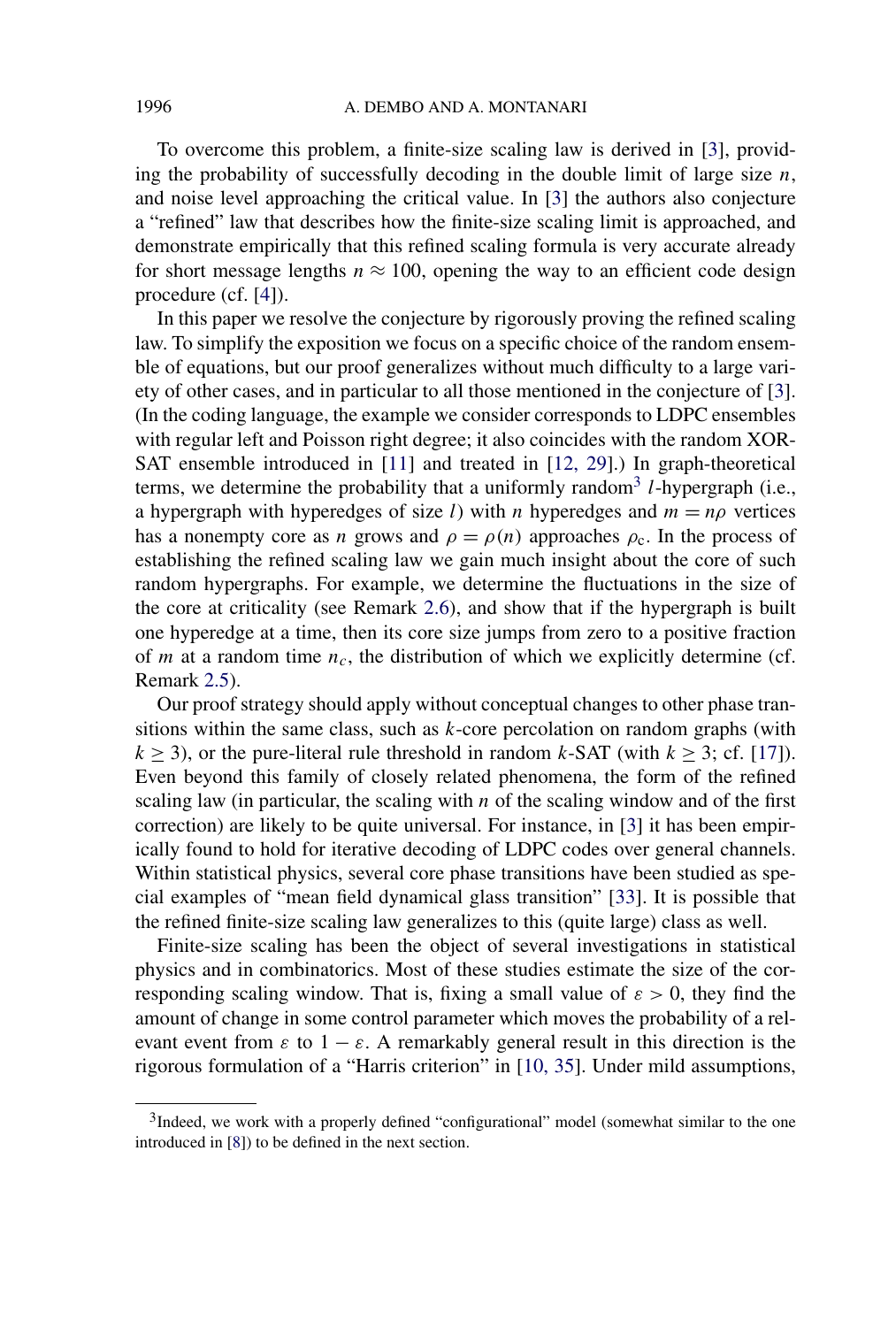this implies that the scaling window has to be at least  $\Omega(n^{-1/2})$  for a properly defined control parameter (e.g., the ratio  $\rho$  of the number of nodes to hyper-edges in our problem). A more precise result has recently been obtained for the satisfiableunsatisfiable phase transition for the random 2-SAT problem, yielding a window of size  $\Theta(n^{-1/3})$  [\[9\]](#page-46-0). Note, however, that statistical physics arguments suggest that the phase transition we consider here is not from the same universality class as the satisfiable-unsatisfiable transition for the random 2-SAT problem.

In contrast with the preceding, we provide a much sharper characterization, yielding beyond the scaling window and the limiting scaling function, also the asymptotic form of corrections to this limit. In this respect, our work is closer in its level of precision to that for the scaling behavior in the emergence of the giant component in Erdős–Rényi random graphs (for more on the latter, see [[22\]](#page-46-0) and the references therein).

At the level of degenerate (or zero–one) fluid-limits, the asymptotic size of *k*-core of random graphs is determined by [\[31\]](#page-47-0) via the ODE method. See also [\[28\]](#page-47-0) for a general approach for deriving such results without recourse to ODE approximations (using instead a method analogous to the "density evolution" technique from coding theory).

Darling and Norris determine in [\[14\]](#page-46-0) the asymptotic size of the 2-core of a random hypergraph which is the "dual" of the model we consider here. Indeed, the hyperedges in their model are of random, Poisson distributed, sizes, which allows for a particularly simple Markovian description of the recursive algorithm that constructs the core. Dealing as we do with random hypergraphs at the critical point, where the asymptotic core size exhibits a discontinuity, they describe the fluctuations around the deterministic limit via a certain linear SDE. In doing so, they heavily rely on the powerful theory of weak convergence, in particular in the context of convergence of Markov processes. For further results that are derived along the same line of reasoning; see [\[13, 18, 19\]](#page-46-0).

In contrast, as we outline in the next section, the focus of this paper is on correction terms and rates of convergence. These are beyond the scope of weak convergence theory. In the context of our main result, Theorem [2.3,](#page-8-0) these only provide the limit, as  $n \to \infty$  and  $\rho_n$  near its critical value, of the probability that a uniformly chosen random hypergraph with *n* hyperedges over  $n\rho_n$  vertices has a nonempty 2-core.

The need to estimate correction terms is why many steps in our proof involve delicate coupling arguments, expanding and keeping track of the rate of decay of approximation errors (in terms of *n*). Our technique can be extended to provide rates of convergence (in the sup-norm) as *n* grows, for distributions of inhomogeneous Markov chains on  $\mathbb{R}^d$  whose transition kernels  $W_{t,n}(x_{t+1} - x_t = y | x_t = x)$ are approximately (in  $n$ ) linear in  $x$ , and "strongly elliptic" of uniformly bounded support with respect to *y*.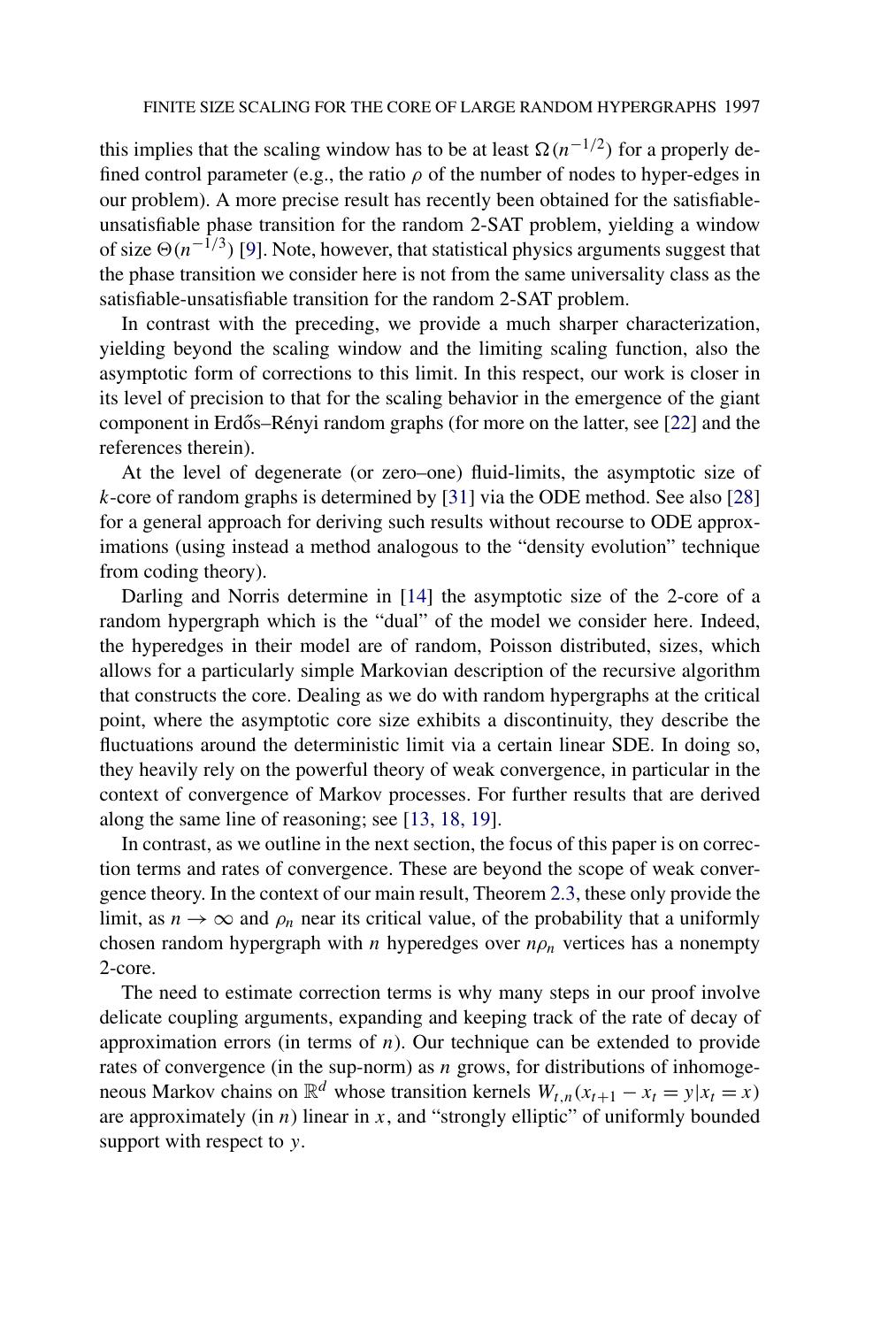**2. Main result and outline of proof.** We consider hypergraphs with *n* hyperedges over  $m = |n\rho|$  vertices,  $\rho > 0$ . Each hyperedge is an ordered list of *l* ≥ 3, *not necessarily distinct* vertices chosen independently and uniformly at random with replacement. We are interested in the probability  $P_l(n, \rho)$  that a random hypergraph from this ensemble has a nonempty 2-core (i.e., the existence of a nonempty list of hyperedges such that, if a vertex appears in this list, then it does so at least twice).

In the next section we construct an inhomogeneous Markov chain  $\{\vec{z}(\tau) =$  $(z_1(\tau), z_2(\tau))$ ,  $n \ge \tau \ge 0$ , where  $z_1(\tau)$  and  $z_2(\tau)$  keep track, respectively, of the number of vertices of degree 1 and of degree at least 2 after *τ* steps of the decimation algorithm. As we show in Section [5,](#page-28-0) in the large *n* limit, this chain is well approximated by a simpler chain with transition probabilities,

(2.1)  
\n
$$
\begin{aligned}\n\widehat{\mathbb{P}}_{n,\rho}\{\vec{z}(\tau+1) = \vec{z} + (q_1 - q_0, -q_1)|\vec{z}(\tau) = \vec{z}\} \\
= \left(\frac{l-1}{q_0 - 1, q_1, q_2}\right) \mathfrak{p}_0^{q_0 - 1} \mathfrak{p}_1^{q_1} \mathfrak{p}_2^{q_2}.\n\end{aligned}
$$

For  $\vec{x} = \vec{z}/n$ ,  $\theta = \tau/n$ ,

(2.2) 
$$
\mathfrak{p}_0 = \frac{\max(x_1, 0)}{l(1 - \theta)}, \qquad \mathfrak{p}_1 = \frac{x_2 \lambda^2}{l(1 - \theta)(e^{\lambda} - 1 - \lambda)}, \qquad \mathfrak{p}_2 = \frac{x_2 \lambda}{l(1 - \theta)},
$$

where for  $x_2 > 0$ , we set  $\lambda$  as the unique positive solution of

(2.3) 
$$
f_1(\lambda) = \frac{\lambda(e^{\lambda} - 1)}{e^{\lambda} - 1 - \lambda} = \frac{l(1 - \theta) - \max(x_1, 0)}{x_2}
$$

enforcing  $\mathfrak{p}_0 + \mathfrak{p}_1 + \mathfrak{p}_2 = 1$ , while for  $x_2 = 0$ , we instead set by continuity  $\mathfrak{p}_1 = 0$ and  $p_2 = 1 - p_0$ .

Further, we show in Lemma [4.4](#page-22-0) that  $n^{-1}\vec{z}(0)$  converges to the nonrandom vector

(2.4) 
$$
\vec{y}(0) = (le^{-l/\rho}, \rho(1 - e^{-l/\rho}) - le^{-l/\rho}).
$$

Since the chain (2.1) has bounded increments, and the corresponding probabilities depend on the state only through the macroscopic variables  $\vec{x}$  and  $\theta$ , it is not hard to verify that the scaled process  $n^{-1}\vec{z}(\theta n)$  concentrates around the solution of the ODE

(2.5) 
$$
\frac{d\vec{y}}{d\theta}(\theta) = \vec{F}(\vec{y}(\theta), \theta),
$$

where  $\vec{F}(\vec{x}, \theta) = (-1 + (l - 1)(\mathfrak{p}_1 - \mathfrak{p}_0), -(l - 1)\mathfrak{p}_1)$  is the mean of  $\vec{z}(\tau + 1)$  –  $\vec{z}(\tau)$  under the transitions of (2.1); see, for instance, [\[12, 26, 29\]](#page-46-0). The solution of this ODE will be denoted by  $\vec{y}(\theta, \rho)$ , often using the shorthand  $\vec{y}(\theta)$  (where the fixed value of  $\rho$  is clear from the context). From the solution, one finds that  $y_1(\theta)$ remains strictly positive for all  $\theta \in [0, 1)$  if and only if  $\rho > \rho_c$  [see [\(4.3\)](#page-16-0)]. As shown in [\[26\]](#page-46-0) this indicates that, with high probability, the algorithm successfully

<span id="page-5-0"></span>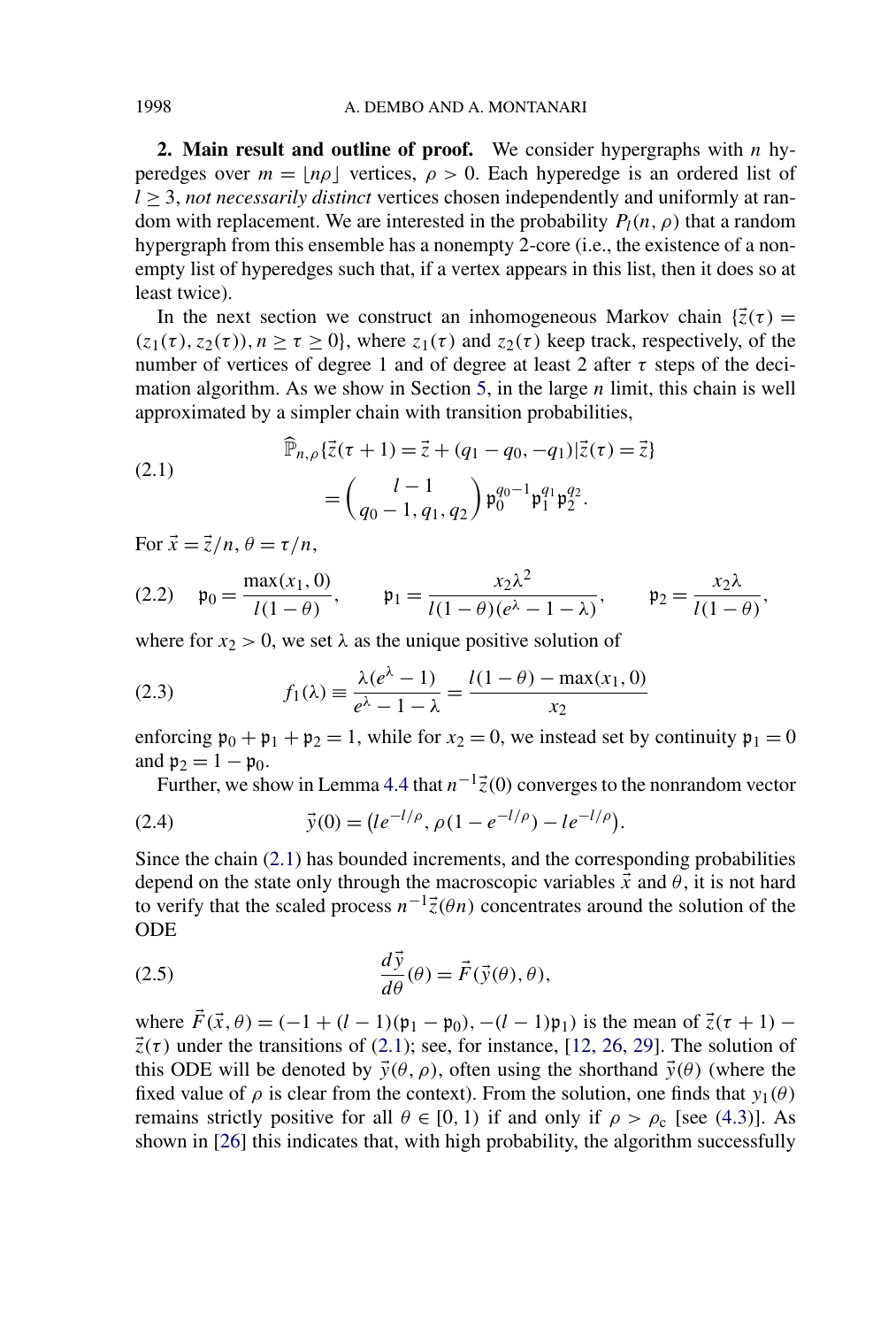<span id="page-6-0"></span>decimates the whole hypergraph without ever running out of degree 1 vertices if  $\rho > \rho_c$ . Vice versa, for  $\rho < \rho_c$ , the solution  $\vec{y}(\theta)$  crosses the  $y_1 = 0$  plane; this is shown to imply that the algorithm stops and returns a large core with high probability. In the critical case  $\rho = \rho_c$ , the solution  $\vec{y}(\theta)$  touches the  $y_1 = 0$  plane at the unique time  $\theta = \theta_c \in (0, 1)$  (see Proposition [4.2\)](#page-16-0). The principal conclusion of Section [5](#page-28-0) is that, near criticality,  $P_l(n, \rho)$  can be estimated by the probability that  $\vec{z}(\tau)$  is small in a neighborhood of  $\tau = n\theta_c$ . More precisely:

PROPOSITION 2.1. *Let*  $\beta \in (3/4, 1)$ ,  $J_n = [n\theta_c - n^{\beta}, n\theta_c + n^{\beta}]$  and  $|\rho - \rho_c| \le$  $n^{\beta'-1}$  *with*  $\beta' < 2\beta - 1$ . *Then for*  $\varepsilon_n = A \log n$ ,  $P_n(\hat{\theta}) = \hat{\mathbb{P}}_{n,\rho} \left\{ \inf_{\tau \in J_n} z_1(\tau) \leq -\varepsilon_n \right\} - \delta_n \leq P_l(n,\rho) \leq \hat{\mathbb{P}}_{n,\rho} \left\{ \inf_{\tau \in J_n} z_1(\tau) \leq \varepsilon_n \right\} + \delta_n,$ *where*  $\delta_n \equiv Dn^{-1/2}(\log n)^2$ .

At the critical point (i.e., for  $\rho = \rho_c$  and  $\theta = \theta_c$ ) the solution of the ODE [\(2.5\)](#page-5-0) is tangent to the  $y_1 = 0$  plane and fluctuations in the  $y_1$  direction determine whether a large core exists or not. Further, in a neighborhood of  $\theta_c$ , we have  $y_1(\theta) \simeq \frac{1}{2}\widetilde{F}(\theta - \theta_c)$  $(\theta_c)^2$ , for some  $\tilde{F} > 0$ . In the same neighborhood, the contribution of fluctuations to the change of  $z_1$  is approximately  $\sqrt{\tilde{G}n(\theta - \theta_c)}$ , with  $\tilde{G} > 0$ . Comparing these two contributions we see that the relevant scaling is  $X_n(t) = n^{-1/3} [z_1(n\theta_c + n^{2/3}t)$  $z_1(n\theta_c)$ ], which for large *n* converges, by strong approximation, to  $X(t) = \frac{1}{2}\tilde{F}t^2 + \tilde{E}t^2 + \tilde{E}t^2 + \tilde{E}t^2$  $GW(t)$ , for a standard two-sided Brownian motion  $W(t)$  (see Lemma [6.1](#page-39-0) for a precise quantitative statement). Clearly,

(2.7) 
$$
\widetilde{F} \equiv \frac{d^2 y_1}{d\theta^2}(\theta_c) = \frac{dF_1}{d\theta}(\vec{y}(\theta_c), \theta_c) = \frac{\partial F_1}{\partial \theta} + \frac{\partial F_1}{\partial y_2}F_2.
$$

In the last expression we adopted the convention (to be followed hereafter) of omitting the arguments whenever they refer to the critical point  $\theta = \theta_c$ ,  $\vec{y} = \vec{y}(\theta_c)$ and the trajectory considered is the critical one, that is,  $\rho = \rho_c$ .

Fluctuations of  $\vec{z}(n\theta_c)$  around  $n\vec{y}(\theta_c)$  are accumulated in  $n\theta_c$  stochastic steps, and are therefore of order  $\sqrt{n}$ . As shown in Section [6,](#page-38-0) the rescaled variable  $(\vec{z}(n\theta) - n\vec{y}(\theta))/\sqrt{n}$  converges to a Gaussian random variable. Its covariance matrix  $\mathbb{Q}(\theta, \rho) = \{Q_{ab}(\theta, \rho); 1 \le a, b \le 2\}$  is the symmetric positive definite solution of the ODE:

(2.8) 
$$
\frac{d\mathbb{Q}(\theta)}{d\theta} = \mathbb{G}(\vec{y}(\theta), \theta) + \mathbb{A}(\vec{y}(\theta), \theta)\mathbb{Q}(\theta) + \mathbb{Q}(\theta)\mathbb{A}(\vec{y}(\theta), \theta)^{\dagger},
$$

where  $\mathbb{A}(\vec{x}, \theta) \equiv \{A_{ab}(\vec{x}, \theta); 1 \le a, b \le 2\}$  for  $A_{ab}(\vec{x}, \theta) = \partial_{x_b}F_a(\vec{x}, \theta)$ , and  $\mathbb{G}(\vec{x},\theta)$  is the covariance of  $\vec{z}(\tau+1) - \vec{z}(\tau)$  under the transitions [\(2.1\)](#page-5-0), that is, the nonnegative definite symmetric matrix with entries

(2.9) 
$$
\begin{cases} G_{11}(\vec{x}, \theta) = (l-1)[\mathfrak{p}_0 + \mathfrak{p}_1 - (\mathfrak{p}_0 - \mathfrak{p}_1)^2], \\ G_{12}(\vec{x}, \theta) = -(l-1)[\mathfrak{p}_0 \mathfrak{p}_1 + \mathfrak{p}_1(1 - \mathfrak{p}_1)], \\ G_{22}(\vec{x}, \theta) = (l-1)\mathfrak{p}_1(1 - \mathfrak{p}_1). \end{cases}
$$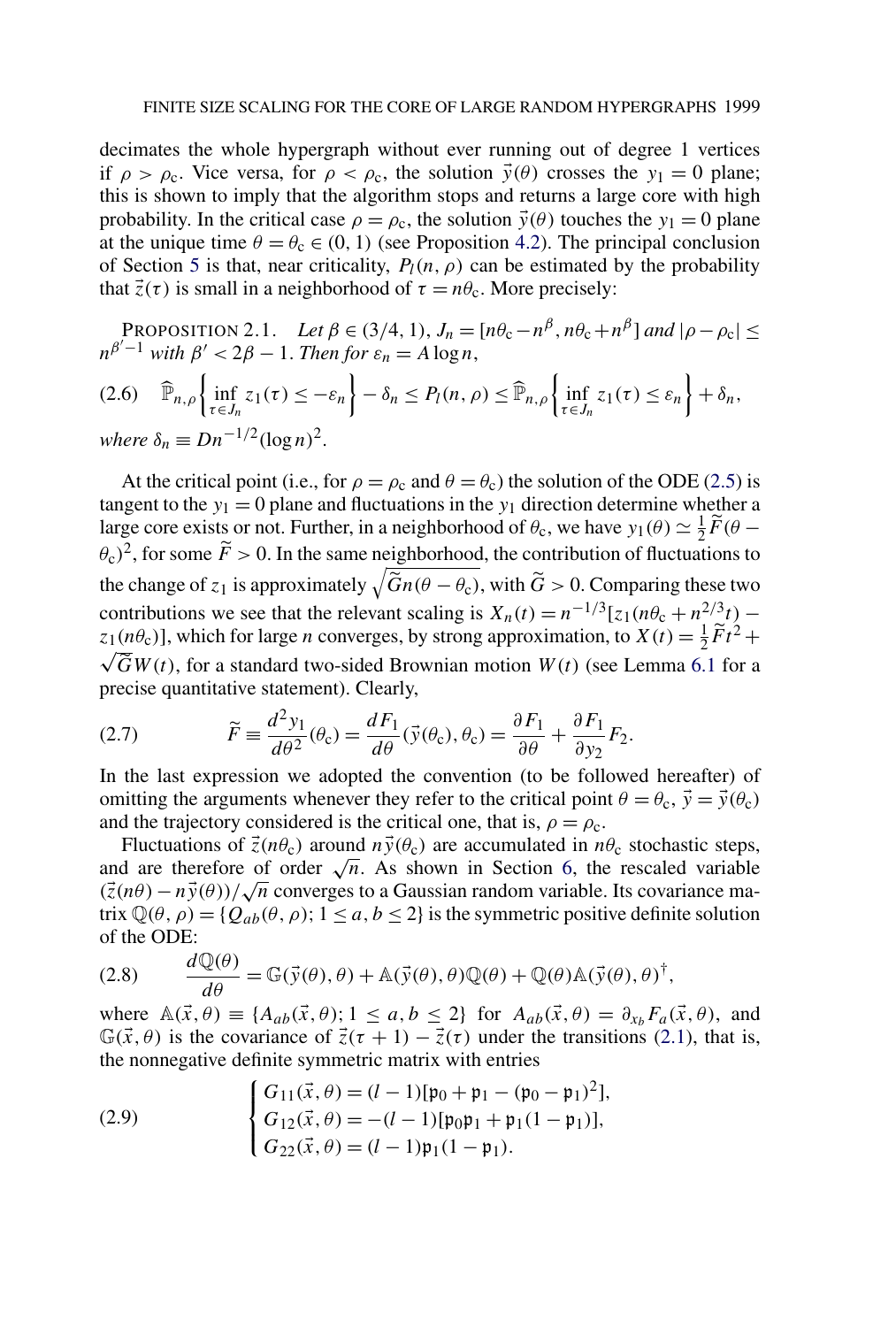Here again we use the convention  $\mathbb{Q}(\theta) \equiv \mathbb{Q}(\theta, \rho)$  when the value of  $\rho$  is clear from the context. The positive definite initial condition  $\mathbb{Q}(0)$  for [\(2.8\)](#page-6-0) is computed on the original graph ensemble, and given by

(2.10) 
$$
\begin{cases} Q_{11}(0) = \frac{l}{\gamma} \gamma e^{-2\gamma} (e^{\gamma} - 1 + \gamma - \gamma^2), \\ Q_{12}(0) = -\frac{l}{\gamma} \gamma e^{-2\gamma} (e^{\gamma} - 1 - \gamma^2), \\ Q_{22}(0) = \frac{l}{\gamma} e^{-2\gamma} [(e^{\gamma} - 1) + \gamma (e^{\gamma} - 2) - \gamma^2 (1 + \gamma)], \end{cases}
$$

where  $\gamma = l/\rho$  (see Section [4.2](#page-22-0) for details).

The parameter describing the fluctuations of  $z_1(n\theta) - z_1(n\theta_c)$  for  $\theta$  near  $\theta_c$  is simply  $\tilde{G} = G_{11}(\vec{y}(\theta_c), \theta_c)$ . As we show in Section [6,](#page-38-0) this analysis allows us to approximate the probability that  $\vec{z}(\tau)$  approaches the  $z_1 = 0$  plane, by replacing  $\{\vec{z}(\tau)\}\$  by an appropriately constructed Gaussian process.

PROPOSITION 2.2. *Let*  $X(t) = \frac{1}{2}\widetilde{F}t^2 + \sqrt{\widetilde{G}}W(t)$  where  $W(t)$  is a doubly in*finite standard Brownian motion conditioned to*  $W(0) = 0$ *. Further, let*  $\xi(r)$  *be a* normal random variable of mean  $(\frac{\partial y_1}{\partial \rho})$ r and variance  $Q_{11}$  (both evaluated at  $\theta = \theta_c$  *and*  $\rho = \rho_c$ , *which is independent of*  $W(t)$ .

*For some*  $\beta \in (3/4, 1)$ , *any*  $\eta < 5/26$ , *all*  $A > 0$ ,  $r \in \mathbb{R}$  *and n large enough*, *if*  $\rho_n = \rho_c + r n^{-1/2}$  *and*  $\varepsilon_n = A \log n$ , *then* 

$$
(2.11) \qquad \left| \widehat{\mathbb{P}}_{n,\rho_n} \left\{ \inf_{\tau \in J_n} z_1(\tau) \leq \pm \varepsilon_n \right\} - \mathbb{P} \left\{ n^{1/6} \xi + \inf_t X(t) \leq 0 \right\} \right| \leq n^{-\eta}.
$$

We note in passing that within the scope of weak convergence, Aldous [\[1\]](#page-45-0) pioneered the use of Brownian motion with quadratic drift [à la *X(t)* of Proposition 2.2], to examine the near-critical behavior of the giant component in Erdös– Rényi random graphs, and his method was extended by Goldschmidt [\[19\]](#page-46-0) to the giant set of identifiable vertices in Poisson random hypergraph models.

The key to the validity of Proposition 2.2 at the  $o(n^{-1/6})$  level of accuracy relevant here, is the fact that within the critical time window  $J_n$  the Markov chain of transition probabilities [\(2.1\)](#page-5-0) is well approximated by the chain

(2.12) 
$$
\vec{z}'(\tau + 1) = \vec{z}'(\tau) + \tilde{A}_{\tau}(n^{-1}\vec{z}'(\tau) - \vec{y}(\tau/n)) + \Delta_{\tau}
$$

with  $\widetilde{A}_{\tau} \equiv \mathbb{I}_{\tau < \tau_n} A(\vec{y}(\tau/n, \rho), \tau/n)$  for  $\tau_n \equiv \lfloor n\theta_c - n^{\beta} \rfloor$ , and independent random variables  $\{\Delta_{\tau}\}\$  of mean  $\vec{F}(\vec{y}(\tau/n), \tau/n)$  and covariance  $\mathbb{G}(\vec{y}(\tau/n), \tau/n)$  (cf. Proposition [5.5\)](#page-36-0). In particular, taking

$$
(2.13) \t\t \widetilde{\mathbb{B}}_{\sigma}^{\tau} \equiv \left(\mathbb{I} + \frac{1}{n}\widetilde{\mathbb{A}}_{\tau}\right) \cdot \left(\mathbb{I} + \frac{1}{n}\widetilde{\mathbb{A}}_{\tau-1}\right) \cdots \left(\mathbb{I} + \frac{1}{n}\widetilde{\mathbb{A}}_{\sigma}\right),
$$

<span id="page-7-0"></span>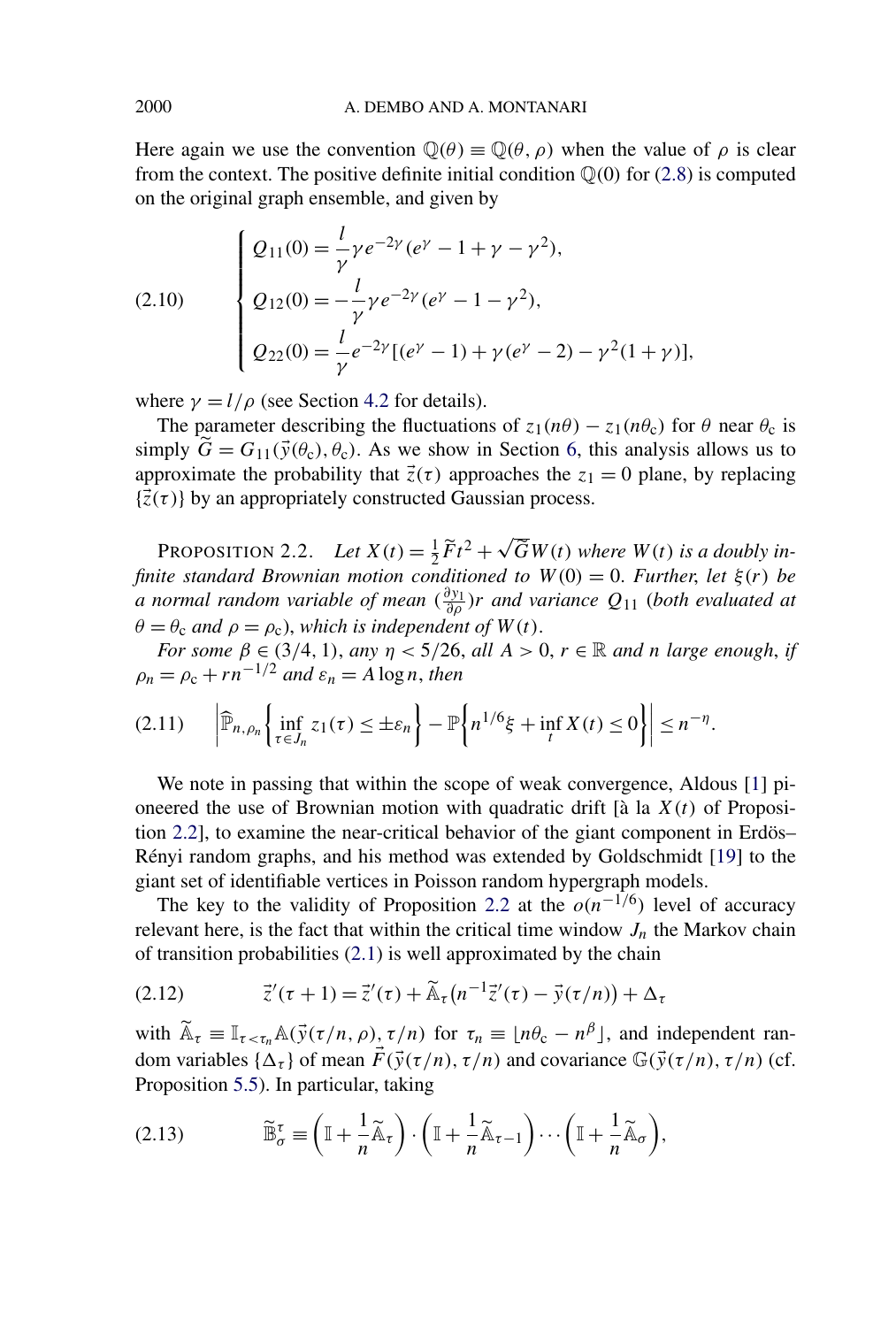<span id="page-8-0"></span>

FIG. 2. *The numerical estimates for the core probabilities in Figure* [1,](#page-2-0) *plotted versus scaling variables*  $\tilde{r}_1$ ,  $\tilde{r}_2$ . *On the left*:  $\tilde{r}_1 = \sqrt{n}(\rho - \rho_c)/\alpha_l$ . *On the right*:  $\tilde{r}_2 = \sqrt{n}(\rho - \rho_c - \delta_l n^{-2/3})/\alpha_l$  where *δ*<sub>*l*</sub> = *α*<sub>*l*</sub>*β*<sub>*l*</sub>Ω. *According to Theorem* 2.3, *corrections to the asymptotic curve* Φ(− $\tilde{r}$ ) (*dashed*) *are*  $\Theta(n^{-1/6})$  *on the left*, *and*  $O(n^{-5/26+\epsilon})$  *on the right.* 

for integers  $0 \le \sigma \le \tau$  (while  $\widetilde{\mathbb{B}}_{\sigma}^{\tau} \equiv \mathbb{I}$  in case  $\tau < \sigma$ ), we see that

(2.14) 
$$
\vec{z}'(\tau) = \widetilde{\mathbb{B}}_0^{\tau-1} \vec{z}'(0) + \sum_{\sigma=0}^{\tau-1} \widetilde{\mathbb{B}}_{\sigma+1}^{\tau-1} (\Delta_{\tau} - \widetilde{\mathbb{A}}_{\sigma} \vec{y}(\sigma/n))
$$

is a sum of (bounded) independent random variables, hence of approximately normal distribution. Further, the mean and covariance of  $\vec{z}'(\tau)$  are given by discretized versions of [\(2.5\)](#page-5-0) and [\(2.8\)](#page-6-0), hence are sufficiently close to the solutions  $\vec{y}(\theta, \rho)$  and  $\mathbb{Q}(\theta, \rho)$  of these ODEs (cf. Lemma [4.3\)](#page-19-0).

Combining Propositions [2.1](#page-6-0) and [2.2,](#page-7-0) we are now able to estimate the desired probability  $P_l(n, \rho)$  in terms of the distribution of the global minimum of the process  $\{X(t)\}\$  (i.e., a Brownian motion plus a quadratic shift). The latter has been determined already in [\[20\]](#page-46-0), yielding the following conclusion, which is our main result. Figure 2 illustrates the accuracy of the finite-size scaling expression proved below, by comparing it with numerical simulations.

THEOREM 2.3. Let 
$$
l \ge 3
$$
, and define  $\alpha_l = \sqrt{Q_{11}}(\frac{\partial y_1}{\partial \rho})^{-1}$ ,  $\beta_l = \frac{1}{\sqrt{Q_{11}}} \tilde{G}^{2/3} \times \tilde{F}^{-1/3}$ ,  $\rho_n = \rho_c + rn^{-1/2}$ . Then, for any  $\eta < 5/26$ 

$$
(2.15) \t Pl(n, \rhon) = \Phi(-r/\alphal) + \betal \Omega \Phi'(-r/\alphal) n^{-1/6} + O(n^{-\eta}),
$$

where  $\Phi(x)$  denotes the distribution function for a standard normal random vari*able, the finite constant*  $\Omega$  *is given by the integral* 

(2.16) 
$$
\Omega \equiv \int_0^\infty [1 - \mathcal{K}(z)^2] dz,
$$

*where*

(2.17) 
$$
\mathcal{K}(z) = \frac{1}{2} \int_{-\infty}^{\infty} \frac{Ai(iy)Bi(2^{1/3}z + iy) - Ai(2^{1/3}z + iy)Bi(iy)}{Ai(iy)} dy,
$$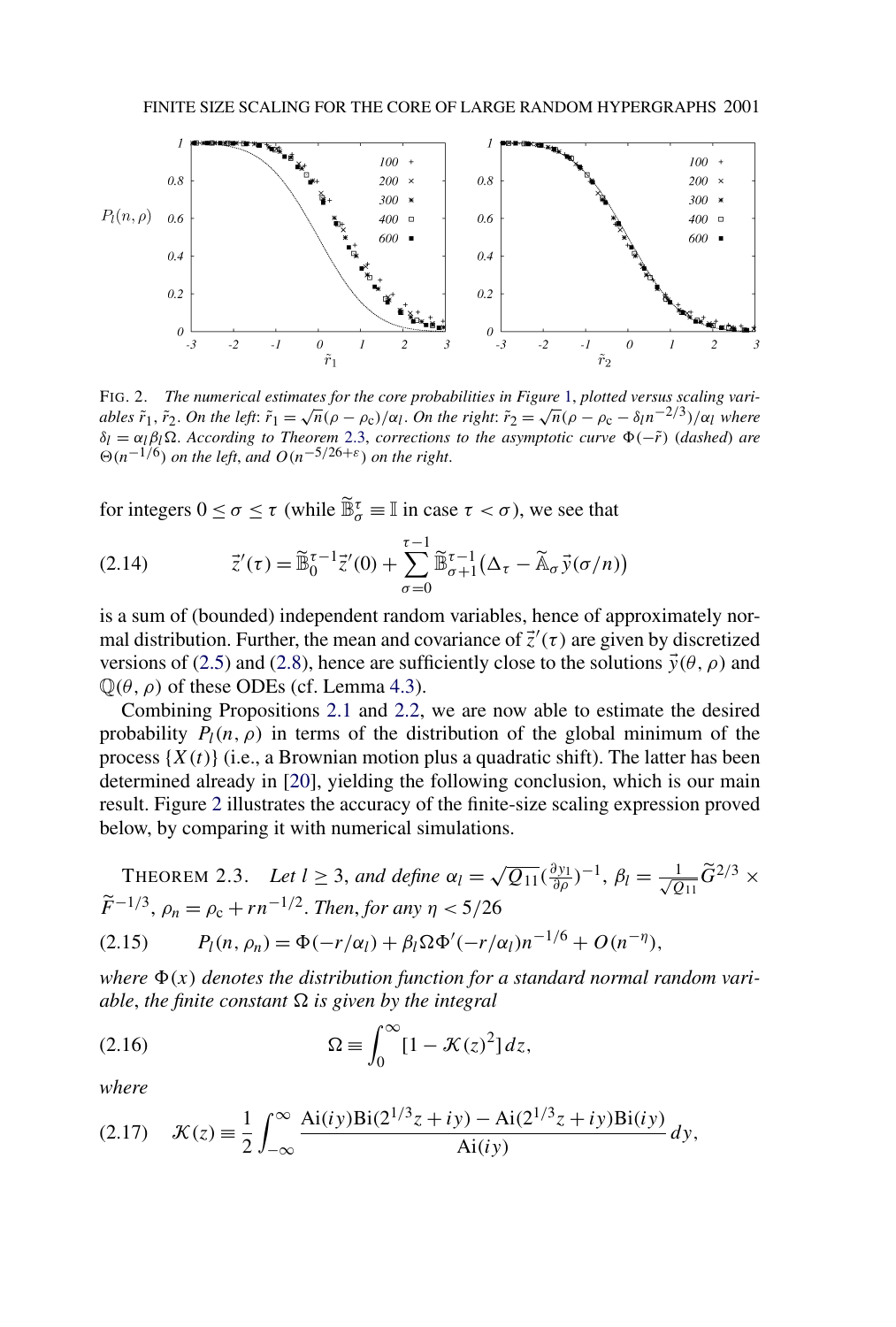<span id="page-9-0"></span>*and*  $Ai(\cdot)$ ,  $Bi(\cdot)$  *are the Airy functions (as defined in* [\[6\]](#page-46-0), *page* 446).

REMARK 2.4. The simulations in Figure [2](#page-8-0) suggest that the approximation of  $P_l(n, \rho_n)$  we provide in [\(2.15\)](#page-8-0) is more accurate than the  $O(n^{-5/26+\epsilon})$  correction term suggests. Our proof shows that one cannot hope for a better, error estimate than  $\Theta(n^{-1/3})$  as we neglect the second-order term in expanding  $\Phi(-r/\alpha_l + Cn^{-1/6})$ ; see [\(2.18\)](#page-10-0). We believe this is indeed the order of the next term in the expansion [\(2.15\)](#page-8-0). Determining its form is an open problem.

REMARK 2.5. It is of interest to consider the (time) evolution of the core for the hypergraph process in which one hyperedge is added uniformly at random at each time step. In other words, *n* increases with time, while the number of vertices *m* is kept fixed. Let  $S(n)$  be the corresponding (random) number of hyperedges in the core of the hypergraph at time *n* and  $n_c \equiv \min\{n : S(n) \ge 1\}$  the onset of a nonempty core. From Lemma [4.7](#page-27-0) we have that for any  $\rho > 0$  there exist  $\kappa > 0$ and  $C < \infty$  such that  $\{S(n): 0 \le n \le m/\rho\}$  intersects  $[1, m\kappa]$  with probability at most  $Cm^{1-l/2}$ . Further, fixing  $\rho < \rho_c$ , the probability of an empty core, that is,  $S(m/\rho) = 0$ , decays (exponentially) in *m*. We thus deduce that for large *m* most of the trajectories {*S(n)*} jump from having no core to a linear (at least *mκ*) core size at the well-defined (random) critical edge number  $n_c$ . By the monotonicity of  $S(n)$ we also know that  $\mathbb{P}_m\{n_c \leq m/\rho\} = P_l(\rho, m/\rho)$ . Therefore, Theorem [2.3](#page-8-0) allows us to determine the asymptotic distribution of  $n_c$ . Indeed, expressing *n* in terms of *m* in [\(2.15\)](#page-8-0) we get that for each fixed  $x \in \mathbb{R}$ ,

$$
\mathbb{P}\{n_{\rm c}\leq m\rho_{\rm c}^{-1}+m^{1/2}\rho_{\rm c}^{-3/2}\alpha_l x\}=\Phi(x)+\beta_l\Omega\rho_{\rm c}^{1/6}\Phi'(x)m^{-1/6}+O(m^{-\eta}),
$$

whence we read off that  $\hat{n}_c \equiv (n_c - m/\rho_c)/(\sqrt{m}\rho_c^{-3/2}\alpha_l) + \beta_l \Omega \rho_c^{1/6} m^{-1/6}$  converge in distribution to the standard normal law [and the corresponding distribution functions converge pointwise to  $\Phi(x)$  at rate which is faster than  $m^{-\eta}$  for any *η <* 5*/*26].

REMARK 2.6. Our techniques are applicable to many other properties of the core in the "scaling regime"  $\rho_n = \rho_c + rn^{-1/2}$ . For example, the distribution of the number of hyperedges *S* in the core can be derived from the approximation of the trajectory of the decimation algorithm. Namely, as shown in Sec-tion [6,](#page-38-0) for such  $\rho_n$ , near the critical time  $z_1(t) \simeq \sqrt{n}\xi(r) + X_n(t)$  for  $\xi(r)$  and  $X_n(t) \equiv n^{1/3} X(n^{-2/3} (t - n\theta_c))$  as in Proposition [2.2.](#page-7-0) With  $\mathbb{E} X_n(t) = \frac{F}{2n} (t - n\theta_c)^2$ , upon noting that  $n - S = \min\{t : z_1(t) = 0\}$ , we obtain that, conditional to the existence of a nonempty core,  $(S - n(1 - \theta_c))/n^{3/4}$  converges in distribution to  $(4Q_{11}/\tilde{F}^2)^{1/4}Z$  with *Z* a nondegenerate random variable. Indeed, at the relevant time window  $n\theta_c \pm O(n^{3/4})$  the contribution of  $X_n(\cdot) - \mathbb{E}X_n(\cdot)$  to the fluctuations of *S* is negligible in comparison with that of  $\sqrt{n}\xi(r)$ . So, more precisely, based on the explicit distribution of  $\xi(r)$  we have that  $Z = \sqrt{U - rb}$  for  $b = Q_{11}^{-1/2} \frac{\partial y_1}{\partial \rho}$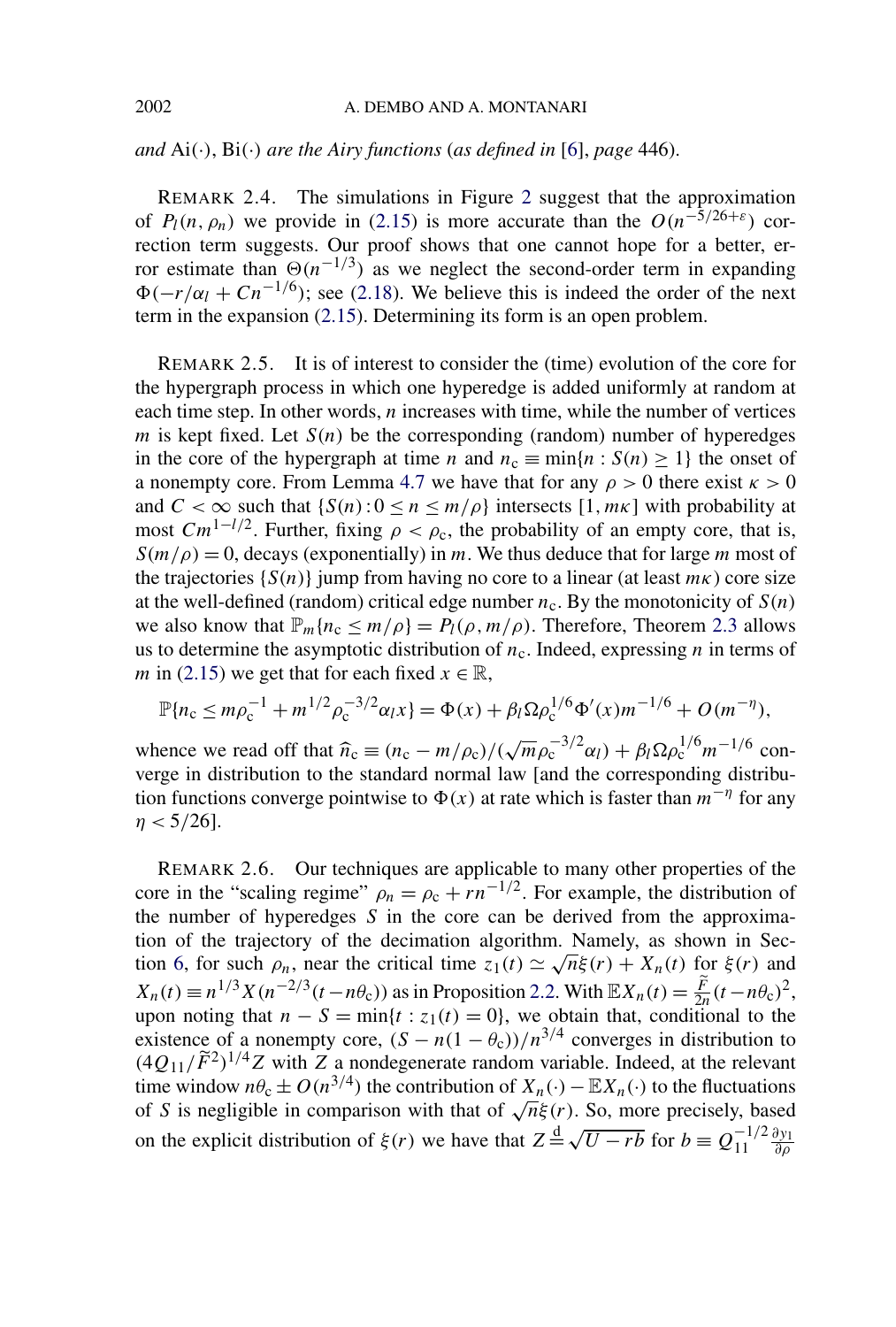<span id="page-10-0"></span>and *U* a standard normal random variable conditioned to  $U \ge rb$ . In formulas, *Z* is supported on  $\mathbb{R}_+$  and admits there the probability density

$$
p_Z(z) = \frac{2ze^{-(1/2)(rb+z^2)^2}}{\sqrt{2\pi}[1-\Phi(rb)]}.
$$

Naively one expects the core size to have  $\Theta(n^{1/2})$  fluctuations. This is indeed the asymptotic behavior for a fixed  $\rho < \rho_c$ , but as usual in phase transitions, fluctuations are enhanced near the critical point.

The distribution of the fractions of vertices with a given degree within the core can be computed along the same lines.

REMARK 2.7. As already pointed out, our proof concerns a properly defined *configuration model* whereby each edge might include the same vertex more than once ("self-loop"), and two hyperedges might include the same vertices ("double edge"). We expect a result similar to Theorem [2.3](#page-8-0) to hold for a uniformly random hypergraph, with forbidden self-loops and double edges.

The main difficulty in proving such a generalization would be the absence of an explicit representation for the kernel of the leaf removal process. In the present case, such an expression is known and provided by Lemma [3.1.](#page-13-0) Within the uniform model, one should resort to graph enumeration formulas as the ones in [\[27\]](#page-47-0). This would give rise to a new Markov chain that can nevertheless be coupled to the one defined in [\(2.1\)](#page-5-0). The thesis would follow by bounding the expected maximum distance between the trajectories of the two chains.

PROOF OF THEOREM [2.3.](#page-8-0) Putting together Propositions [2.1](#page-6-0) and [2.2,](#page-7-0) we get that

$$
P_l(n, \rho_n) = \mathbb{P}\bigg\{ n^{1/6}\xi + \inf_t X(t) \le 0 \bigg\} + O(n^{-\eta}).
$$

By Brownian scaling,  $X(t) = \tilde{F}^{-1/3} \tilde{G}^{2/3} \tilde{X} (\tilde{F}^{2/3} \tilde{G}^{-1/3} t)$ , where  $\tilde{X}(t) = \frac{1}{2} t^2 +$  $\overline{W}(t)$  and  $\overline{W}(t)$  is also a two-sided standard Brownian motion. With  $Z = \inf_t \overline{X}(t)$ , and *Y* a standard normal random variable which is independent of  $X(t)$ , we clearly have that

$$
P_l(n, \rho_n) = \mathbb{P}\left\{ n^{1/6} \left( \frac{\partial y_1}{\partial \rho} \right) r + n^{1/6} \sqrt{Q_{11}} Y + \tilde{F}^{-1/3} \tilde{G}^{2/3} Z \le 0 \right\}
$$
  
(2.18)  

$$
+ O(n^{-\eta})
$$
  

$$
= \mathbb{E}\left\{ \Phi\left( -\frac{r}{\alpha_l} - \beta_l n^{-1/6} Z \right) \right\} + O(n^{-\eta}).
$$

The proof of the theorem is thus completed by a first-order Taylor expansion of  $\Phi(\cdot)$  around  $-r/\alpha_l$ , as soon as we show that  $\mathbb{E}Z = -\Omega$ , and  $\mathbb{E}|Z|^2$  is finite. To this end, from [\[20\]](#page-46-0), Theorem 3.1, we easily deduce that *Z* has the continuous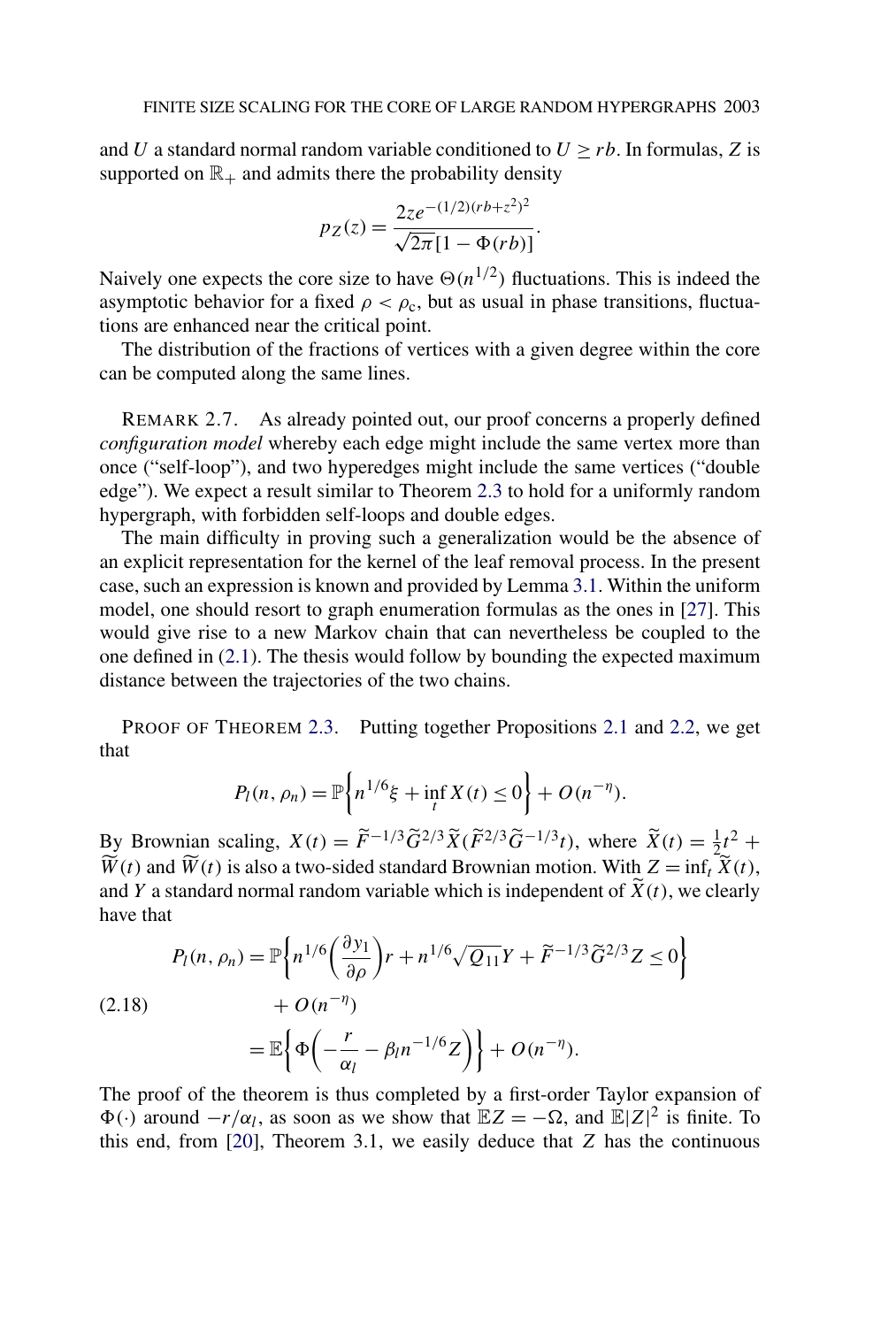<span id="page-11-0"></span>distribution function  $F_Z(z) = 1 - \mathcal{K}(-z)^2$  for  $z < 0$ , while  $F_Z(z) = 1$  for  $z \ge 0$ , resulting after integration by parts with the explicit formula  $(2.16)$  for  $\Omega$ . We note in passing that taking  $c = 1/2$  and  $s = 0$  in [\[20\]](#page-46-0), (5.2), provides the explicit formula [\(2.17\)](#page-8-0) for  $\mathcal{K}(x)$ , en-route to which [\[20\]](#page-46-0) also proves the finiteness of the relevant integral. Further, [\[20\]](#page-46-0), Corollary 3.4, shows that the probability that the minimum of  $\widetilde{X}(t)$  is achieved as some  $t \notin [-T, T]$  is at most  $A_0^{-1}e^{-A_0T^3}$  for a positive constant  $A_0$ . With  $\tilde{X}(t) \geq \tilde{W}(t)$  we therefore have that

$$
F_Z(z) \equiv \mathbb{P}\{Z \le z\} \le \mathbb{P}\left\{\inf_{t \in [-T,T]} \widetilde{X}(t) \le z\right\} + A_0^{-1} e^{-A_0 T^3} \le e^{-z^2/2T} + A_0^{-1} e^{-A_0 T^3}.
$$

Taking  $T = \sqrt{z}$  we deduce that if  $z < 0$ , then  $F_Z(z) < C^{-1} \exp(-C|z|^{3/2})$  for some  $C > 0$ , which yields the stated finiteness of each moment of *Z* (and in particular, of  $\mathbb{E}|Z|^2$  and  $\Omega$ ).  $\Box$ 

### **3. Ensembles and transition probabilities: exact expressions.**

3.1. *Model for the* (*initial*) *graph*. Throughout the paper we follow the coding literature and identify the hypergraph with a bipartite graph with two types of nodes: v-nodes, corresponding to hyperedges, and c-nodes to vertices. A graph *G* in the ensemble  $\mathcal{G} = \mathcal{G}_l(n, m)$  consists of a set of v-nodes  $V \equiv [n]$ , a set of c-nodes  $C \equiv [m]$  and an ordered list of edges, that is, couples  $(i, a)$  with  $i \in V$  and  $a \in C$ 

$$
E = [(1, a_1), (1, a_2), \ldots, (1, a_l); (2, a_{l+1}), \ldots; (n, a_{(n-1)l+1}), \ldots, (n, a_{nl})],
$$

where a couple  $(i, a)$  appears *before*  $(i, b)$  whenever  $i < j$  and each v-node *i* appears *exactly l* times in the list, with  $l > 3$  a fixed integer parameter. The total number of graphs in this ensemble is thus

(3.1) 
$$
|\mathcal{G}_l(n,m)| = m^{nl} = \text{coeff}[(e^x)^m, x^{nl}](nl)!.
$$

The ensemble of graphs  $\beta$  is endowed with the uniform distribution. One way to sample from this distribution is by considering the v-nodes in order,  $i = 1, \ldots, n$ , where for each v-node and for  $j = 1, \ldots, l$ , we choose independently and uniformly at random a c-node  $a = a_{(i-1)l+j} \in C$  and add the couple  $(i, a)$  to the list *E*. An alternative way to sample from the same distribution is by first attributing *l* sockets to each v-node, with sockets  $(i - 1)l + 1, \ldots, il$  attributed to the *i*th v-node. Then, we attribute  $k_a$  sockets to each c-node  $a$ , where  $k_a$ 's are mutually independent  $Poisson(\zeta)$  random variables, conditioned upon their sum being *nl* (these sockets are ordered using any pre-established convention). Finally, we connect the v-node sockets to the c-node sockets according to a permutation  $\sigma$  of {1*, . . . , nl*} that is chosen uniformly at random and independently of the choice of *ka*'s.

Throughout the *degree* of a v-node *i* (or c-node *a*) will refer to the number of edges  $(i, b)$  [resp.  $(j, a)$ ] it belongs to. In the hypergraph description, this corresponds to counting hyperedges, and vertices *with their multiplicity*.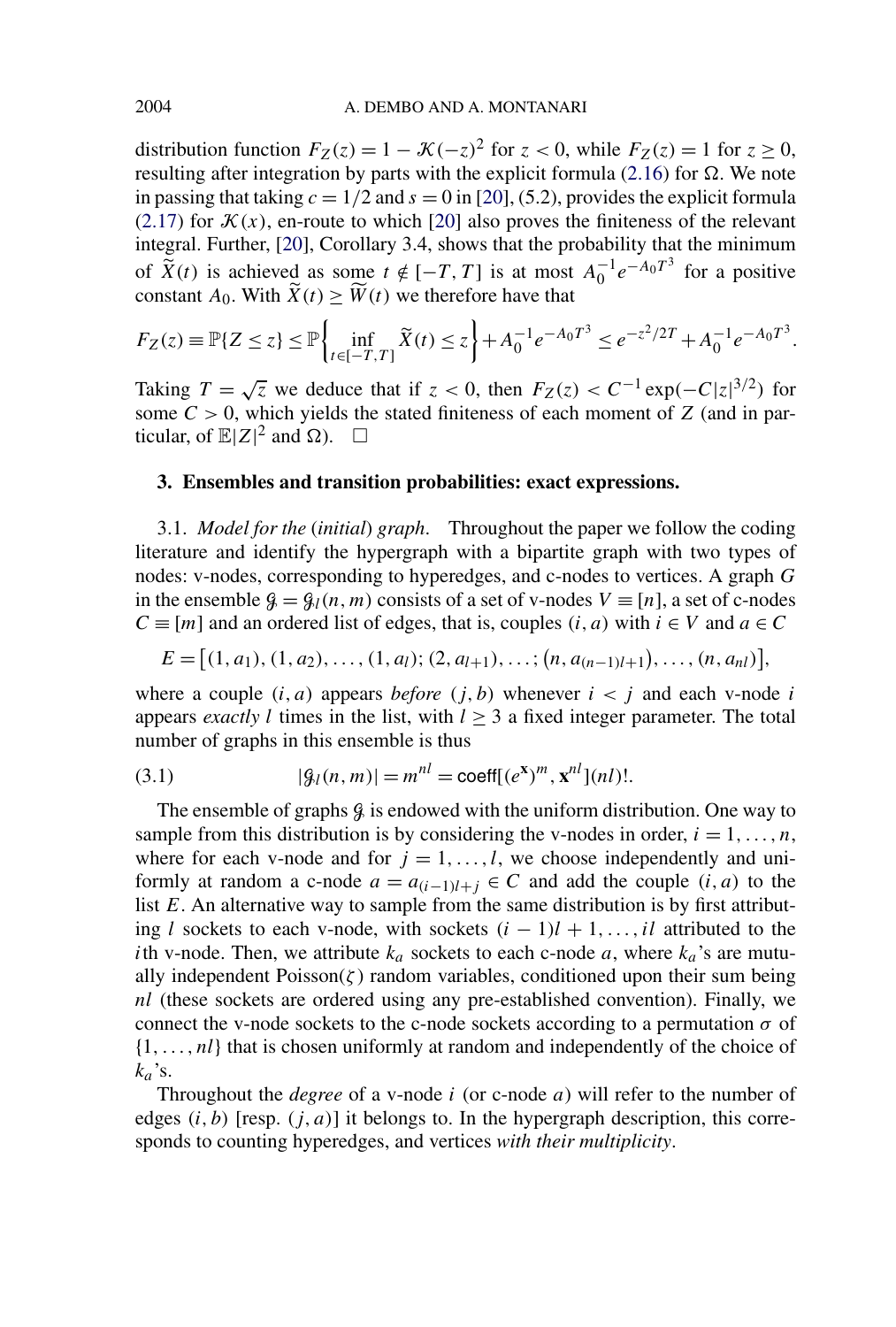3.2. *Model for the graph produced by the algorithm*. The ensemble is characterized by the nonnegative integers  $(z_1, z_2) \equiv \vec{z}$ ,  $\tau$  and  $l > 3$ , *n*, *m* and denoted <sup>4</sup> as  $\mathcal{G}(\vec{z}, \tau)$ . In order for  $\mathcal{G}(\vec{z}, \tau)$  to be nonempty, we require either  $z_2 \geq 1$  and  $z_1 + 2z_2 \leq (n - \tau)l$  or  $z_2 = 0$  and  $z_1 = (n - \tau)l$ . An element in the ensemble is a graph  $G = (U, V; R, S, T; E)$  where U, V are disjoint subsets of [n] with  $U \cup V = [n]$  and *R, S, T* are disjoint subsets of [*m*] with  $R \cup S \cup T = [m]$ , having the cardinalities  $|U| = \tau$ ,  $|V| = n - \tau$ ,  $|R| = m - z_1 - z_2$ ,  $|S| = z_1$ ,  $|T| = z_2$ . Finally, *E* is an ordered list of  $(n - \tau)$ *l* edges

$$
E = [(i_1, a_1), \dots, (i_1, a_l); (i_2, a_{l+1}), \dots; (i_{n-\tau}, a_{(n-\tau-1)l+1}), \dots, (i_{n-\tau}, a_{(n-\tau)l})],
$$

such that a couple  $(i, a)$  appears before  $(j, b)$  whenever  $i < j$ . Moreover, each  $i \in V$  appears as the first coordinate of exactly *l* edges in *E*, while each  $j \in U$ does not appear in any of the couples in  $E$ . Similarly, each  $a \in R$  does not appear in  $E$ , each  $b \in S$  appears as the second coordinate of exactly one edge in  $E$ , and each  $c \in T$  appears in at least two such edges. The total number of elements in  $\mathcal{G}(\vec{z}, \tau)$  is thus

$$
h(\vec{z}, \tau) \equiv |\mathcal{G}(\vec{z}, \tau)| = {m \choose z_1, z_2, .} {n \choose \tau} \text{coeff}[(e^x - 1 - x)^{z_2}, x^{(n-\tau)l-z_1}]((n-\tau)l)!.
$$

The ensemble  $\mathcal{G}(\vec{z}, \tau)$  is endowed with the uniform distribution. In order to sample from it, first partition [*n*] into *U* and *V* uniformly at random under the constraints  $|U| = \tau$  and  $|V| = (n - \tau)$  [there are  $\binom{n}{\tau}$  ways of doing this], and independently partition  $[m]$  to  $R \cup S \cup T$  uniformly at random under the constraints  $|R| = m - z_1 - z_2$ ,  $|S| = z_1$  and  $|T| = z_2$  [of which there are  $\binom{m}{z_1, z_2}$ , possibilities]. Then, attribute *l* v-sockets to each  $i \in V$  and number them from 1 to  $(n - \tau)l$  according to some pre-established convention. Attribute one c-socket to each  $a \in S$ and  $k_a$  c-sockets to each  $a \in T$ , where  $k_a$  are mutually independent Poisson( $\zeta$ ) random variables conditioned upon  $k_a \geq 2$ , and further conditioned upon  $\sum_{a \in T} k_a$ being  $(n - \tau)l - z_1$ . Finally, connect the v-sockets and c-sockets according to a uniformly random permutation on  $(n - \tau)$ *l* objects, chosen independently of the  $k_a$ 's.

3.3. *Transition probabilities*. We consider the graph process  $\{G(\tau), \tau \geq 0\}$ , defined as follows. The initial graph *G(*0*)* is a uniformly random element of  $\mathcal{G}_l(n,m)$ . At each time  $\tau = 0, 1, \ldots$ , if there is a nonempty set of c-nodes of degree 1, one of them (let us say *a*) is chosen uniformly at random. The corresponding edge *(i, a)* is deleted, together with all the edges incident to the v-node

<sup>4</sup>Since *n*, *m* and *l* do not vary during the execution of the algorithm, we leave them implicit in the ensemble notation.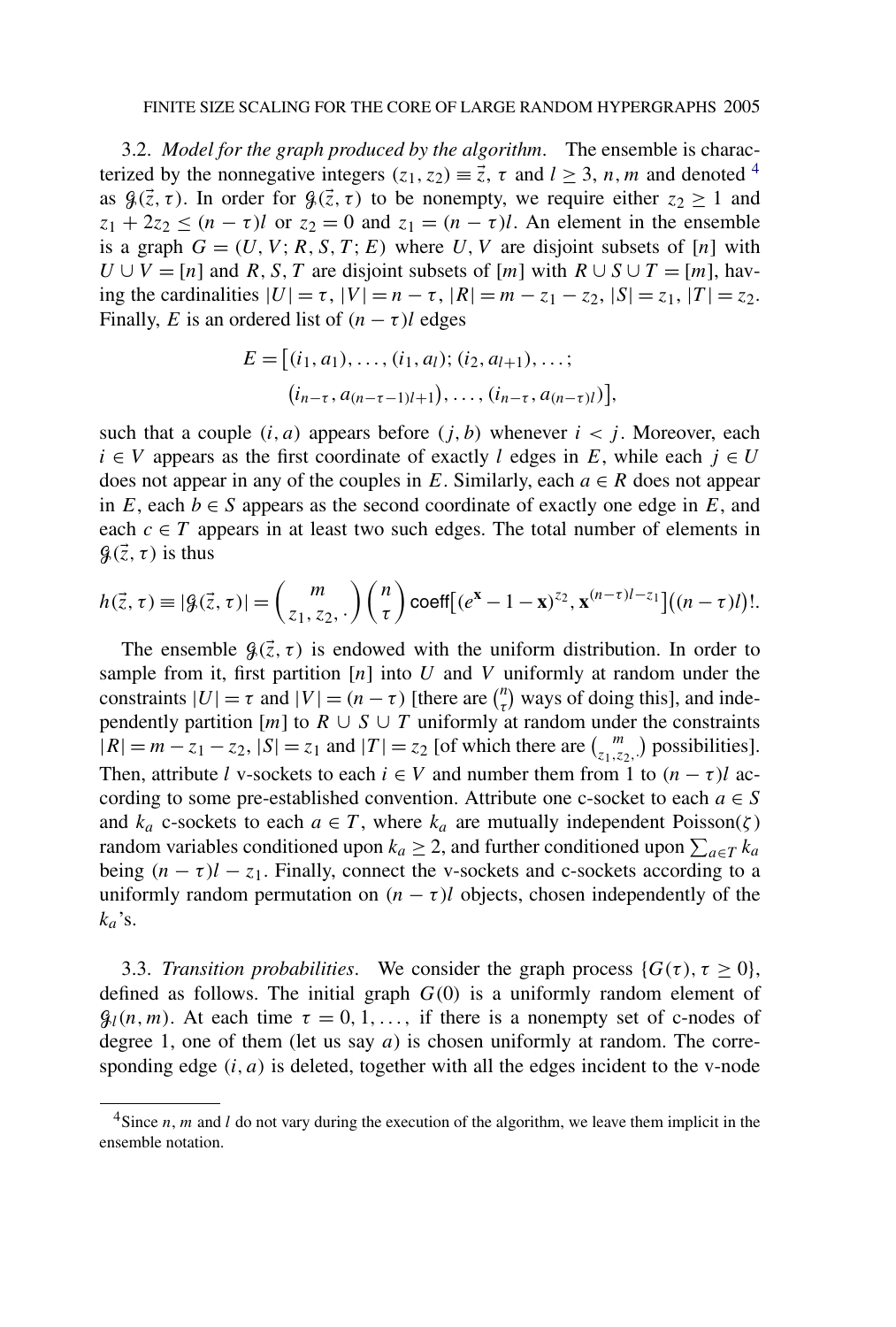<span id="page-13-0"></span>*i*. The graph thus obtained is  $G(\tau + 1)$ . In the opposite case, where there are no c-nodes of degree 1 in  $G(\tau)$ , we set  $G(\tau + 1) = G(\tau)$ .

We define furthermore the process  $\{\vec{z}(\tau) = (z_1(\tau), z_2(\tau)), \tau \ge 0\}$  on  $\mathbb{Z}_+^2$ . Here *z*<sub>1</sub>( $\tau$ ) and *z*<sub>2</sub>( $\tau$ ) are, respectively, the number of c-nodes in  $G(\tau)$ , having degree 1 or larger than 1, which necessarily satisfy that  $(n - \hat{\tau})l \ge z_1(\tau) + 2z_2(\tau)$  for  $\hat{\tau} \equiv$  $\min(\tau, \inf\{\tau' \geq 0 : z_1(\tau') = 0\}).$ 

LEMMA 3.1. *The process*  $\{\overline{z}(\tau) \tau \geq 0\}$  *is an inhomogeneous Markov process, whose transition probabilities*, *denoted by*

$$
W_{\tau}^{+}(\Delta \vec{z}|\vec{z}) \equiv \mathbb{P}\{\vec{z}(\tau + 1) = \vec{z} + \Delta \vec{z}|\vec{z}(\tau) = \vec{z}\}\
$$

 $[here \Delta \vec{z} \equiv (\Delta z_1, \Delta z_2)]$ , *are such that*  $W^+_t(\Delta \vec{z}|\vec{z}) = \mathbb{I}(\Delta \vec{z} = 0)$  *in case*  $z_1 = 0$ , *whereas for*  $z_1 > 0$ ,

$$
W_{\tau}^{+}(\Delta \vec{z}|\vec{z}) = \frac{h(\vec{z}', \tau + 1)}{h(\vec{z}, \tau)}(\tau + 1)l! \sum_{\mathcal{D}} \binom{m - z'_{1} - z'_{2}}{q_{0}, p_{0}, \tau} \binom{z'_{1}}{q_{1}} \binom{z'_{2}}{q_{2}} \frac{q_{0}}{z_{1}}
$$
  
(3.2)  

$$
\times \text{coeff}[(e^{\mathbf{x}} - 1 - \mathbf{x})^{p_{0}}(e^{\mathbf{x}} - 1)^{q_{1} + q_{2}}, \mathbf{x}^{l - q_{0}}].
$$

*Here*  $z'_1 = z_1 + \Delta z_1$ ,  $z'_2 = z_2 + \Delta z_2$ . *Also*, *using the notation*  $z_0 = m - z_1 - z_2$ *and*  $z'_0 = m - z'_1 - z'_2$ , the collection  $\mathcal D$  consists of all integers  $p_0, q_0, q_1, q_2 \ge 0$ , *satisfying the equalities*

(3.3) 
$$
\begin{cases} z_0 = z'_0 - q_0 - p_0, \\ z_1 = z'_1 + q_0 - q_1, \\ z_2 = z'_2 + p_0 + q_1, \end{cases}
$$

*and the inequalities*  $(n - \tau)l - (z_1 + 2z_2) \geq l - (2p_0 + q_0 + q_1) \geq q_2$ ,  $q_0 + p_0 \leq z'_0$ ,  $q_1 \leq z_1'$  (*equivalently*,  $q_0 \leq z_1$ ),  $q_2 \leq z_2'$  (*equivalently*,  $p_0 + q_1 + q_2 \leq z_2$ ).

*Moreover, conditional on*  $\{ \vec{z}(\tau'), 0 \leq \tau' \leq \tau \}$ , the graph  $G(\tau)$  is uniformly dis*tributed over*  $\mathcal{G}(\vec{z}, \hat{\tau})$ *, that is,* 

(3.4) 
$$
\mathbb{P}\{G(\tau) = G | \{\vec{z}(\tau'), 0 \leq \tau' \leq \tau\}\} = \frac{1}{h(\vec{z}, \hat{\tau})}\mathbb{I}(G \in \mathcal{G}(\vec{z}, \hat{\tau})).
$$

PROOF. Fixing  $\tau$ ,  $\vec{z} = \vec{z}(\tau)$  such that  $z_1 > 0$ ,  $\vec{z}' = \vec{z}(\tau + 1)$  and  $G' \in \mathcal{G}(\vec{z}')$ ,  $\tau + 1$ ), let  $N(G'|\vec{z}, \tau)$  count the pairs of graphs  $G \in \mathcal{G}(\vec{z}, \tau)$  and choices of the deleted c-node from  $S$  that result with  $G'$  upon applying a single step of our algorithm. Obviously, *G* and *G'* must be such that  $R \subset R'$ ,  $S \subseteq R' \cup S'$  and  $T' \subseteq T$ . So, let  $q_0 \ge 0$  denote the size of  $R' \cap S$ ,  $p_0 \ge 0$  the size of  $R' \cap T$ , and  $q_1 \ge 0$ the size of  $S' \cap T$ . We have  $q_0 + p_0 \le m - z'_1 - z'_2$ ,  $q_1 \le z'_1$ , and the equalities of (3.3) follow as well. Let  $T^*$  denote the set of c-nodes  $a \in T'$  for which  $k_a > k'_a$ , and denote the size of  $T^*$  by  $q_2 \leq z'_2$ . Observe that of the *l* edges of the v-node *i* deleted by the algorithm in the move from  $G$  to  $G'$ , exactly one edge hits each of the nodes in  $R' \cap S$ , at least one edge hits each of the nodes in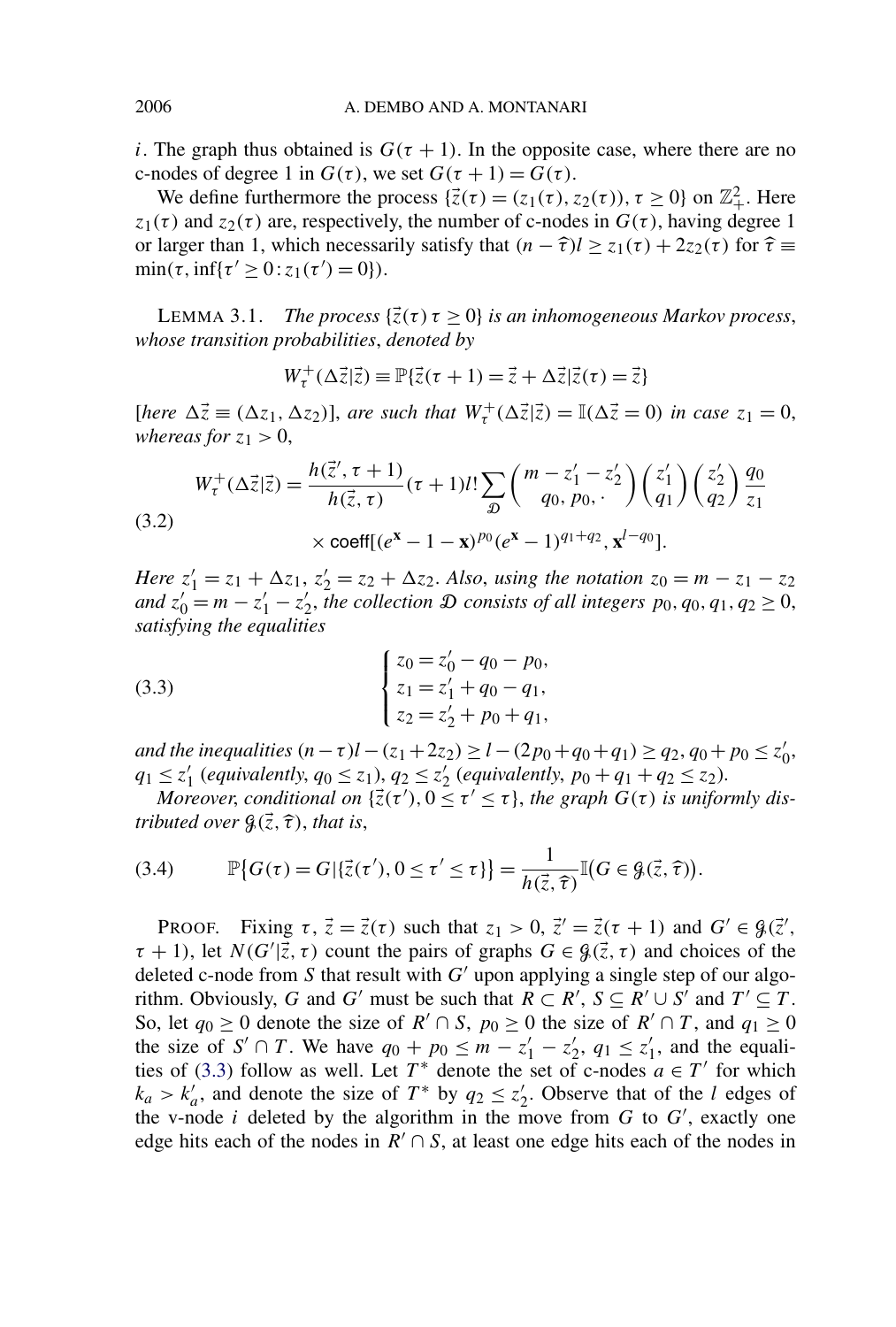$S' \cap T$ , and each of the nodes in  $T^*$ , while at least two edges hit each of the nodes in  $R' \cap T$ . Consequently,  $2p_0 + q_0 + q_1 + q_2 \leq l$ . Since  $z_1 > 0$ , we know that  $\hat{\tau} = \tau$  and further,  $(n - \tau - 1)l \ge z'_1 + 2z'_2$ , which in view of [\(3.3\)](#page-13-0) is equivalent to *(n* − *τ*)*l* −  $(z_1 + 2z_2) \ge l$  −  $(2p_0 + q_0 + q_1) \ge q_2$  as claimed.

To count  $N(G'|\vec{z}, \tau)$  we first select the v-node *i* to add to G' from among the  $\tau + 1$  elements of U', and the order (permutation) of the *l* sockets of *i* that we use when connecting it to the c-nodes for creating  $G \in \mathcal{G}(\vec{z}, \tau)$ . Summing over the set  $\mathcal D$  of allowed values of  $p_0, q_0, q_1, q_2$ , for each such value we have  $\binom{m-z'_1-z'_2}{q_0, p_0, \cdots}$ ways to select the nodes of *R'* that are assigned to *S*, *T* and *R*, then  $\begin{pmatrix} z'_1 \\ q_1 \end{pmatrix}$  ways to select those of S' that are assigned to T and  $\binom{z_2}{q_2}$  ways to select those of T' that are assigned to *T*<sup>\*</sup>. We further have coeff[ $(e^{x} - 1 - x)^{p_0}(e^{x} - 1)^{q_1+q_2}$ ,  $x^{l-q_0}$ ] ways to select the precise number of edges ( $\geq$  2) from *i* that we are to connect to each of the  $p_0$  nodes in  $R' \cap T$ , and the precise number of edges ( $\geq 1$ ) from *i* that we are to connect to each of the  $q_1$  nodes in  $S' \cap T$  and to each of the  $q_2$  nodes in  $T^*$ , while allocating in this manner exactly  $l - q_0$  edges out of *i* (the remaining  $q_0$  then used to connect to nodes in  $R' \cap S$ ). Finally, noting that for each of the graphs *G* thus created we have exactly *q*<sup>0</sup> ways to choose the deleted node from *S* while still resulting with the graph  $G'$ , we conclude that

$$
N(G'|\vec{z}, \tau) = (\tau + 1)l! \sum_{\mathcal{D}} \binom{m - z_1' - z_2'}{q_0, p_0, \cdot} \binom{z_1'}{q_1} \binom{z_2'}{q_2} \times q_0 \text{coeff}[(e^x - 1 - x)^{p_0}(e^x - 1)^{q_1 + q_2}, x^{l - q_0}].
$$

We start at  $\tau = 0$  with a uniform distribution of  $G(0)$  within each possible ensemble  $\mathcal{G}(\vec{z}(0),0)$ . Since  $N(G'|\vec{\omega}, \tau)$  depends on  $G'$  only via  $\vec{\omega}'$ , it follows by induction on  $\tau = 1, 2, \ldots$  that this property, namely [\(3.4\)](#page-13-0), is preserved as long as  $\hat{\tau} = \tau$ , since if  $z_1(\tau) > 0$ , then

$$
\mathbb{P}\{G(\tau+1) = G' | \{\vec{z}(\tau'), 0 \le \tau' \le \tau\}\} = \frac{1}{z_1} \frac{N(G' | \vec{z}(\tau), \tau)}{h(\vec{z}(\tau), \tau)}
$$

is the same for all  $G' \in \mathcal{G}(\vec{z} + \Delta \vec{z}, \tau + 1)$ . Since there are exactly  $h(\vec{z} + \Delta \vec{z}, \tau + 1)$ graphs in this ensemble, we thus recover also [\(3.2\)](#page-13-0). Finally, noting that  $G(\tau)$  = *G*( $\hat{\tau}$ ) and  $\vec{z}(\tau) = \vec{z}(\hat{\tau})$  we deduce that [\(3.4\)](#page-13-0) holds also when  $\hat{\tau} < \tau$ .  $\Box$ 

## **4. Asymptotic expressions.**

4.1. *Properties of the ordinary differential equations*. We derive here the properties of solutions of the ODEs [\(2.5\)](#page-5-0) and [\(2.8\)](#page-6-0) that are needed for our analysis. This is based on the continuity of  $(\vec{x}, \theta) \mapsto \mathfrak{p}_a(\vec{x}, \theta)$ ,  $a = 0, 1, 2$  on the following compact subsets of  $\mathbb{R}^2 \times \mathbb{R}_+$ :

$$
\begin{aligned} \n\widehat{q}(\varepsilon) &= \{(\vec{x}, \theta) : -l \le x_1; 0 \le x_2; \theta \in [0, 1 - \varepsilon]; 0 \le (1 - \theta)l - \max(x_1, 0) - 2x_2\}, \\ \n\text{and } \n\widehat{q}_+(\varepsilon) &= \widehat{q}(\varepsilon) \cap \{x_1 \ge 0\}, \n\text{as stated in} \n\end{aligned}
$$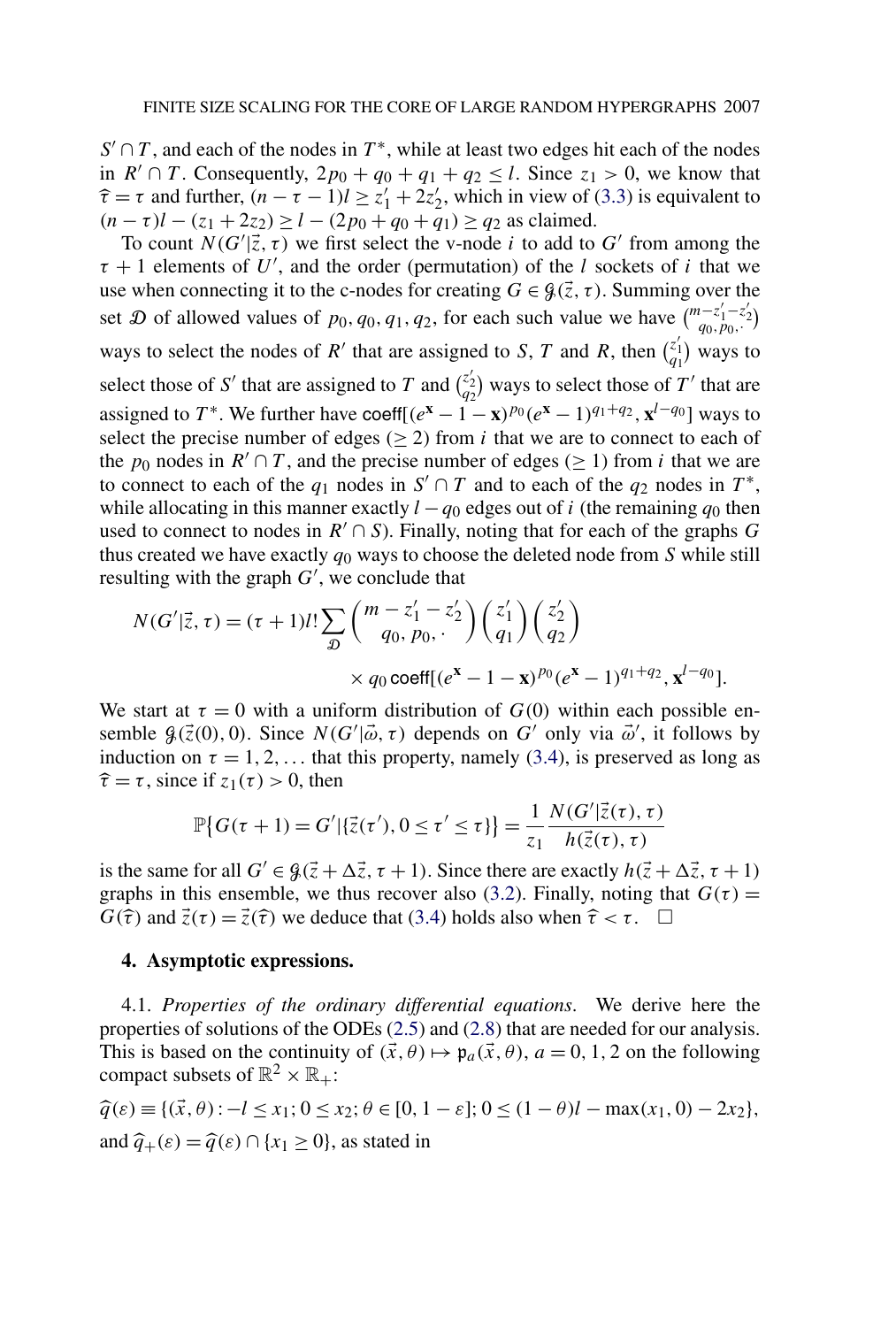<span id="page-15-0"></span>LEMMA 4.1. *For any*  $\varepsilon > 0$ , the functions  $(\vec{x}, \theta) \mapsto \mathfrak{p}_a(\vec{x}, \theta)$ ,  $a = 0, 1, 2$ *are* [0, 1]-valued, *Lipschitz continuous on*  $\hat{q}(\varepsilon)$ . *Further, on*  $\hat{q}_{+}(\varepsilon)$  *the functions*  $(\vec{x}, \theta) \mapsto \mathfrak{p}_a(\vec{x}, \theta)$  *have Lipschitz continuous partial derivatives.* 

PROOF. Fixing  $\varepsilon > 0$ , the stated Lipschitz continuity holds for  $\mathfrak{p}_0(\vec{x}, \theta)$  since both max $(x_1, 0)$  and  $1/(1 - \theta)$  are Lipschitz continuous and bounded on  $\hat{q}(\varepsilon)$ . Further,  $\mathfrak{p}_0(\vec{x},\theta) \in [0,1]$  throughout  $\hat{q}(\varepsilon)$ . Setting  $f_1(0) = 2$ , note that  $f_1 : \mathbb{R}_+ \to$ [2*,*∞*)* of [\(2.3\)](#page-5-0) is a monotone increasing, twice continuously differentiable function, with  $f'_1(\lambda) = [(\mathbf{e}^{\lambda} - 1)^2 - \lambda^2 \mathbf{e}^{\lambda}] / (\mathbf{e}^{\lambda} - 1 - \lambda)^2$  strictly positive and bounded away from zero throughout  $\mathbb{R}_+$ . Consequently, the inverse mapping  $f_1^{-1}$  is well defined and twice continuously differentiable on  $[2, \infty)$ , from which we deduce that for each  $\delta > 0$  the nonnegative function  $\lambda(\vec{x}, \theta)$  is well defined, bounded and continuously differentiable on the compact set  $\hat{q}(\varepsilon) \cap \{(\vec{x}, \theta) : x_2 \ge \delta\}$ . Though  $\lambda(\vec{x}, \theta) \uparrow \infty$  as  $x_2 \downarrow 0$ , note that  $\mathfrak{p}_2 = (1 - \mathfrak{p}_0)(1 - g(\lambda))$  for  $g(\lambda) \equiv \lambda/(e^{\lambda} - 1)$ . In particular, since  $p_2 = 1 - p_0$  in case  $x_2 = 0$ , it follows that  $p_2(\vec{x}, \theta)$  is continuous throughout  $\hat{q}(\varepsilon)$ . Since  $\mathfrak{p}_0(\vec{x},\theta)$  is Lipschitz continuous on  $\hat{q}(\varepsilon)$ , the Lipschitz continuity of  $\mathfrak{p}_2$  follows by showing that, for  $x_1 \neq 0$ ,  $g(\lambda(\vec{x}, \theta))$  has bounded derivatives as  $x_2 \downarrow 0$ . By letting  $\vec{\xi} \equiv (\vec{x}, \theta) \in \hat{q}(\varepsilon)$ , we have  $\partial_{\xi_i} g(\lambda) = g'(\lambda) \partial_{\xi_i} \lambda$ . Using the definition (2.3) and recalling that  $f'(1)$  is hounded away from zero, it follows the definition [\(2.3\)](#page-5-0), and recalling that  $f'_1(\lambda)$  is bounded away from zero, it follows that  $|\partial_{\xi_i}\lambda| \leq C x_2^{-2}$  as  $x_2 \downarrow 0$ . On the other hand,  $|g'(\lambda)| \leq Ce^{-\lambda} \leq Ce^{-C'/x_2}$  in the same limit thus implying that  $\partial_{\xi_i} g(\lambda)$  is bounded.

Further, the identity [\(2.3\)](#page-5-0) is equivalent to  $\mathfrak{p}_0 + \mathfrak{p}_1 + \mathfrak{p}_2 = 1$ , which thus implies that  $\mathfrak{p}_1$  is also Lipschitz continuous on  $\hat{q}(\varepsilon)$ . Finally, since both  $\lambda(\vec{x}, \theta)$  and  $x_2$  are nonnegative throughout  $\hat{q}(\varepsilon)$ , the same applies for  $\mathfrak{p}_1$  and  $\mathfrak{p}_2$ , and consequently,  $\mathfrak{p}_a \in [0, 1]$  for  $a = 0, 1, 2$ .

Considering for the remainder of the proof  $\vec{\xi} = (\vec{x}, \theta) \in \hat{q}_+( \varepsilon),$  we replace  $max(x_1, 0)$  by  $x_1$  in the definition of  $(p_0, p_1, p_2)$ . The stated regularity of  $p_0$  is then obvious and as before the regularity of  $\mathfrak{p}_1 = 1 - \mathfrak{p}_0 - \mathfrak{p}_2$  follows from that of  $p_2 = (1 - p_0)(1 - g(\lambda))$ . To this end, we see that it suffices to show that  $\partial_{\xi_i} g(\lambda) = g'(\lambda) \partial_{\xi_i} \lambda$ , are Lipschitz continuous in  $\vec{\xi}$  on the compact set  $\hat{q}_+(\varepsilon)$ . As seen already  $\lambda \mapsto g'(\lambda)$  is bounded and Lipschitz continuous on  $\mathbb{R}_+$ , and  $\partial_{\xi_i}\lambda(\vec{\xi})$ is bounded and has bounded derivatives on  $\hat{q}_+(\varepsilon) \cap {\{\vec{\xi}} : x_2 \ge \delta\}$ . The proof is completed by showing that  $\partial_{\xi_j}[g'(\lambda)\partial_{\xi_i}\lambda] = g''(\lambda)\partial_{\xi_i}\lambda\partial_{\xi_j}\lambda + g'(\lambda)\partial_{\xi_i}\partial_{\xi_j}\lambda$  converges to zero as  $x_2 \rightarrow 0$ . This is proved similarly to what was already done for the firstorder derivatives. Indeed, the first and second derivatives of  $\lambda \mapsto f_1(\lambda)$  as well as  $\vec{\xi} \mapsto \partial_{\xi_i}[x_2 f_1(\lambda)]$  and its partial derivatives are all bounded, hence  $|\partial_{\xi_i}\lambda| \leq Cx_2^{-2}$ and  $|\partial_{\xi_i}\partial_{\xi_j}\lambda| \leq Cx_2^{-4}$  as  $x_2 \to 0$ , which since  $\lambda \to \infty$  inversely proportional to  $x_2 \rightarrow 0$ , is more than compensated by the exponential decay in  $\lambda$  of  $g'$  and  $g''$ .  $\Box$ 

Setting  $h_\rho(u) \equiv u - 1 + \exp(-\frac{lu^{l-1}}{\rho})$  and the finite and positive *critical density*

$$
\rho_{\rm c} \equiv \inf \{ \rho > 0 : h_{\rho}(u) > 0 \,\forall u \in (0, 1] \},\
$$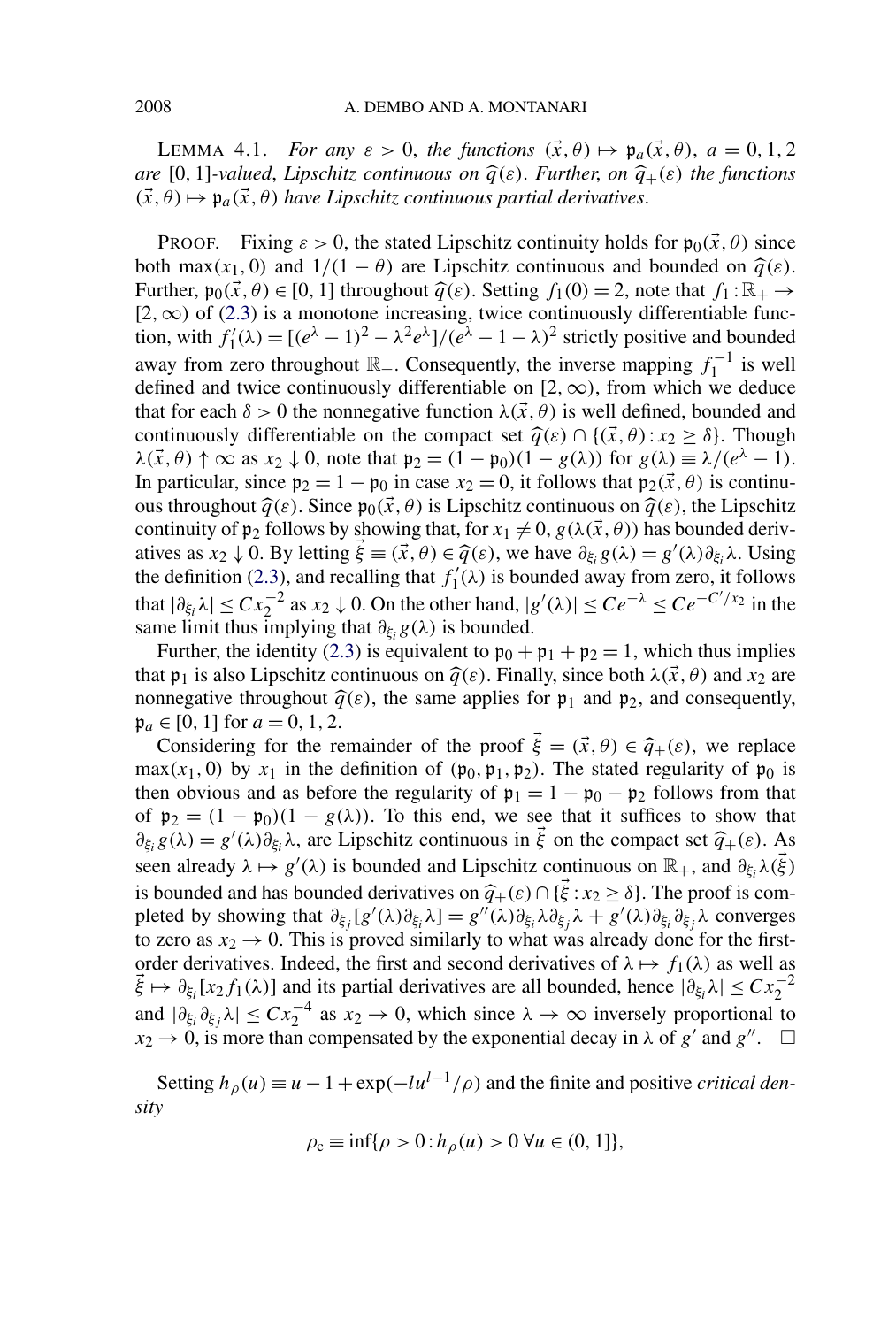<span id="page-16-0"></span>we have the following properties of the ODEs.

**PROPOSITION 4.2.** *For any*  $\rho > 0$ , the ODE [\(2.5\)](#page-5-0) admits a unique solution  $\vec{y}$ *subject to the initial conditions* [\(2.4\)](#page-5-0), *and the ODE* [\(2.8\)](#page-6-0) *admits a unique*, *positive definite*, *solution* Q *subject to the initial conditions* [\(2.10\)](#page-7-0), *such that*:

(a) *For any*  $\varepsilon > 0$ ,  $\theta < 1 - \varepsilon$ , *we have that*  $(\vec{y}(\theta, \rho), \theta)$  *is in the interior of*  $\hat{q}(\varepsilon)$ , with both functions  $(\theta, \rho) \mapsto \vec{y}$  and  $\theta \mapsto \mathbb{Q}$  *Lipschitz continuous on*  $(\theta, \rho) \in$  $[0, 1-\varepsilon) \times [\varepsilon, 1/\varepsilon].$ 

(b) *Let*  $u(\theta) \equiv (1 - \theta)^{1/l}$  *and*  $\theta_-(\rho) \equiv \inf{\theta > 0 : h_o(u(\theta)) < 0} \land 1$ . *Then, for*  $\theta \in [0, \theta_-(\rho)]$ 

(4.1) 
$$
y_1(\theta, \rho) = lu(\theta)^{l-1}[u(\theta) - 1 + e^{-\gamma u(\theta)^{l-1}}],
$$

(4.2) 
$$
y_2(\theta, \rho) = \frac{l}{\gamma} \left[ 1 - e^{-\gamma u(\theta)^{l-1}} - \gamma u(\theta)^{l-1} e^{-\gamma u(\theta)^{l-1}} \right]
$$

(*where*  $\gamma = l/\rho$ ). In particular,  $(\theta, \rho) \mapsto \vec{y}$  is infinitely continuously differentiable *and*  $(\theta, \rho) \mapsto \mathbb{Q}$  *is Lipschitz continuous on*  $\{(\theta, \rho) : \theta \le \min(\theta_-(\rho), 1 - \varepsilon), \varepsilon \le \varepsilon \}$  $\rho \leq 1/\varepsilon$ .

(c) Let  $\theta_*(\rho) \equiv \inf \{ \theta \geq 0 : h_\rho(u(\theta)) \leq 0 \}$ . Then,  $\theta_*(\rho) = \sup \{ \theta \leq 1 : y_1(\theta), \theta \leq 0 \}$ .  $\rho$ ) > 0 *for all*  $\theta' \in [0, \theta)$ } *and the critical density is such that* 

(4.3) 
$$
\rho_{\rm c} = \inf \{ \rho > 0 : \theta_*(\rho) = 1 \} = \inf \{ \rho > 0 : y_1(\theta, \rho) > 0 \ \forall \theta \in [0, 1) \}.
$$

(d) *The critical time*  $\theta_c \equiv \theta_*(\rho_c)$  *is in* (0, 1), *whereas*  $\theta_-(\rho_c) = 1$ . *For*  $\rho = \rho_c$ *the infinitely continuously differentiable function*  $\theta \mapsto y_1(\theta)$  *is positive for*  $\theta \neq \theta_c$ ,  $\theta \neq 1$ , *with*  $y_1(\theta_c) = y'_1(\theta_c) = 0$ , *and*  $y''_1(\theta_c) > 0$ , *while*  $y_1(1 - \delta) = l\delta + o(\delta)$  *for any*  $\delta$  > 0.

**PROOF.** (a) For any  $\rho > 0$  the initial condition  $\vec{y}(0)$  of [\(2.4\)](#page-5-0) is such that  $(\vec{y}(0), 0)$  is in the interior of  $\hat{q}(\varepsilon)$ . Further, fixing  $\varepsilon > 0$ , by Lemma [4.1](#page-15-0) we have that *F* ( $\vec{x}$ ,  $\theta$ ) is bounded and Lipschitz continuous on  $\hat{q}(\varepsilon)$ . Consequently, for  $\theta \in [0, \theta_{\varepsilon}]$ there exists a unique solution  $\vec{y}(\theta)$  of the ODE [\(2.5\)](#page-5-0) [i.e.,  $\frac{d\vec{y}}{d\theta} = \vec{F}(\vec{y}, \theta)$ ], starting at this initial condition, where  $\theta_{\varepsilon} = \inf \{ \theta > 0 : (\vec{y}(\theta), \theta) \notin \tilde{q}(\varepsilon) \}$  is strictly positive, and  $(\vec{y}(\theta_{\varepsilon}), \theta_{\varepsilon})$  is necessarily on the boundary of  $\hat{q}(\varepsilon)$ . We proceed to verify that  $\theta_{\varepsilon} = 1 - \varepsilon$  by showing that:

(i)  $y_1(\theta_\varepsilon) > -l$ . Indeed, since  $y_1(0) > 0$  and  $F_1(\vec{y}(\theta), \theta) \ge -l$ , we have  $y_1(\theta_{\varepsilon}) > -l\theta_{\varepsilon} > -l$ .

(ii)  $y_2(\theta_\varepsilon) > 0$ . In fact  $x_2 = 0$  implies  $\mathfrak{p}_1(\vec{x}, \theta) = 0$ , and therefore  $F_2(\vec{x}, \theta) = 0$ . By the Lipschitz continuity of  $F_2$  on  $\hat{q}(\varepsilon)$  it follows that  $F_2(\vec{x}, \theta) \geq -Cx_2$  for some finite *C* and all  $x_2$  in  $\hat{q}(\varepsilon)$ . Therefore,  $y_2(\theta_{\varepsilon}) \ge y_2(0)e^{-C\theta_{\varepsilon}} > 0$ .

(iii)  $v(\theta_{\varepsilon}) > 0$ , where  $v(\theta) = w(\vec{y}(\theta), \theta)$  for  $w(\vec{x}, \theta) = l(1-\theta) - \max(x_1, 0) -$ 2 $x_2$ . Indeed, note that  $v(0) > 0$  and

$$
\frac{dv}{d\theta} = [-l+2(l-1)\mathfrak{p}_1(\vec{y},\theta)]\mathbb{I}(y_1(\theta)\leq 0) - (l-1)\mathfrak{p}_2(\vec{y},\theta)\mathbb{I}(y_1(\theta)>0).
$$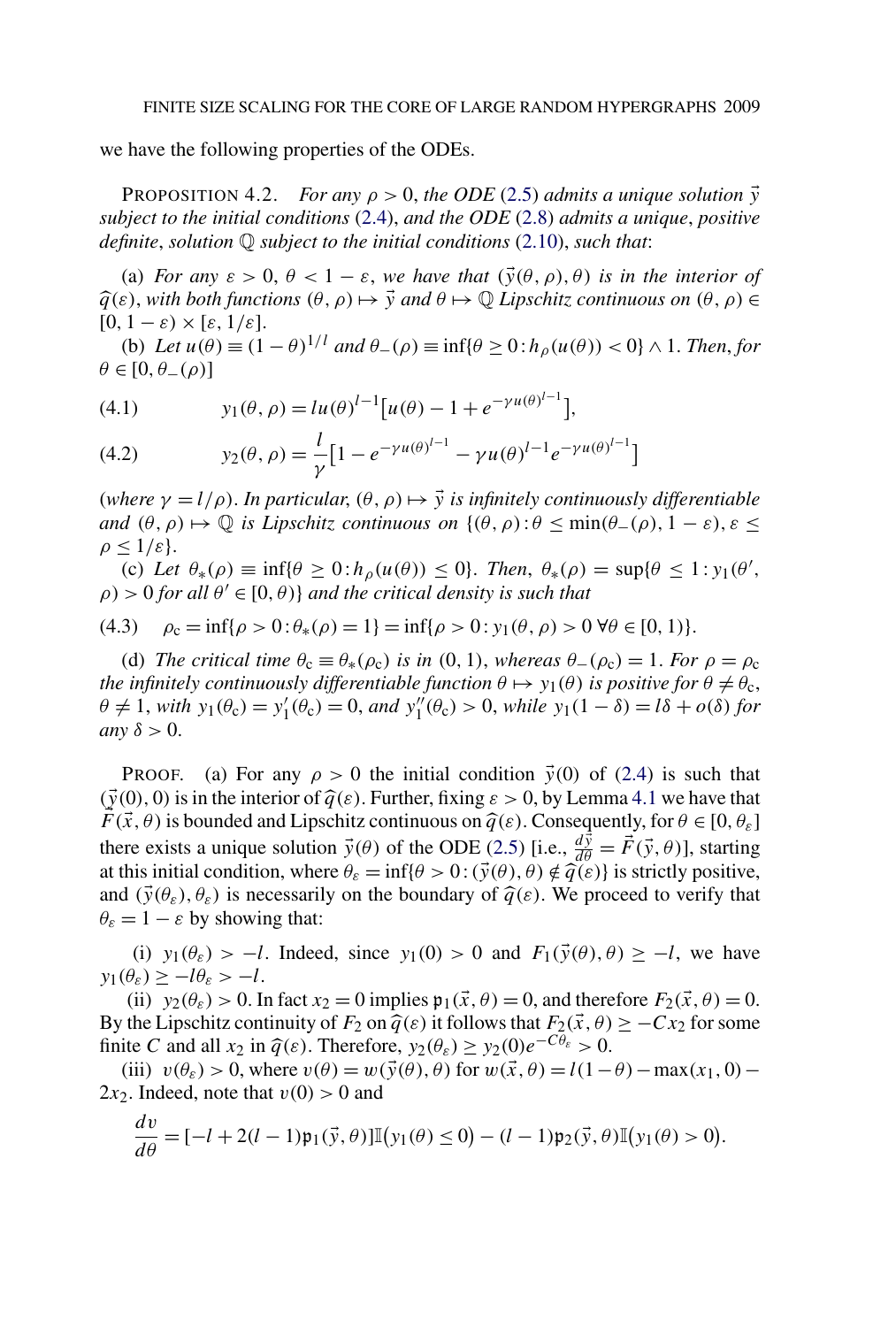<span id="page-17-0"></span>Further, recall that if  $w(\vec{x}, \theta) = 0$ , then  $\mathfrak{p}_2(\vec{x}, \theta) = 0$ , and if in addition  $x_1 \leq 0$ , then also  $\mathfrak{p}_1(\vec{x}, \theta) = 1$ . Hence, by the Lipschitz continuity of  $\mathfrak{p}_1(\cdot, \cdot)$  and  $\mathfrak{p}_2(\cdot, \cdot)$  on  $\hat{q}(\varepsilon)$  we have that  $\mathfrak{p}_2(\vec{x}, \theta) \le 2Cw(\vec{x}, \theta)$  and  $\mathfrak{p}_1(\vec{x}, \theta) \ge (1 - Cw(\vec{x}, \theta))\mathbb{I}(\mathbf{x}_1 \le 0)$ for some finite  $C > 0$ , throughout  $\hat{q}(\varepsilon)$ . Since  $l \ge 2$ , it follows that  $\frac{dv}{d\theta} \ge -2(l-1)C\theta$ 1)Cv( $\theta$ ) for all  $\theta \in [0, \theta_{\varepsilon}]$ , resulting with  $v(\theta_{\varepsilon}) \ge v(0)e^{-2(l-1)C\theta_{\varepsilon}} > 0$ .

Lemma [4.1](#page-15-0) further implies that for any *a*, *b* ∈ {1, 2} both  $A_{ab}(\vec{x}, \theta) \equiv \partial_{x_b} F_a(\vec{x}, \theta)$ and  $G_{ab}(\vec{x}, \theta)$  are uniformly bounded over  $\hat{q}(\varepsilon)$ . The linear ODE [\(2.8\)](#page-6-0) has these functions as its coefficients, for  $\vec{x} = \vec{y}(\theta)$ . We thus deduce that there exists a unique solution  $\mathbb{Q}(\theta)$  of the initial value problem for this ODE at least for  $\theta \in [0, \theta_{\varepsilon}]$ . With  $\theta_{\varepsilon} = 1 - \varepsilon$  and  $\varepsilon > 0$  arbitrarily small we established the existence of a unique solution  $(\vec{y}, \mathbb{Q})$  for  $\theta \in [0, 1)$ .

It also follows from the above discussion that  $\theta_{\varepsilon} = 1 - \varepsilon$  and  $\vec{y}(\theta, \rho)$  is Lipschitz continuous in  $\theta$  on  $[0, 1 - \varepsilon] \times [\varepsilon, 1/\varepsilon]$ . Further, applying Gronwall's lemma, the Lipschitz continuity of  $\vec{F}(\vec{x}, \theta)$  implies that the solution  $\vec{y}(\theta)$  of the ODE is then also Lipschitz continuous with respect to the initial condition  $\vec{y}(0)$ , with a uniform in  $\theta \leq 1 - \varepsilon$  bound on the corresponding Lipschitz norm. Clearly,  $\vec{y}(0)$  of [\(2.4\)](#page-5-0) is differentiable in  $\rho$  with a uniformly bounded derivative when  $\rho \in [\varepsilon, 1/\varepsilon]$ . Consequently, we arrive at the stated Lipschitz continuity of  $(\theta, \rho) \mapsto \vec{y}(\theta, \rho)$ .

The same argument shows that the initial conditions [\(2.10\)](#page-7-0) for the ODE [\(2.8\)](#page-6-0) are bounded in  $\rho \in [\varepsilon, 1/\varepsilon]$ . Further,  $\vec{y}(\theta, \rho)$  stays in  $\hat{q}(\varepsilon)$  and with the coefficients of the linear ODE [\(2.8\)](#page-6-0) uniformly bounded on  $[0, 1-\varepsilon] \times [\varepsilon, 1/\varepsilon]$ , its solution  $\mathbb Q$  is also Lipschitz continuous in  $\theta$ . Suppressing the dependence of the various matrices on  $\rho$ , set  $\mathbb{B}_{\zeta}^{\zeta} = \mathbb{I}$  and, for  $\theta \geq \zeta$ 

(4.4) 
$$
\frac{d\mathbb{B}_{\zeta}^{\theta}}{d\theta} = \mathbb{A}(\vec{y}(\theta), \theta) \mathbb{B}_{\zeta}^{\theta}.
$$

It is easy to check that the unique solution of  $(2.8)$  is given by

(4.5) 
$$
\mathbb{Q}(\theta) = \mathbb{B}_{0}^{\theta} \mathbb{Q}(0) (\mathbb{B}_{0}^{\theta})^{\dagger} + \int_{0}^{\theta} \mathbb{B}_{\zeta}^{\theta} \mathbb{G}(\vec{y}(\zeta), \zeta) (\mathbb{B}_{\zeta}^{\theta})^{\dagger} d\zeta,
$$

for the nonnegative definite matrix  $\mathbb{G}(\vec{x}, \theta)$  of [\(2.9\)](#page-6-0). In particular, starting from the symmetric, positive definite  $\mathbb{Q}(0)$  of [\(2.10\)](#page-7-0), this implies that  $\mathbb{Q}(\theta)$  is nonnegative definite. Further, since det  $\mathbb{B}_0^0 = 1$  and

$$
\frac{d(\det \mathbb{B}_0^{\theta})}{d\theta} = (\det \mathbb{B}_0^{\theta}) \text{Trace}(\mathbb{A}(\vec{y}(\theta), \theta)),
$$

with the entries of  $\mathbb{A}(\vec{x}, \theta)$  uniformly bounded, it follows that det  $\mathbb{B}^{\theta}_{0} > 0$ , hence the solution  $\mathbb{Q}(\theta)$  of [\(2.8\)](#page-6-0) is positive definite.

(b) Though this is a special case of a result of [\[26\]](#page-46-0), we provide its short proof for the reader's convenience. We first check that  $\vec{y}(\theta, \rho)$  of [\(4.1\)](#page-16-0) and [\(4.2\)](#page-16-0) is the unique solution of the ODE [\(2.5\)](#page-5-0) for  $\theta \in [0, \theta_-(\rho)]$ . To this end, first note that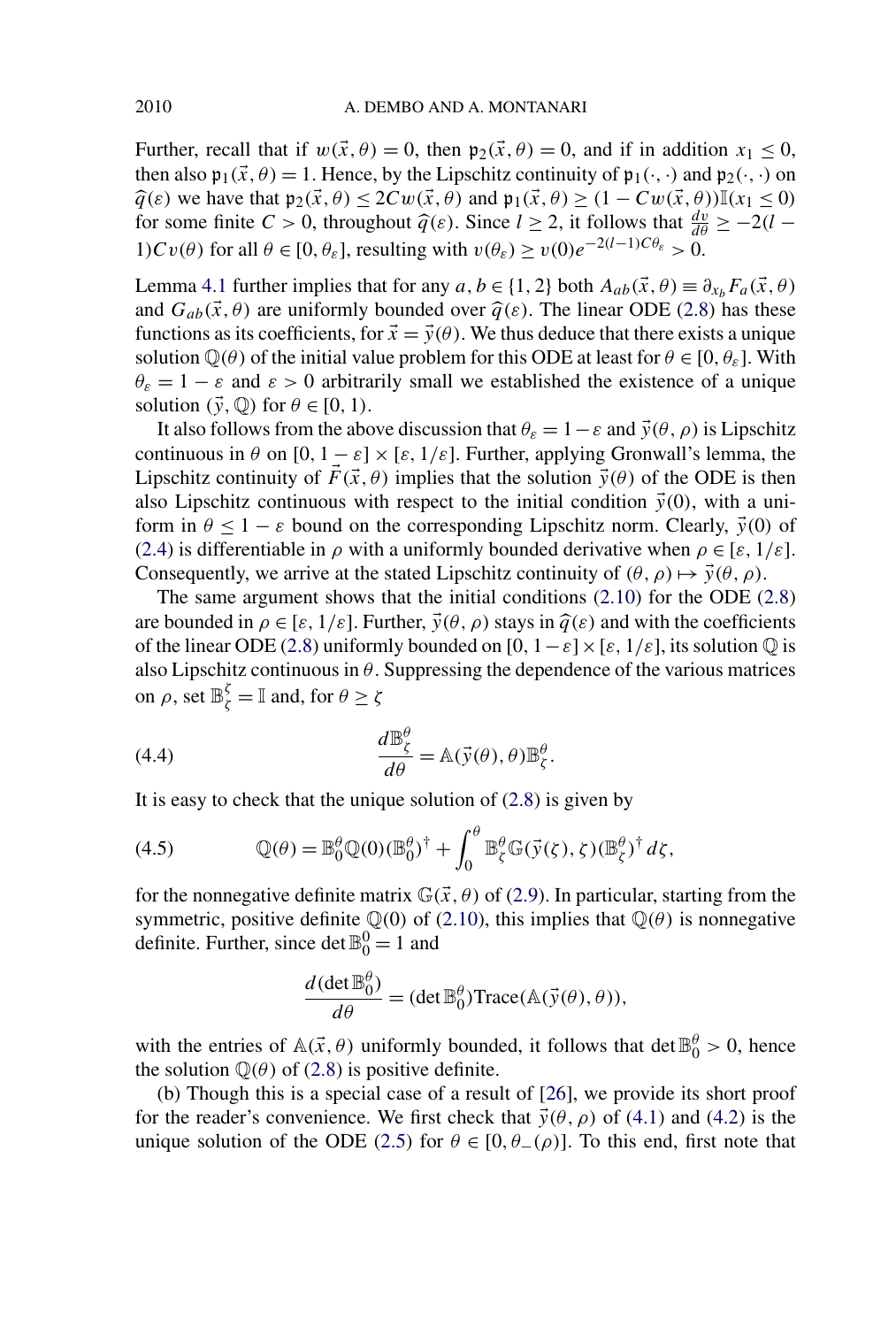for  $\theta = 0$  the functions  $\vec{y}(\theta, \rho)$  of [\(4.1\)](#page-16-0) and [\(4.2\)](#page-16-0) satisfy the initial condition [\(2.4\)](#page-5-0). Further, the function  $y_1(\theta, \rho)$  of [\(4.1\)](#page-16-0) is nonnegative for  $\theta \in [0, \theta_-(\rho)]$ . Hence, upon substituting  $y_1(\theta, \rho)$  for max $(x_1, 0)$  and  $y_2(\theta, \rho)$  for  $x_2$  on the right-hand side of [\(2.3\)](#page-5-0), and noticing that  $(1 - \theta) = u(\theta)^l$ , it is not hard to verify that this equation is satisfied by  $\lambda(\vec{y}(\theta), \theta) = \gamma u(\theta)^{l-1}$ . Using this value of  $\lambda$  yields after some algebra that  $F_1(\vec{y}(\theta), \theta) = -1 - \frac{(l-1)}{u}(u-1+e^{-\gamma u^{l-1}} - \gamma u^{l-1}e^{-\gamma u^{l-1}})$  and  $F_2(\vec{y}(\theta), \theta) = -\gamma (l-1)u^{l-2}e^{-\gamma u^{l-1}}$ . With  $\frac{du}{d\theta} = -\frac{u^{1-l}}{l}$ , it is then immediate to verify that the functions given by [\(4.1\)](#page-16-0) and [\(4.2\)](#page-16-0) indeed satisfy [\(2.5\)](#page-5-0) as long as  $\theta \leq$  $\theta$ −*(ρ)*. Clearly,  $\vec{y}(\theta, \rho)$  of [\(4.1\)](#page-16-0) and [\(4.2\)](#page-16-0) is infinitely continuously differentiable on  $[0, 1-\varepsilon] \times [\varepsilon, 1/\varepsilon]$ . With  $\mathbb{Q}(\theta, \rho)$  Lipschitz continuous in  $\theta$  [by (a)], it remains only to show that this function is Lipschitz continuous with respect to  $\rho \in [\varepsilon, 1/\varepsilon]$ . Since the ODE [\(2.8\)](#page-6-0) is linear and of bounded coefficients, with initial condition  $\mathbb{Q}(0)$  of [\(2.10\)](#page-7-0) that is Lipschitz continuous in  $\rho \in [\varepsilon, 1/\varepsilon]$  it suffices to show that the coefficients  $A_{ab}(\vec{x}, \theta)$  and  $G_{ab}(\vec{x}, \theta)$ , are Lipschitz continuous in  $\vec{x}$  on  $\hat{q}_+(\varepsilon)$ . We deduce the latter property from Lemma [4.1](#page-15-0) upon noting that these coefficients are smooth bounded functions of  $\mathfrak{p}_a$  and  $\partial_{x_b}\mathfrak{p}_a$ .

(c) We turn to verify that  $\rho_c$  satisfies [\(4.3\)](#page-16-0). We have already seen that the solution of [\(2.5\)](#page-5-0) starting at  $\vec{y}(0)$  of [\(2.4\)](#page-5-0) is given for  $\theta \leq \theta_*(\rho) \leq \theta_-(\rho)$  by [\(4.1\)](#page-16-0) and [\(4.2\)](#page-16-0), and in particular is such that  $y_1(\theta, \rho) > 0$  for all  $\theta < \theta_*(\rho)$ . Further,  $\rho \mapsto \theta_*(\rho)$  is monotone nondecreasing, and since  $u(1) = 0$ , we see that  $\theta_*(\rho) \le 1$  for all  $\rho > 0$ . Thus, to complete the proof it suffices to assume that for some positive  $\delta$  and  $\rho_0$ the solution of the ODE [\(2.5\)](#page-5-0) is such that  $y_1(\theta, \rho_0) > 0$  for all  $\theta \in [0, \theta_*(\rho_0) + \delta]$ and arrive at a contradiction. To this end, note that for  $\rho = \rho_0$  and  $\theta \le \theta_*(\rho_0) + \delta$ , the solution of [\(2.5\)](#page-5-0) must also satisfy the modified ODE

(4.6) 
$$
\frac{d\vec{y}}{d\theta}(\theta) = \vec{F}^*(\vec{y}(\theta), \theta),
$$

where  $\vec{F}^*(\vec{x}, \theta) = (-1 + (l - 1)(\mathfrak{p}_1^* - \mathfrak{p}_0^*), -(l - 1)\mathfrak{p}_1^*$  and  $\mathfrak{p}_a^*$  are obtained by replacing max $(x_1, 0)$  in [\(2.2\)](#page-5-0) and [\(2.3\)](#page-5-0) with  $x_1$ . Modifying the set  $\hat{q}(\varepsilon)$  in the same manner, it is easy to verify that the statement and proof of Lemma [4.1](#page-15-0) remain valid for  $\varphi_a^*(\vec{x}, \theta)$  (apart from the fact that the latter are not [0, 1] valued). We also find that  $\theta_{\varepsilon} = 1 - \varepsilon$  for the ODE (4.6), from which we can deduce that the latter ODE also admits a unique solution subject to the initial condition [\(2.4\)](#page-5-0). Further, the preceding computations show that for *every*  $\rho > 0$  the solution of (4.6) starting at [\(2.4\)](#page-5-0) is given by [\(4.1\)](#page-16-0) and [\(4.2\)](#page-16-0). In particular, at  $\rho = \rho_0$  this is also the solution of the ODE [\(2.5\)](#page-5-0) on  $[0, \theta_*(\rho_0) + \delta]$ . However, by definition of  $\theta_*(\rho)$ , necessarily *y*<sub>1</sub>( $\theta$ ,  $\rho$ <sub>0</sub>) of [\(4.1\)](#page-16-0) is nonpositive for some  $\theta \in (\theta_*(\rho_0), \theta_*(\rho_0) + \delta)$ , resulting with the desired contradiction.

(d) Simple calculus shows that either  $u \mapsto h_{\rho}(u)$  is monotone increasing and positive on  $(0, \infty)$ , which happens for all  $\rho$  large enough, or  $h'_{\rho}(u) = 0$  has exactly two positive solutions,  $u_1 = u_1(\rho)$  corresponding to a local maximum of  $h_\rho$ and  $u_2 = u_2(\rho) > u_1$  corresponding to a local minimum of  $h_\rho$ . With  $h_\rho(0) = 0$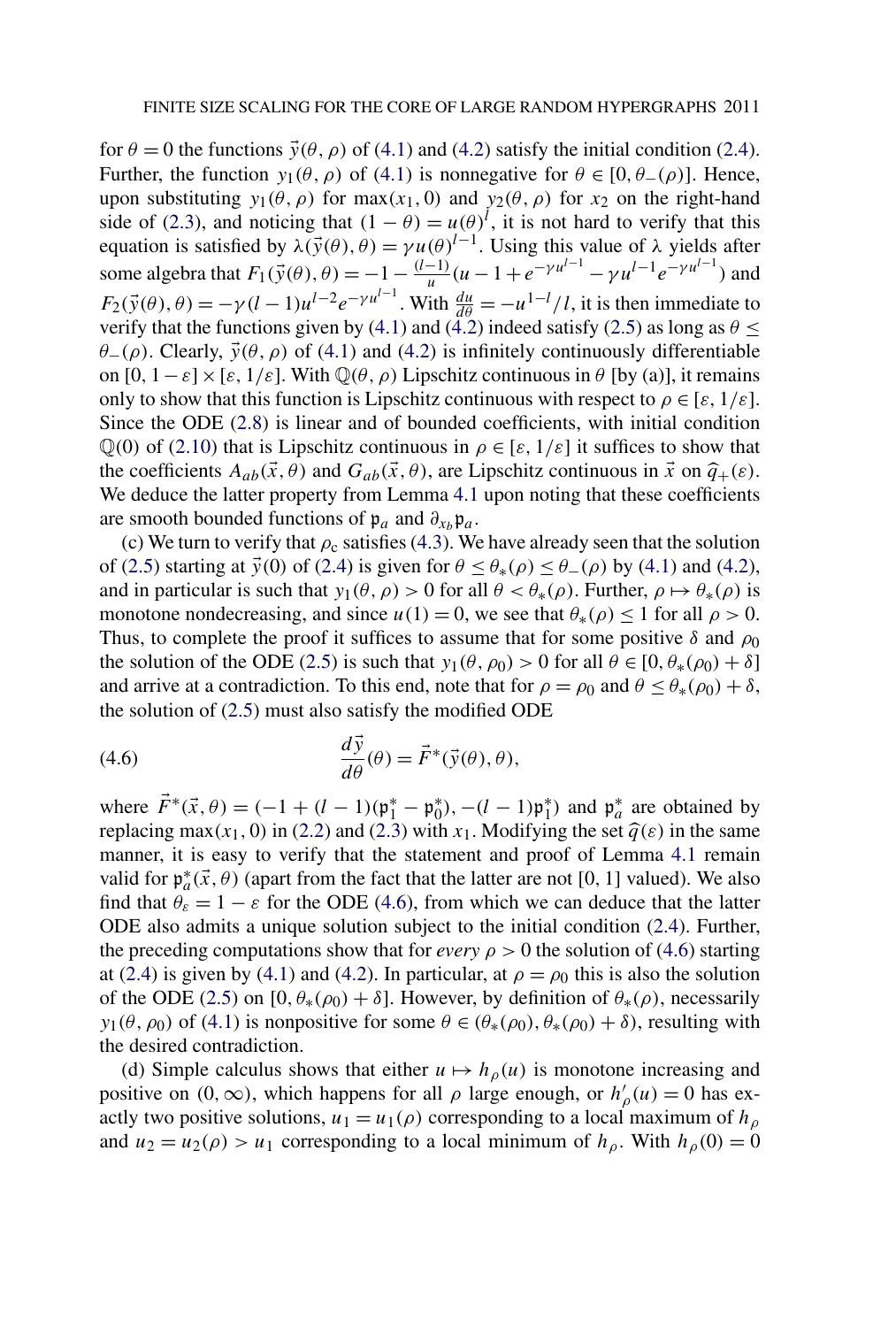<span id="page-19-0"></span>and  $h_\rho(\cdot)$  positive on  $[1,\infty)$ , while  $h_\rho(u_2(\rho)) < 0$  for all  $\rho > 0$  small enough, it follows from the definition of  $\rho_c$  that  $h_{\rho_c}(u_2) = 0$  at  $u_2 = u_2(\rho_c) \in (0, 1)$  and *h*<sub>*p*c</sub>(*u*) is positive at any positive *u*  $\neq u_2$ . Hence, by definition  $\theta$ −*(* $\rho$ <sub>c</sub> $)$  = 1 while  $\theta^{\prime}_{*}(\rho_c) = 1 - u_2(\rho_c)^l \in (0, 1)$ . From part (b) of the proposition we thus have that at  $\rho = \rho_c$  the function  $y_1(\theta)$  is infinitely continuously differentiable, with *y*<sub>1</sub>( $\theta$ ) =  $\overline{h}(u(\theta))$  for  $\overline{h}(u) = l u^{l-1} h_{\rho_c}(u)$  [cf. [\(4.1\)](#page-16-0)]. In particular, *y*<sub>1</sub>( $\theta$ ) is then zero when  $\theta = \theta_c$  or  $\theta = 1$  and positive elsewhere (per the preceding analysis of *h*<sub>ρc</sub>). Further, at  $\theta = \theta_c$  we have  $u(\theta) = u_2(\rho_c)$ , an isolated minimizer of  $\overline{h}(u)$ , and as  $u'(\theta_c) > 0$ , it follows by elementary calculus that  $y'_1(\theta_c) = 0$  and  $y''_1(\theta_c) > 0$ . Also,  $\overline{h}(u) = l u^{l} (1 + O(u^{l-2}))$  for small *u*, hence  $y_1(1 - \delta) = l\delta + o(\delta)$  at  $\rho = \rho_c$ .  $\Box$ 

We conclude this section by showing that the discrete recursions corresponding to the mean and covariance of the process  $\vec{z}'(\cdot)$  of [\(2.12\)](#page-7-0) are near the solution of the relevant ODEs (at least for  $\rho$  near  $\rho_c$  and up to time  $\tau_n \equiv \lfloor n\theta_c - n^{\beta} \rfloor$ ). More precisely, for  $\mathbb{A}_{\tau} \equiv \mathbb{I}_{\tau < \tau_n} \mathbb{A}(\vec{y}(\tau/n, \rho), \tau/n)$ , let

(4.7) 
$$
\vec{y}^*(\tau+1) = \vec{y}^*(\tau) + n^{-1}\widetilde{\mathbb{A}}_{\tau}(\vec{y}^*(\tau) - \vec{y}(\tau/n)) + n^{-1}\vec{F}(\vec{y}(\tau/n), \tau/n),
$$

starting at  $\vec{v}$ <sup>\*</sup>(0)  $\equiv \vec{v}$ (0*,*  $\rho$ ) and consider the positive definite matrices

$$
(4.8) \qquad \mathbb{Q}_{\tau} = \widetilde{\mathbb{B}}_{0}^{\tau-1} \mathbb{Q}(0,\rho) (\widetilde{\mathbb{B}}_{0}^{\tau-1})^{\dagger} + \sum_{\sigma=0}^{\tau-1} \widetilde{\mathbb{B}}_{\sigma+1}^{\tau-1} \mathbb{G}(\vec{y}(\sigma/n), \sigma/n) (\widetilde{\mathbb{B}}_{\sigma+1}^{\tau-1})^{\dagger}
$$

for  $\widetilde{\mathbb{B}}_{\sigma}^{\tau}$  of [\(2.13\)](#page-7-0). Then:

LEMMA 4.3. *Fixing*  $β ∈ (3/4, 1)$  *and*  $β' < 2β - 1$ *, we have for all n large enough and*  $|\rho - \rho_c| \leq n^{\beta'-1}$ 

$$
(4.9) \quad \left|n^{1/2}y_1^*(\tau_n) - \frac{\widetilde{F}}{2}n^{2\beta - 3/2} - n^{1/2}(\rho - \rho_c)\frac{\partial y_1}{\partial \rho}(\theta_c, \rho_c)\right| \leq C n^{3\beta - 5/2},
$$

*the matrices*  $\{\mathbb{B}^{\tau}_{\sigma} : \sigma, \tau \leq n\}$  *and their inverses are uniformly bounded with respect to the*  $L_2$ -operator norm (*denoted*  $\|\cdot\|$ *)*, and

$$
(4.10) \t\t\t\t\t \|\mathbb{Q}_{\tau_n}-\mathbb{Q}(\theta_c,\rho_c)\|\leq C n^{\beta-1},
$$

*for some finite*  $C = C(\beta, \beta')$  *and all n*.

**PROOF.** Recall part (a) of Proposition [4.2](#page-16-0) that  $\vec{y}(\theta, \rho) \in \hat{q}(\varepsilon)$  for  $\theta < 1 - 2\varepsilon$ and  $\rho \in [\varepsilon, 1/\varepsilon]$ . Thus, fixing  $\beta$ ,  $\beta'$  and  $0 < \varepsilon < (1 - \theta_c)/2$ , it follows that the operator norm of  $\widetilde{A}_{\tau}$  is uniformly bounded over  $\tau \leq \tau_n$ ,  $|\rho - \rho_c| \leq n^{\beta'-1}$  and  $n \ge n_0$  (hereafter  $n_i$  and  $c_i$ ,  $i = 0, 1, \ldots$ , are two nondecreasing sequences of finite  $n \ge n_0$ constants, each depending only on *l*,  $\beta$ ,  $\beta'$  and  $\varepsilon$ ). Consequently, the matrices  $\tilde{\mathbb{B}}_{\sigma}^{\tau}$ of [\(2.13\)](#page-7-0) and their inverses are also uniformly bounded with respect to the *L*<sup>2</sup> operator norm for  $n \geq n_1$ ,  $\sigma$ ,  $\tau$  and  $\rho$  as before.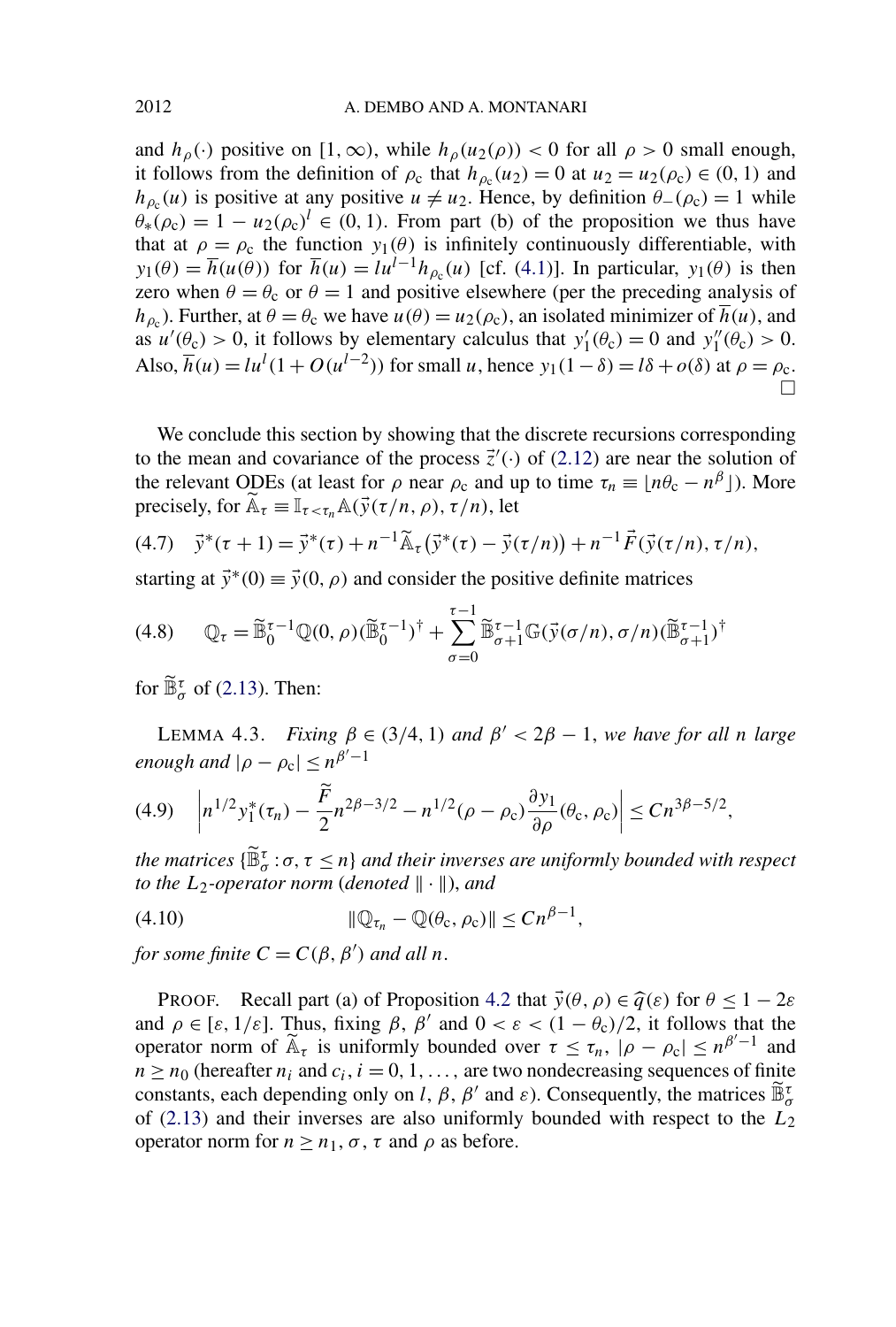<span id="page-20-0"></span>We proceed to show that  $\{\vec{y}^*(\tau), \tau \leq \tau_n\}$  is close to the solution  $\vec{y}(\cdot, \rho)$  of the ODE [\(2.5\)](#page-5-0). To this end, let  $D_n^*(\tau) \equiv \vec{y}^*(\tau) - \vec{y}(\tau/n, \rho)$ , noting that by definition  $D_n^*(\tau + 1) = (\mathbb{I} + n^{-1}\tilde{\mathbb{A}}_{\tau})D_n^*(\tau) + \vec{\xi}_n(\tau)$  for  $\tau \ge 0$ , with  $D_n^*(0) = 0$  and

$$
\vec{\xi}_n(\tau) = \int_{\tau/n}^{(\tau+1)/n} [\vec{F}(\vec{y}(\tau/n), \tau/n) - \vec{F}(\vec{y}(\theta), \theta)] d\theta.
$$

By the Lipschitz continuity of  $(\theta, \rho) \mapsto \vec{y}$  on  $[0, 1 - \varepsilon] \times [\varepsilon, 1/\varepsilon]$  (see Propo-sition [4.2\)](#page-16-0), we know that  $\|\vec{y}(\theta) - \vec{y}(\tau/n)\| \le c_0/n$  for some finite  $c_0$ , all  $\theta \in$  $[\tau/n, \tau/n + 1/n]$  and any  $\tau < (1 - \varepsilon)n$ . Further, since  $\|\vec{F}(\vec{x}, \theta)\| \le 2l$  and  $(\vec{x}, \theta) \mapsto \vec{F} = (-1 + (l-1)(\mathfrak{p}_1 - \mathfrak{p}_0), -(l-1)\mathfrak{p}_1)$  is Lipschitz continuous on  $\hat{q}(\varepsilon)$  (see Lemma [4.1\)](#page-15-0), we deduce that for some finite constant  $C_* = C_*(l, \varepsilon)$ , all  $n, \tau < (1 - \varepsilon)n$  and  $\rho \in [\varepsilon, 1/\varepsilon],$ 

$$
(4.11) \quad \|\vec{\xi}_n(\tau)\| \le \frac{1}{n} \sup_{\theta \in [\tau/n, \tau/n + 1/n]} \|\vec{F}(\vec{y}(\theta), \theta) - \vec{F}(\vec{y}(\tau/n), \tau/n)\| \le C_* n^{-2}.
$$

Since  $D_n^*(\tau) = \sum_{\sigma=0}^{\tau-1} \tilde{\mathbb{B}}_{\sigma+1}^{\tau-1} \tilde{\xi}_n(\sigma)$ , and  $\|\tilde{\mathbb{B}}_{\sigma}^{\tau}\|$  are uniformly bounded, we deduce that

(4.12) 
$$
\sup_{n \ge n_2} \sup_{|\rho - \rho_c| \le n^{\beta'-1}} \sup_{\tau \le \tau_n} n \|\vec{y}^*(\tau) - \vec{y}(\tau/n, \rho)\| \le c_1 < \infty.
$$

Let  $\theta_n \equiv \tau_n/n$ ,  $\Delta \theta_n \equiv \theta_n - \theta_c = -n^{\beta-1}$  and  $\Delta \rho \equiv \rho - \rho_c$ . Note that  $y_1(\theta, \rho_c) \ge$  $\overline{c}(\Delta\theta_n)^2$  for some  $\overline{c} > 0$ , all *n* and  $\theta \in [0, \theta_n]$  [see part (d) of Proposition [4.2\]](#page-16-0). Further, recall that  $|\Delta \rho| \le n^{\beta'-1} = o((\Delta \theta_n)^2)$  by our choice of  $\beta' < 2\beta - 1$ . The Lipschitz continuity of  $\rho \mapsto \vec{y}(\theta, \rho)$  for  $\theta \leq \theta_-(\rho)$  thus implies that both  $(\theta_c, \rho_c)$ and  $(\theta_n, \rho)$  for  $n \ge n_4$  and  $|\rho - \rho_c| \le n^{\overline{\beta'}-1}$  are in the set  $A_{\varepsilon} \equiv \{(\theta, \rho): \theta \le$  $\min(\theta_-(\rho), 1-\varepsilon), \varepsilon \leq \rho \leq 1/\varepsilon$  where  $(\theta, \rho) \mapsto \vec{y}$  is infinitely continuously dif-ferentiable [see part (b) of Proposition [4.2\]](#page-16-0). Hence, by Taylor expanding  $y_1(\cdot)$ around  $(\theta_c, \rho_c)$  where  $y_1 = \frac{\partial y_1}{\partial \theta} = 0$ , we obtain that for some  $c'_2$ ,  $c_2$  and all *n*,

(4.13) 
$$
\begin{aligned} \left| y_1(\theta_n, \rho) - \Delta \rho \frac{\partial y_1}{\partial \rho} - \frac{1}{2} (\Delta \theta_n)^2 \frac{\partial^2 y_1}{\partial \theta^2} \right| \\ &\leq c_2' (|\Delta \rho| + |\Delta \theta_n|) (|\Delta \rho| + (\Delta \theta_n)^2) \leq c_2 n^{3(\beta - 1)} \end{aligned}
$$

[with all partial derivatives evaluated at  $(\theta_c, \rho_c)$ ]. Recall that  $\widetilde{F} \equiv \frac{\partial^2 y_1}{\partial \theta^2}$ , so the lefthand side of [\(4.9\)](#page-19-0) is bounded above by

$$
n^{1/2} \|\vec{y}^*(\tau_n) - \vec{y}(\tau_n/n, \rho)\| + n^{1/2} \Big| y_1(\theta_n, \rho) - \Delta \rho \frac{\partial y_1}{\partial \rho} - \frac{1}{2} (\Delta \theta_n)^2 \frac{\partial^2 y_1}{\partial \theta^2} \Big|.
$$

Thus, controlling the first term via (4.12) and the second term via (4.13) yields the bound of  $(4.9)$ .

Turning now to the proof of [\(4.10\)](#page-19-0), recall that the solution  $\mathbb{Q}(\cdot)$  of [\(2.8\)](#page-6-0) is Lipschitz continuous in  $(\theta, \rho)$  on the set  $A_{\varepsilon}$  [see part (b) of Proposition [4.2\]](#page-16-0). As both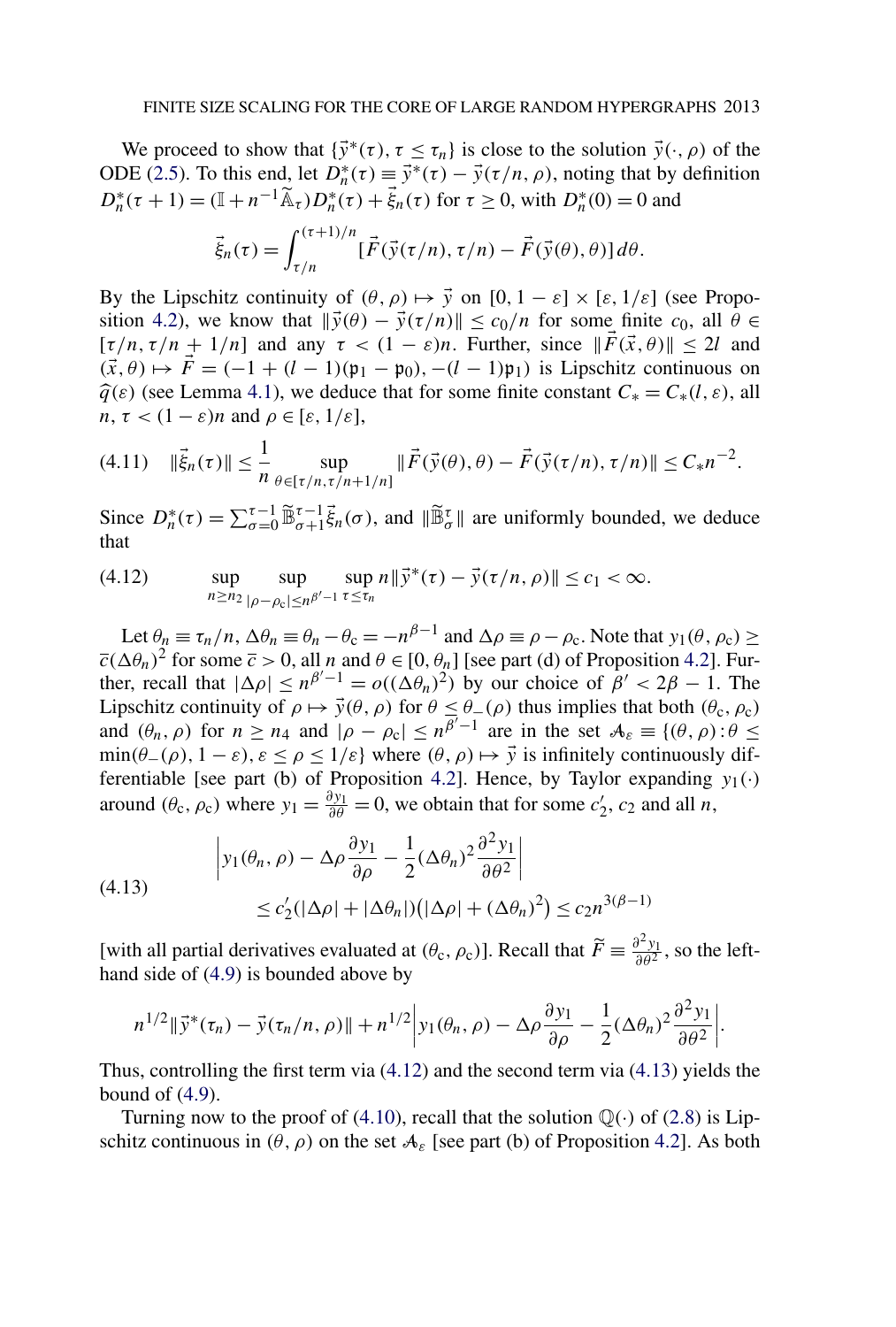$(\theta_c, \rho_c)$  and  $(\theta_n, \rho)$ ,  $n \ge n_4$  are in this set, it follows that for some finite  $c'_3$ ,  $c_3$  and all *n*,

$$
\|\mathbb{Q}(\theta_n,\rho)-\mathbb{Q}(\theta_c,\rho_c)\| \le c_3'(|\Delta \theta_n|+|\Delta \rho|) \le c_3 n^{\beta-1}
$$

(recall that  $\beta' < 2\beta - 1 < \beta$ ). Further,  $\mathbb{Q}(\theta, \rho)$  is given by [\(4.5\)](#page-17-0), where the matrices  $\mathbb{G}(\vec{y}(\zeta), \zeta)$  are bounded and Lipschitz continuous in  $\zeta$  (with respect to the *L*<sub>2</sub> operator norm) uniformly in  $n \geq n_4$  and  $\zeta \leq \theta_n$ . The same uniform boundedness applies for  $\mathbb{Q}(0, \rho)$  and  $\mathbb{B}_{\zeta}^{\theta}$ ,  $0 \le \zeta \le \theta \le 1 - \varepsilon$  [see proof of part (a) of Proposition [4.2\]](#page-16-0). Hence, comparing [\(4.5\)](#page-17-0) and [\(4.8\)](#page-19-0) we thus deduce that [\(4.10\)](#page-19-0) is an immediate consequence of

(4.14) 
$$
\sup_{0 \le \zeta \le \theta_n} \|\widetilde{\mathbb{B}}_{\lceil n \zeta \rceil}^{\tau_n - 1} - \mathbb{B}_{\zeta}^{\theta_n}\| \le c_4 n^{-1},
$$

holding for some finite  $c_4$  and all *n*. To this end, let  $D_n(\sigma, \tau) \equiv ||\widetilde{\mathbb{B}}_{\sigma}^{\tau-1} - \mathbb{B}_{\sigma/n}^{\tau/n}||$ , noting that by the definition of  $\mathbb{B}_{\zeta}^{\theta}$  and  $\widetilde{\mathbb{B}}_{\sigma}^{\tau}$  we have that  $D_n(\sigma,\sigma) = 0$  and for all *τ* ≥ *σ* ,

$$
(4.15) \quad D_n(\sigma, \tau+1) \leq D_n(\sigma, \tau) + n^{-1} \sup_{\theta \in [\tau/n, (\tau+1)/n]} \|\widetilde{\mathbb{A}}_{\tau} \widetilde{\mathbb{B}}_{\sigma}^{\tau-1} - \mathbb{A}(\vec{y}(\theta, \rho), \theta) \mathbb{B}_{\sigma/n}^{\theta}\|.
$$

As  $(\vec{y}(\theta, \rho), \theta), \theta \le \theta_n$  and  $n \ge n_4$  are in the set  $\hat{q}_+(\varepsilon)$  in which  $(\vec{x}, \theta) \mapsto \mathbb{A}(\vec{x}, \theta)$ is bounded and Lipschitz continuous (for the operator norm), it follows that for some  $c_5$  finite and all  $n$ ,

(4.16) 
$$
\sup_{\tau < \tau_n} \sup_{\theta \in [\tau/n, (\tau+1)/n]} \|\widetilde{\mathbb{A}}_{\tau} - \mathbb{A}(\vec{y}(\theta, \rho), \theta)\| \leq c_5 n^{-1}.
$$

Further, with  $\|\mathbb{A}(\vec{y}(\theta, \rho), \theta)\|$  bounded uniformly in  $(\theta, \rho)$ , we have from [\(4.4\)](#page-17-0) the existence of  $c_6$  finite, such that

(4.17) 
$$
\|\mathbb{B}_{\zeta}^{\theta}-\mathbb{B}_{\zeta}^{\theta'}\| \leq c_6(|\theta-\theta'|+|\zeta-\zeta'|),
$$

for any  $\rho \in [\varepsilon, 1/\varepsilon], 0 \le \zeta \le \theta \le 1 - \varepsilon$ , and  $0 \le \zeta' \le \theta' \le 1 - \varepsilon$ . So, with  $\widetilde{A}_{\tau}$ ,  $\mathbb{B}_{\sigma/n}^{\tau/n}$  and A(·) uniformly bounded, by the Lipschitz properties (4.16) and (4.17) we have that

$$
\|\widetilde{\mathbb{A}}_{\tau}\widetilde{\mathbb{B}}_{\sigma}^{\tau-1} - \mathbb{A}(\vec{y}(\theta), \theta)\mathbb{B}_{\sigma/n}^{\theta}\| \le c_7 D_n(\sigma, \tau) + c_8 n^{-1},
$$

for some  $c_7$ ,  $c_8$  finite and all  $n, \sigma \le \tau \le \tau_n$  and  $\theta \in [\tau/n, (\tau+1)/n]$ . Plugging this bound in (4.15) we have that *D<sub>n</sub>*(*σ*, *τ* + 1) ≤ (1 + *c*<sub>7</sub>*n*<sup>-1</sup>)*D<sub>n</sub>*(*σ*, *τ*) + *c*<sub>8</sub>*n*<sup>-2</sup>, from which we deduce that for some  $c_9$  finite and all  $n$ ,

$$
\max_{0\leq \sigma\leq \tau\leq \tau_n} D_n(\sigma,\tau)\leq c_9n^{-1}.
$$

By  $(4.17)$ , this yields the bound  $(4.14)$ , hence completing the proof of  $(4.10)$  and that of the lemma.  $\Box$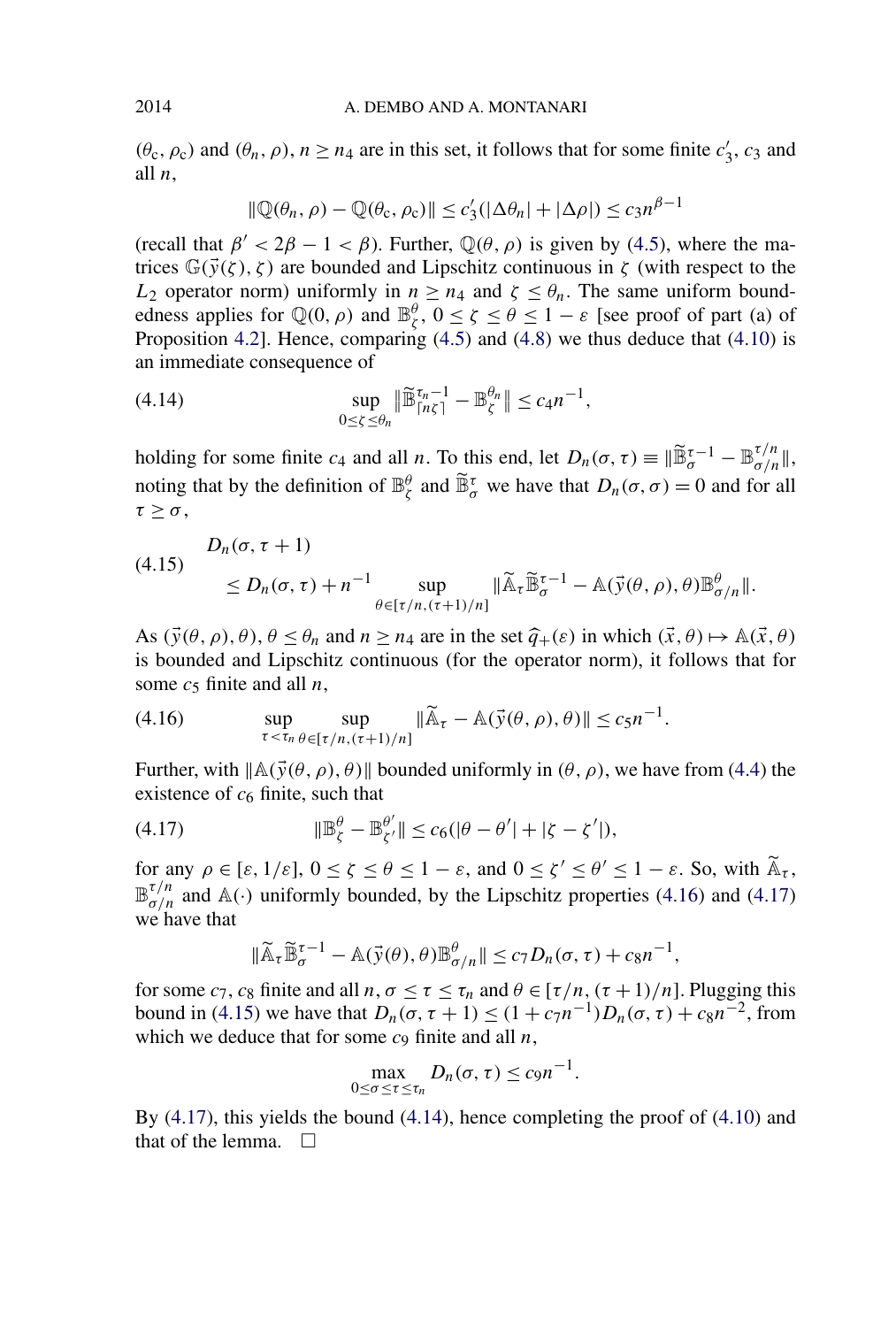<span id="page-22-0"></span>4.2. *Asymptotic enumeration of the graph ensemble*. Here we show that the initial distribution of the Markov chain  $\vec{z}(\cdot)$  of Section [3](#page-11-0) is well approximated by a multivariate Gaussian law of mean  $n\vec{v}(0)$  and positive definite covariance matrix  $n\mathbb{Q}(0)$ , with the rescaled mean  $\vec{y}(0)$  and covariance  $\mathbb{Q}(0)$  given by the initial condition of the corresponding ODE's, namely, [\(2.4\)](#page-5-0) and [\(2.10\)](#page-7-0), respectively.

LEMMA 4.4. *For*  $\vec{x} \in \mathbb{R}^d$  *and a positive definite d-dimensional matrix*  $\mathbb{A}$ *, let*  $G_d(\cdot|\vec{x};A)$  *denote the d-dimensional normal density of mean*  $\vec{x}$  *and covariance* A. *Further, let*  $\vec{z} = (z_1, z_2)$  *denote the number of c-nodes of degree* 1 *and of degree strictly greater than* 1 *in a random graph from the* G*l(n, nρ) ensemble*. *Then*, *for*  $a_n \in \mathcal{E}$  *s* 0 *there exist finite, positive constants*  $\kappa_0, \kappa_1, \kappa_2$  *and*  $\kappa_3$ *, such that for all n*, *r*, *and*  $\rho \in [\varepsilon, 1/\varepsilon]$ ,

$$
||\mathbb{E}\vec{z} - n\vec{y}(0)|| \le \kappa_0,
$$

(4.19) 
$$
\mathbb{P}\{\|\vec{z} - \mathbb{E}\vec{z}\| \ge r\} \le \kappa_1 e^{-r^2/\kappa_2 n},
$$

sup  $\vec{u} \in \mathbb{R}^2$ sup *x*∈R  $\begin{array}{c} \begin{array}{c} \begin{array}{c} \end{array} \\ \begin{array}{c} \end{array} \end{array} \end{array}$  $\mathbb{P}\{\vec{u}\cdot\vec{z}\leq x\}$  - $\int_{\vec{u}\cdot\vec{z}\leq x} G_2(\vec{z}|n\vec{y}(0); n\mathbb{Q}(0)) d\vec{z}$  $(4.20)$   $\sup \sup \left| \mathbb{P} \{ \vec{u} \cdot \vec{z} \leq x \} - \int_{\vec{u}} \mathbb{G}_2(\vec{z} | n \vec{y}(0); n \mathbb{Q}(0)) d\vec{z} \right| \leq \kappa_3 n^{-1/2}.$ 

PROOF. Set  $m = |n\rho|$  and  $\gamma = l/\rho$ . Recall that the description of the ensemble  $\mathcal{G}_l(n,m)$  in Section [3.1](#page-11-0) provides the following expression for the probability  $\mathbb{P}(\vec{z})$  of having exactly  $z_1$  c-nodes of degree 1 and  $z_2$  c-nodes of degree strictly greater than 1:

(4.21) 
$$
\mathbb{P}(\vec{z}) = \frac{h(\vec{z},0)}{m^{nl}} = \frac{\mathbb{P}_{\gamma}\{\vec{S}_m = (z_1, z_2, nl)\}}{\mathbb{P}_{\gamma}\{S_m^{(3)} = nl\}},
$$

where  $\vec{S}_m = \sum_{i=1}^m \vec{X}_i$  for  $\vec{X}_i = (\mathbb{I}_{N_i=1}, \mathbb{I}_{N_i\geq 2}, N_i) \in \mathbb{Z}_+^3$  and  $N_i$  that are i.i.d. Poisson( $\gamma$ ) random variables. Consequently,

$$
\mathbb{E}z_1 = m\mathbb{P}_{\gamma} \{N_1 = 1\} \frac{\mathbb{P}_{\gamma} \{S_{m-1}^{(3)} = nl - 1\}}{\mathbb{P}_{\gamma} \{S_m^{(3)} = nl\}},
$$
  

$$
\mathbb{E}z_2 = m - \mathbb{E}z_1 - m\mathbb{P}_{\gamma} \{N_1 = 0\} \frac{\mathbb{P}_{\gamma} \{S_{m-1}^{(3)} = nl\}}{\mathbb{P}_{\gamma} \{S_m^{(3)} = nl\}}
$$

*.*

With  $| \rho n - m | \le 1$  and  $\vec{y}(0)$  of [\(2.4\)](#page-5-0) such that  $n\vec{y}(0) = n\rho(\mathbb{P}_{\gamma}\{N_1 = 1\}, \mathbb{P}_{\gamma}\{N_1 \ge 0\})$ 2}), we easily get (4.18) upon using the fact that  $S_k^{(3)}$  is a Poisson( $k\gamma$ ) random variable and the sequence  $m|e(1 - \frac{1}{m})^m - 1|$  is uniformly bounded.

By (4.18), in deriving (4.19) we may and shall replace  $\mathbb{E} \vec{z}$  by  $\frac{m}{\rho} \vec{y}(0) =$  $(ES_m^{(1)}, ES_m^{(2)})$ . In view of (4.21), the stated bound (4.19) is then merely

$$
\mathbb{P}_{\gamma}\{|S_m^{(1)} - \mathbb{E}S_m^{(1)}|^2 + |S_m^{(2)} - \mathbb{E}S_m^{(2)}|^2 \ge r^2|S_m^{(3)} = nl\} \le \kappa_1 e^{-r^2/\kappa_2 n},
$$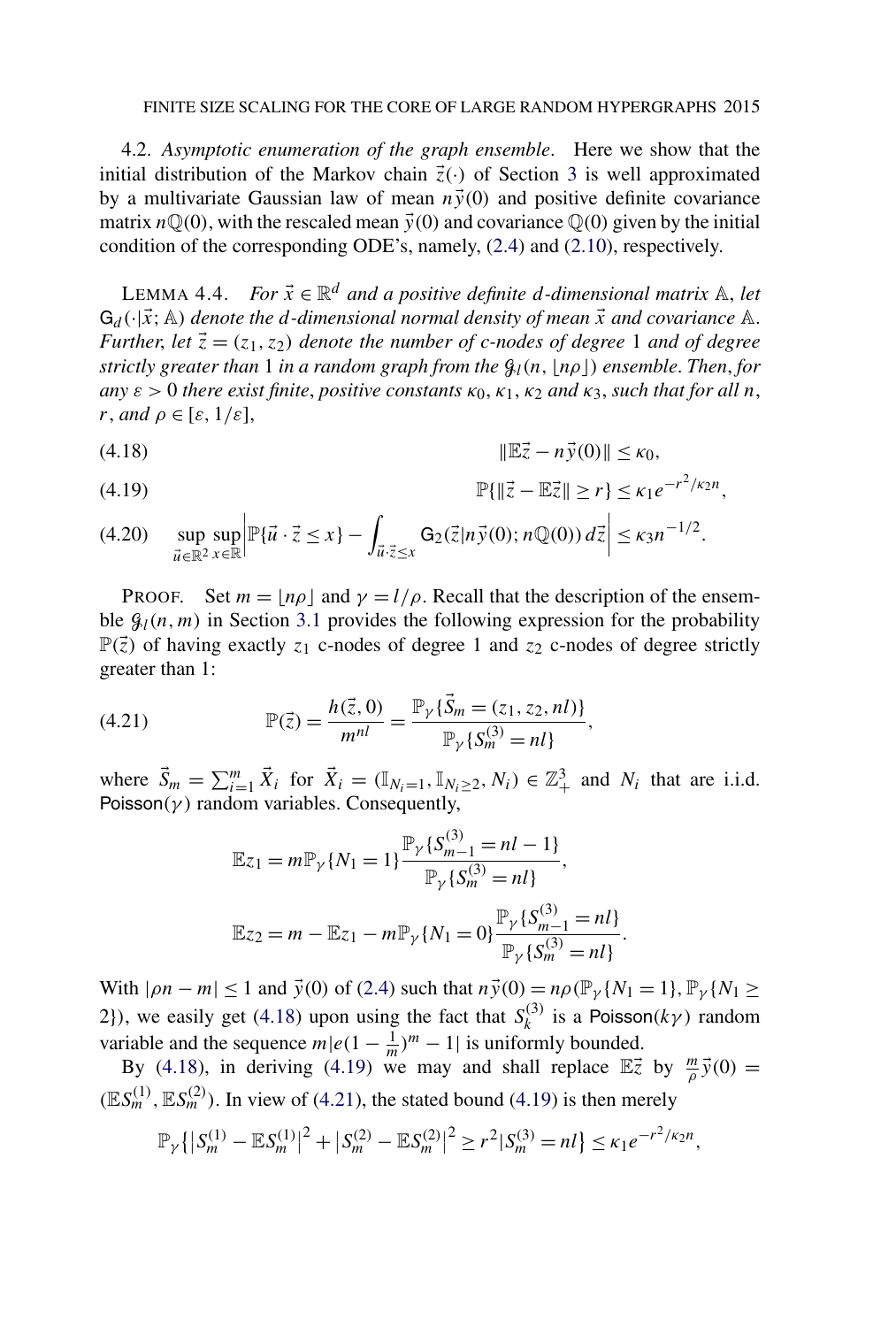which is an immediate consequence of Hoeffding's inequality for the partial sums  $(S_m^{(1)}, S_m^{(2)})$  and the uniform lower bound  $\mathbb{P}_{\gamma} \{S_m^{(\mathfrak{I})} = n \} \ge cn^{-1/2}$  with  $c > 0$  depending only on *ε* and *l*.

Observe next that  $\vec{X}_i$  are nondegenerate lattice random variables on  $\mathbb{R}^3$ , having minimal lattice  $\mathbb{Z}^3$ , finite moments of all orders and such that

$$
cov(\vec{X}_i) \equiv \mathbb{V} = \begin{pmatrix} p_1(1-p_1) & -p_1p_{\geq 2} & p_1(1-\gamma) \\ -p_1p_{\geq 2} & p_{\geq 2}(1-p_{\geq 2}) & \gamma - p_1 - \gamma p_{\geq 2} \\ p_1(1-\gamma) & \gamma - p_1 - \gamma p_{\geq 2} & \gamma \end{pmatrix},
$$

with  $p_1 = \mathbb{P}_{\gamma}(N_i = 1) = \gamma e^{-\gamma}$  and  $p_{>2} = \mathbb{P}_{\gamma}(N_i \ge 2) = 1 - e^{-\gamma} - \gamma e^{-\gamma}$ . Thus, upon bounding  $(1 + ||\vec{u}||^3)P_1(-G_3(\cdot|\vec{0}, V) : {\xi_v}) (\vec{u})$  for the correction term  $P_1$  of [\[7\]](#page-46-0), (7.19) (with  $\{\xi_\nu\}$  denoting the cumulants of the law of  $\vec{X}_1$ ), uniformly in  $\gamma \in$  $[\varepsilon', 1/\varepsilon']$  and  $\vec{u} \in \mathbb{R}^3$ , it follows from Corollary 22.3 of [\[7\]](#page-46-0) (with  $s = 3$  there), that for some finite  $c = c(\varepsilon')$ , any such  $\gamma$ , all *m* and  $\vec{z} \in \mathbb{Z}^2$ ,

$$
(4.22) \qquad |\mathbb{P}_{\gamma} {\{\vec{S}_m = \vec{z}_{e}\} - G_3(\vec{z}_{e} | m\vec{x}_{e}; m\mathbb{V})} | \leq \frac{cm^{-2}}{1 + m^{-3/2} ||\vec{z}_{e} - m\vec{x}_{e}||^3},
$$

where  $\vec{z}_e = (\vec{z}, n_l)$  and  $\vec{x}_e \equiv \rho^{-1}(\vec{y}(0), l) = \mathbb{E}_{\gamma} \vec{X}_1$ . Applying the same argument for  $S_m^{(3)} \in \mathbb{R}^1$ , and possibly enlarging  $c(\varepsilon')$  as needed we further have that

(4.23) 
$$
|\mathbb{P}_{\gamma}\{S_m^{(3)}=nl\}-G_1(nl|m\gamma;mV_{33})|\leq cm^{-1}.
$$

Next, summing the bound of (4.22) over  $\vec{z} \in \mathbb{Z}^2$ , we deduce that for some finite  $c' = c'(\varepsilon)$  any  $\gamma$  and *m*,

(4.24) 
$$
\sum_{\vec{z}\in\mathbb{Z}^2} |\mathbb{P}_{\gamma} {\{\vec{S}_m = \vec{z}_e\} - G_3(\vec{z}_e | m\vec{x}_e; m\mathbb{V})} | \leq c'm^{-1}.
$$

Further,  $\mathbb{P}_{\gamma} \{ S_m^{(3)} = n \} = \sum_{\vec{z}} \mathbb{P}_{\gamma} \{ \vec{S}_m = \vec{z}_e \}$ , hence we get from [\(4.21\)](#page-22-0) and the bounds of (4.23) and (4.24) that for some finite  $\kappa = \kappa(\varepsilon')$  and any  $\gamma$  and *m*,

$$
(4.25) \qquad \sum_{\vec{z}\in\mathbb{Z}^2} \left| \mathbb{P}(\vec{z}) - \frac{G_3(\vec{z}_e|m\vec{x}_e m\mathbb{V})}{G_1(nl|m\gamma; mV_{33})} \right| \le \frac{cm^{-1} + c'm^{-1}}{G_1(nl|m\gamma; mV_{33})} \le \kappa n^{-1/2}
$$

[with the rightmost inequality due to the uniform lower bound on  $m^{1/2}G_1(nl|m\gamma)$ ;  $mV_{33}$ ) for  $|nl - m\gamma| \le l/\varepsilon'$ . The ratio G<sub>3</sub>(···)/G<sub>1</sub>(···) appearing in (4.25) is the conditional distribution of  $(z_1, z_2)$ , given  $z_3 = nl$ , under the (joint) law  $G_3(\cdots)$ , which is thus a Gaussian distribution of mean  $n'\vec{y}(0)$  and the positive definite covariance matrix  $n' \widetilde{\mathbb{V}}$ , with  $n' \equiv m/\rho$  and the entries of the two-dimensional matrix  $\overline{V}$  given by  $\overline{V}_{ij} = \rho [V_{jj} - V_{i3}V_{j3}/V_{33}]$ . Upon substituting the expressions for  $p_1$ and  $p_{\geq 2}$ , we see that  $\nabla$  coincides with  $\mathbb{Q}(0)$  of [\(2.10\)](#page-7-0).

So, it follows from (4.25) that

$$
\sup_{\vec{u}\in\mathbb{R}^2}\sup_{x\in\mathbb{R}}\left|\mathbb{P}\{\vec{u}\cdot\vec{z}\leq x\}-\sum_{\vec{u}\cdot\vec{z}\leq x}\mathsf{G}_2(\vec{z}|n'\vec{y}(0);n'\mathbb{Q}(0))\right|\leq\kappa n^{-1/2}.
$$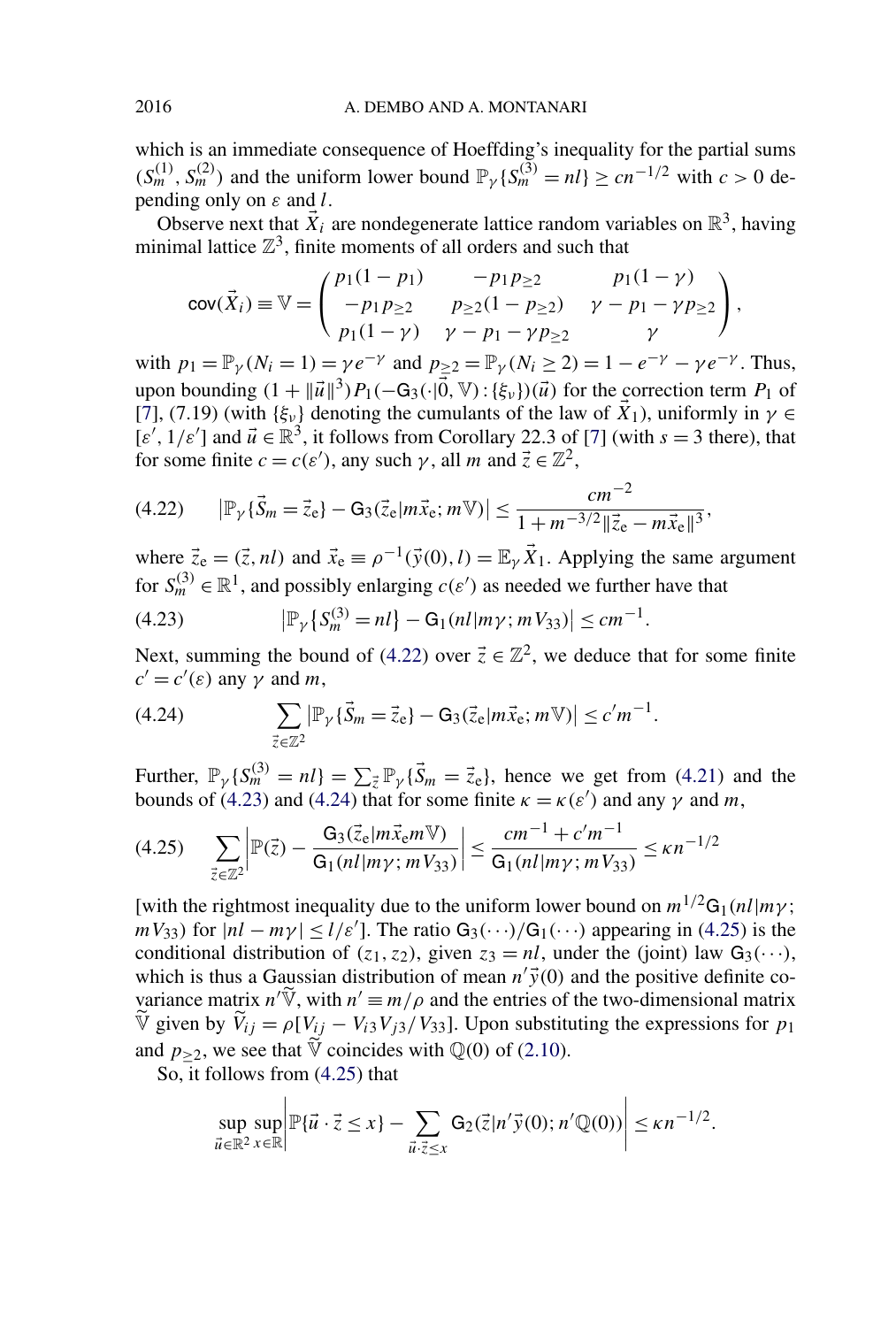<span id="page-24-0"></span>We thus arrive at  $(4.20)$  upon observing first that

$$
\sup_{h \le 1} \sup_{\vec{u} \in \mathbb{R}^2} \sup_{x \in \mathbb{R}} \frac{1}{h} \left| \sum_{\vec{u} \cdot \vec{z} \le x} G_2(\vec{z}|h^{-2}\vec{y}(0); h^{-2} \mathbb{Q}(0)) - \int_{\vec{u} \cdot \vec{z} \le x} G_2(\vec{z}|h^{-2}\vec{y}(0); h^{-2} \mathbb{Q}(0)) d\vec{z} \right|
$$

 $\overline{\phantom{a}}$  $\overline{\phantom{a}}$  $\overline{\phantom{a}}$  $\overline{\phantom{a}}$  $\overline{1}$ 

is uniformly bounded in  $\gamma$  by the Euler–MacLaurin sum formula (cf. Theo-rem A.4.3 of [\[7\]](#page-46-0) for the Schwartz function  $G_2(\cdot|0; \mathbb{Q}(0))$ , where the correction in  $\Lambda_1(\vec{x})$  of [\[7\]](#page-46-0), (A.4.20), to the Gaussian distribution is then at most  $\kappa' h$  for a finite  $\kappa'(\varepsilon)$ , all  $\vec{x} \in \mathbb{R}^2$  and *γ*), then noting that  $\sqrt{n} \sup_{\vec{u}} \sup_x |G(\vec{u}, x; n) - G(\vec{u}, x; n')|$ is bounded in *γ*, *n* and  $|n'-n| \leq 1/\varepsilon$  for the Gaussian distribution function  $G(\vec{u}, x; r) \equiv \int_{\vec{u} \cdot \vec{z} \leq x} \mathsf{G}_2(\vec{z}|r\vec{y}(0); r\mathbb{Q}(0)) d\vec{z}$ .  $\Box$ 

4.3. *Asymptotic transition probabilities*. We next prove an approximated formula for the transition probabilities  $W^+_{\tau}(\Delta \vec{z}|\vec{z})$ , that we often use in the sequel. This formula is valid throughout  $\mathcal{Q}_+(\varepsilon) \equiv \mathcal{Q}(\varepsilon) \cap \{z_1 \geq 1\} \subseteq \mathbb{Z}^3$ , where for each  $\varepsilon > 0$ ,

$$
\mathcal{Q}(\varepsilon) \equiv \{(\vec{z}, \tau) : -nl + n\varepsilon \le z_1; n\varepsilon \le z_2; 0 \le \tau \le n(1 - \varepsilon); n\varepsilon \le (n - \tau)l - \max(z_1, 0) - 2z_2\}
$$

is a finite subset of  $\mathbb{Z}^3$ . As many of our approximations involve the rescaled variables  $\vec{x} \equiv n^{-1}\vec{z}$  and  $\theta \equiv \tau/n$ , we note in passing that if  $(\vec{z}, \tau) \in \mathcal{Q}(\varepsilon)$ , then necessarily  $(\vec{x}, \theta)$  is in the set  $\hat{q}(\varepsilon)$  of Lemma [4.1](#page-15-0) and if further  $(\vec{z}, \tau) \in \mathcal{Q}_+(\varepsilon)$ , then also  $(\vec{x}, \theta) \in \hat{q}_{+}(\varepsilon)$ .

LEMMA 4.5. *For each*  $\theta \in [0, 1)$  *let*  $K_{\theta} : \mathbb{R}^2 \to \mathcal{K}_{\theta}$  *denote the projection onto the convex set*  $K_{\theta} \equiv {\{\vec{x} \in \mathbb{R}^2_+ : x_1 + 2x_2 \le l(1 - \theta)\}}$ . *Recall that each*  $\theta \in [0, 1)$ *and*  $\vec{x} \in \mathcal{K}_{\theta}$  *specifies by* [\(2.2\)](#page-5-0) *a well-defined probability vector* (p<sub>0</sub>, p<sub>1</sub>, p<sub>2</sub>). *For*  $such \theta$ ,  $\vec{x}$  *define the transition kernel* 

(4.26) 
$$
\widehat{W}_{\theta}(\Delta \vec{z} | \vec{x}) \equiv \begin{pmatrix} l-1 \\ q_0-1, q_1, q_2 \end{pmatrix} \mathfrak{p}_0^{q_0-1} \mathfrak{p}_1^{q_1} \mathfrak{p}_2^{q_2},
$$

*where*  $q_0 = -\Delta z_1 - \Delta z_2 \ge 1$ ,  $q_1 = -\Delta z_2 \ge 0$ ,  $q_2 = l + \Delta z_1 + 2\Delta z_2 \ge 0$ . *For any*  $\vec{x} \in \mathbb{R}^2$ , *set*  $\widehat{W}_{\theta}(\cdot|\vec{x}) \equiv \widehat{W}_{\theta}(\cdot|K_{\theta}(\vec{x}))$ . *That is*,  $\Delta z_1 = -1 - \tilde{q}_0 + q_1$  *and*  $\Delta z_2 = -q_1$ , *with*  $(\tilde{q}_0, q_1, q_2)$  *having the multinomial law of parameters*  $l - 1$ ,  $\mathfrak{p}_0$ ,  $\mathfrak{p}_1$ ,  $\mathfrak{p}_2$  *that correspond to the projection of*  $\vec{x}$  *onto*  $\mathcal{K}_{\theta}$ *.* 

*Then, there exists a positive constant*  $C = C(l, \varepsilon)$ *, such that, for any*  $\rho \in$  $[\varepsilon, 1/\varepsilon], (\vec{z}, \tau) \in \mathcal{Q}_+(\varepsilon), \Delta z_1 \in \{-l, \ldots, l-2\}, \Delta z_2 \in \{- (l-1), \ldots, 0\},$  and all *n*,

$$
\left|W_{\tau}^{+}(\Delta \vec{z}|\vec{z}) - \widehat{W}_{\tau/n}(\Delta \vec{z}|n^{-1}\vec{z})\right| \leq \frac{C}{n}.
$$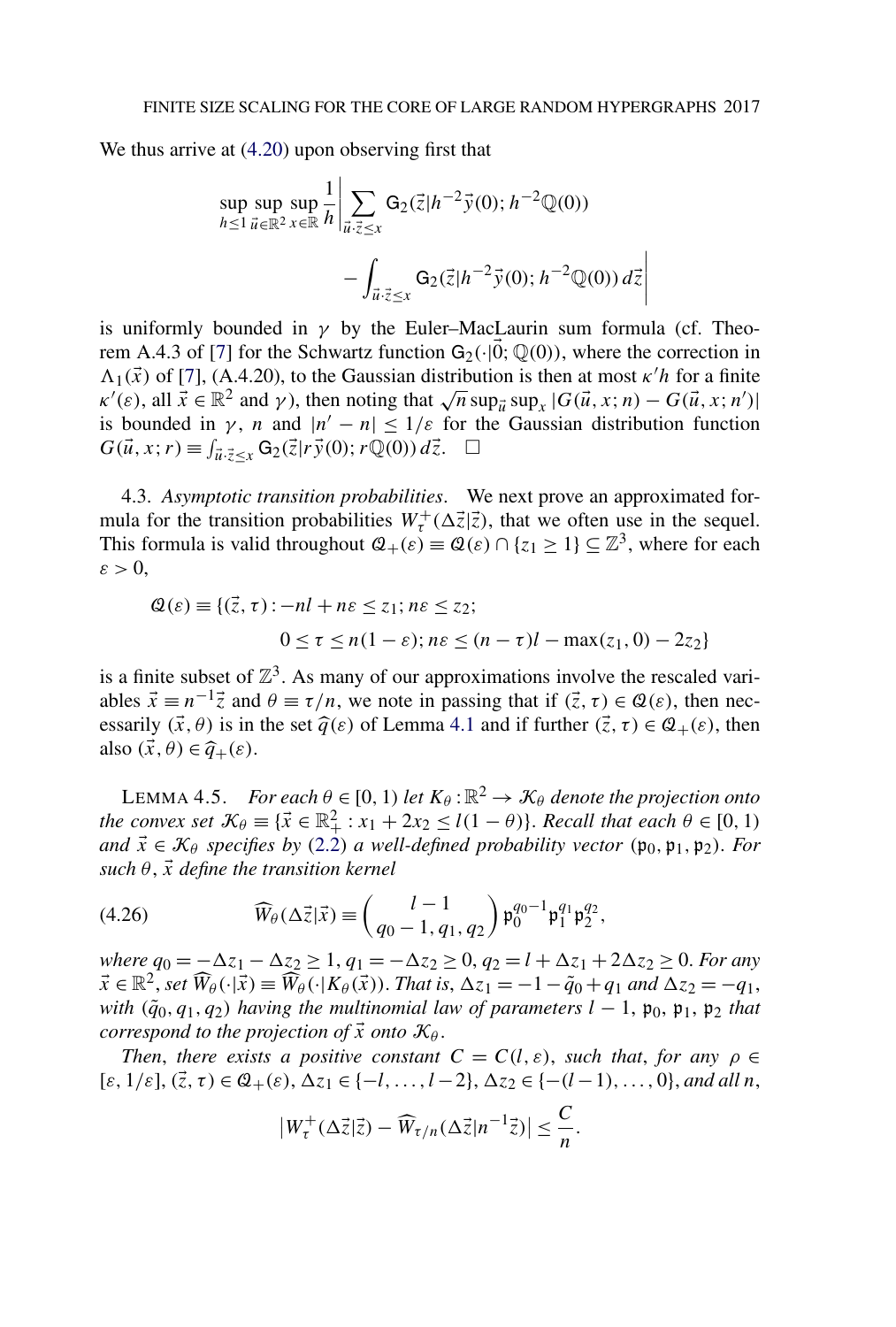PROOF. Following the notation of Lemma [3.1,](#page-13-0) for each *q* = *(p*0*, q*0*, q*1*,*  $q_2$ *)*  $\in \mathcal{D}$ , let

$$
(4.27) \quad c_l(\vec{q}) = {p_0 + q_1 + q_2 \choose p_0, q_1, q_2} \operatorname{coeff}[(e^x - 1 - x)^{p_0}(e^x - 1)^{q_1 + q_2}, x^{l - q_0}],
$$

and for  $\vec{z} = (z_1, z_2)$  let

$$
g_l(\vec{z}) = \sum_{\vec{q} \in \mathcal{D}} \binom{z_1 - 1}{q_0 - 1} \binom{z_2}{p_0 + q_1 + q_2} c_l(\vec{q}).
$$

Using the identities  $z_0 = z'_0 - q_0 - p_0$ ,  $z'_1 - q_1 = z_1 - q_0$  and  $z'_2 - q_2 = z_2 - p_0$  $q_1 - q_2$  of [\(3.3\)](#page-13-0), it follows after elementary algebra that  $g_l(\vec{z})$  equals the sum over  $\mathcal{D}$  in [\(3.2\)](#page-13-0) times the term  $\binom{m}{z_0, z_1, z_2} / \binom{m}{z'_0, z'_1, z'_2}$ .

Next note that for any  $\lambda > 0$ , and integers  $t, s \ge 1$ ,

(4.28) 
$$
p_{\lambda}(t,s) = \text{coeff}[(e^{x} - 1 - x)^{t}, x^{s}] \lambda^{s} (e^{\lambda} - 1 - \lambda)^{-t}
$$

is precisely

$$
p_{\lambda}(t,s) = \mathbb{P}_{\lambda}\left\{\sum_{i=1}^{t} N_i = s\right\},\,
$$

where  $\{N_i\}$  are i.i.d. random variables, with  $\mathbb{P}_\lambda(N_1 = k) = \mathbb{P}(\overline{N}_\lambda = k | \overline{N}_\lambda \geq 2)$ and  $\overline{N}_{\lambda}$  a Poisson random variable of parameter  $\lambda > 0$ . It is not hard to explicitly compute

$$
f_1(\lambda) = \mathbb{E}_{\lambda}(N_1) = \frac{\lambda(e^{\lambda} - 1)}{e^{\lambda} - 1 - \lambda},
$$
  

$$
f_2(\lambda)^2 = \text{Var}_{\lambda}(N_1) = \frac{\lambda}{(e^{\lambda} - 1 - \lambda)^2} [(e^{\lambda} - 1)^2 - \lambda^2 e^{\lambda}],
$$

and the normalized *k*th moment  $f_k(\lambda) = \mathbb{E}_{\lambda}(N_1 - f_1(\lambda))^k / f_2(\lambda)^k$ ,  $k \geq 3$ .

The behavior of *f*<sup>1</sup> was already considered in the proof of Lemma [4.1.](#page-15-0) Moreover  $f_2: \mathbb{R}_+ \to \mathbb{R}_+$  is bounded away from zero and infinity when  $\lambda$  is bounded away from zero and infinity, respectively, resulting with  $f_k(\lambda)$  that are also bounded away from infinity for each *k*.

Using (4.28) and writing explicitly the remaining terms in the expression [\(3.2\)](#page-13-0), it is not hard to verify that

$$
(4.29) \t W_{\tau}^{+}(\Delta \vec{z}|\vec{z}) = n^{l-1} \left( \begin{array}{c} l(n-\tau) - 1 \\ l - 1 \end{array} \right)^{-1}
$$
  
 
$$
\times \lambda^{l + \Delta z_1} (e^{\lambda} - 1 - \lambda)^{\Delta z_2} \frac{p_{\lambda}(z'_2, (n-\tau-1)l - z'_1)}{p_{\lambda}(z_2, (n-\tau)l - z_1)} \hat{g}_l(\vec{z}),
$$

where  $z'_1 = z_1 + \Delta z_1$ ,  $z'_2 = z_2 + \Delta z_2$  and  $\hat{g}_l(\vec{z}) \equiv g_l(\vec{z})/n^{(l-1)}$ .

<span id="page-25-0"></span>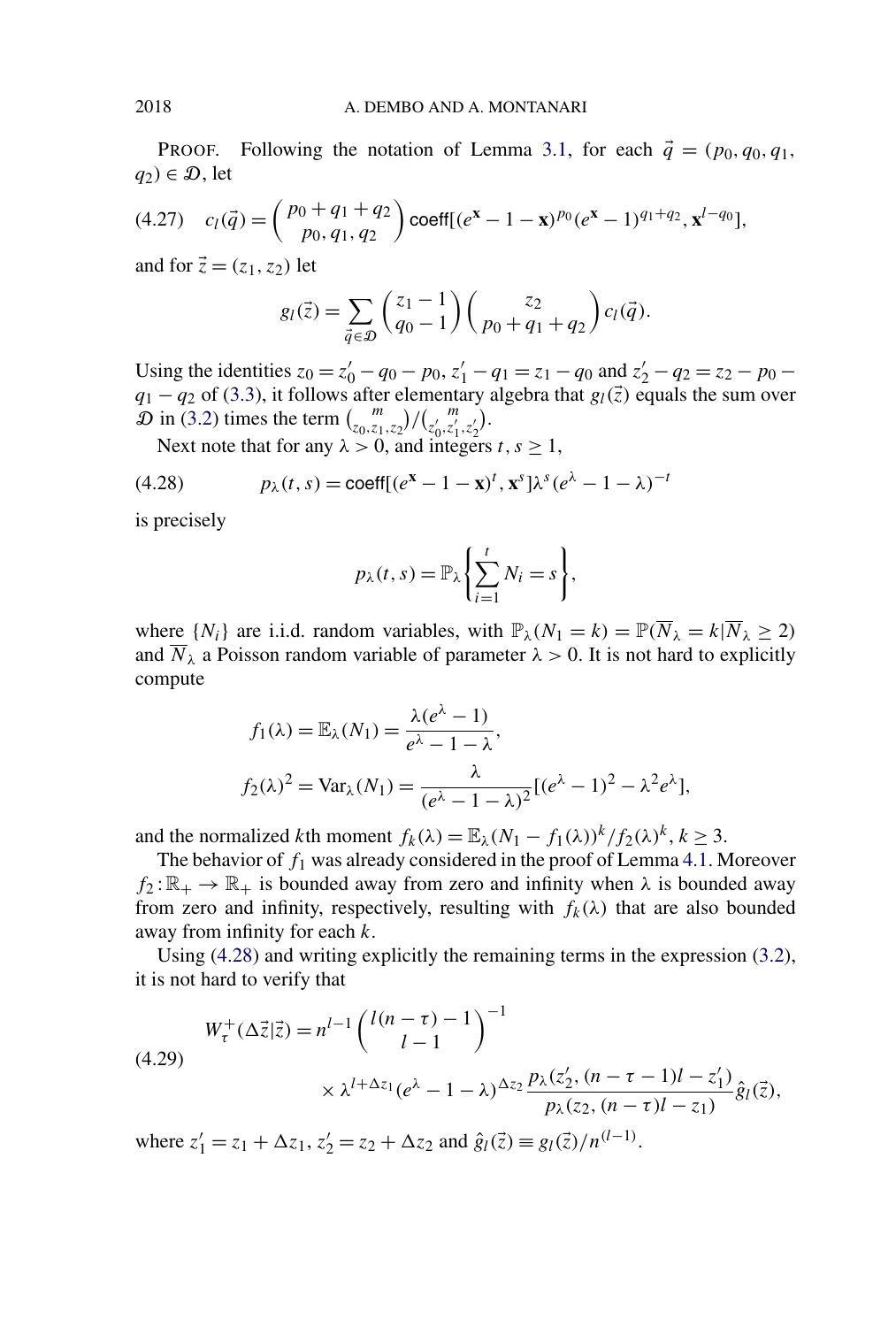<span id="page-26-0"></span>Let  $\xi \equiv ((n - \tau)l - z_1)/z_2$ . Since  $(n - \tau)l \ge z_1 + 2z_2$  we have that  $\xi \ge 2$ , and there exists a unique nonnegative solution of  $f_1(\lambda) = \xi$ . Further, as long as  $(\vec{z}, \tau) \in \mathcal{Q}_+(\varepsilon)$  we get that  $2 + (\varepsilon/\rho) \leq \xi \leq l/\varepsilon$  and hence  $\varepsilon^2 \leq \lambda \leq l/\varepsilon$  (for  $\rho \leq$  $1/\varepsilon$ ). We show in the sequel that this implies that there exists a positive constant  $\tilde{C} = \tilde{C}(l, \varepsilon)$ , such that, for any  $\Delta z_1 \in \{-l, \ldots, l-2\}$  and  $\Delta z_2 \in \{- (l-1), \ldots, 0\}$ ,

$$
(4.30) \qquad \left|\frac{p_{\lambda}(z_2+\Delta z_2,(n-\tau)l-z_1-l-\Delta z_1)}{p_{\lambda}(z_2,(n-\tau)l-z_1)}-1\right|\leq \frac{\tilde{C}}{n}.
$$

Further, the positive term  $\lambda^{l+\Delta z_1} (e^{\lambda} - 1 - \lambda)^{\Delta z_2}$  does not depend on *n*, whereas elementary calculus implies that

(4.31) 
$$
n^{l-1} \binom{(n-\tau)l-1}{l-1}^{-1} = \frac{(l-1)!}{[l(1-\theta)]^{l-1}} (1+R_n),
$$

where  $|R_n| \leq \overline{C}(l)/(n\varepsilon)$  in  $\mathcal{Q}_+(\varepsilon)$ .

We turn to the asymptotic of  $\hat{g}_l(\vec{z})$  for  $(\vec{z}, \tau) \in \mathcal{Q}_+(\varepsilon)$ . To this end, note that the condition  $2p_0 + q_0 + q_1 + q_2 \le l$  implies that the set  $\mathcal D$  is at most of size  $l^4$  and that the nonnegative coefficients  $c_l(\vec{q})$  of [\(4.27\)](#page-25-0) are bounded, uniformly in  $\vec{q}$  by some  $K = K(l) < \infty$  that is independent of  $z_1$  and  $z_2$  (hence independent of *n*). On  $Q_+(\varepsilon)$  the contribution to  $\hat{g}_l(\vec{z})$  of the term indexed by  $\vec{q}$  is at most *Kn*<sup>−(l−1</sup>)(*nl*)<sup>*p*<sub>0</sub>+*q*<sub>0</sub>+*q*<sub>1</sub>+*q*<sub>2</sub><sup>−1</sup>. As 2*p*<sub>0</sub> + *q*<sub>0</sub> + *q*<sub>1</sub> + *q*<sub>2</sub> ≤ *l*, the sum over terms with</sup> either  $p_0 > 0$  or  $q_2 < l - q_0 - q_1$  is at most  $\overline{K}l^{l-p_0+3n-1}$ .

Consider now  $\vec{q}$  with  $p_0 = 0$  and  $q_2 = l - q_0 - q_1$ , in which case  $q_1 = -\Delta z_2$  and  $q_0 = -\Delta z_1 - \Delta z_2 \ge 1$  are uniquely determined by  $\Delta \vec{z}$ . Note that  $c_l(\vec{q}) = \begin{pmatrix} l - q_0 \\ q_1 \end{pmatrix}$ for these choices of  $p_0$  and  $q_2$ , resulting with

$$
(4.32) \quad \hat{g}_l(\vec{z}) = n^{-(q_0-1)} \frac{(z_1-1)!}{(z_1-q_0)!} \frac{1}{(l-1)!} x_2^{l-q_0} \binom{l-1}{q_0-1, q_1, q_2} + \tilde{R}_n,
$$

for some  $|\tilde{R}_n| \leq \tilde{K}(l, \varepsilon)/n$ . Since

$$
x_1^{q_0-1}\left(1-\frac{l^2}{n}\right) \le n^{-(q_0-1)}\frac{(z_1-1)!}{(z_1-q_0)!} \le x_1^{q_0-1},
$$

replacing  $n^{-(q_0-1)}(z_1-1)!/(z_1-q_0)!$  in (4.32) by  $x_1^{q_0-1}$  and collecting together [\(4.29\)](#page-25-0), (4.30), (4.31) and (4.32), results with the statement [\(4.26\)](#page-24-0) of the lemma (note that  $2q_1 + q_2 = l + \Delta z_1$ ).

We complete the proof of the lemma by showing that  $(4.30)$  is a consequence of a local CLT for the sum  $S_k$  of i.i.d. lattice random variables  $X_i = (N_i - \xi)/f_2(\lambda)$ . Indeed,  $X_i$  have zero mean, unit variance and for some finite  $C_k$  we have that  $|\mathbb{E}(X_1^k)| = |f_k(\lambda)| \leq C_k$  for all  $(\vec{z}, \tau) \in \mathcal{Q}_+(\varepsilon)$ . Further,  $p_\lambda(z_2, (n - \tau)l - z_1) =$  $\mathbb{P}(S_k = 0)$  and  $p_\lambda(z_2 + \Delta z_2, (n - \tau)l - z_1 - l - \Delta z_1) = \mathbb{P}(S_{k'} = \eta)$  for  $k = z_2$ , *k'* − *k* =  $\Delta z_2$  ∈ {−*(l* − 1), ..., 0} and  $\eta = -(l + \Delta z_1 + \xi \Delta z_2)/f_2(\lambda)$ . Note that *η* is uniformly bounded by some  $c_1 = c_1(l, \varepsilon)$  on  $\mathcal{Q}_+(\varepsilon)$  and in the lattice of span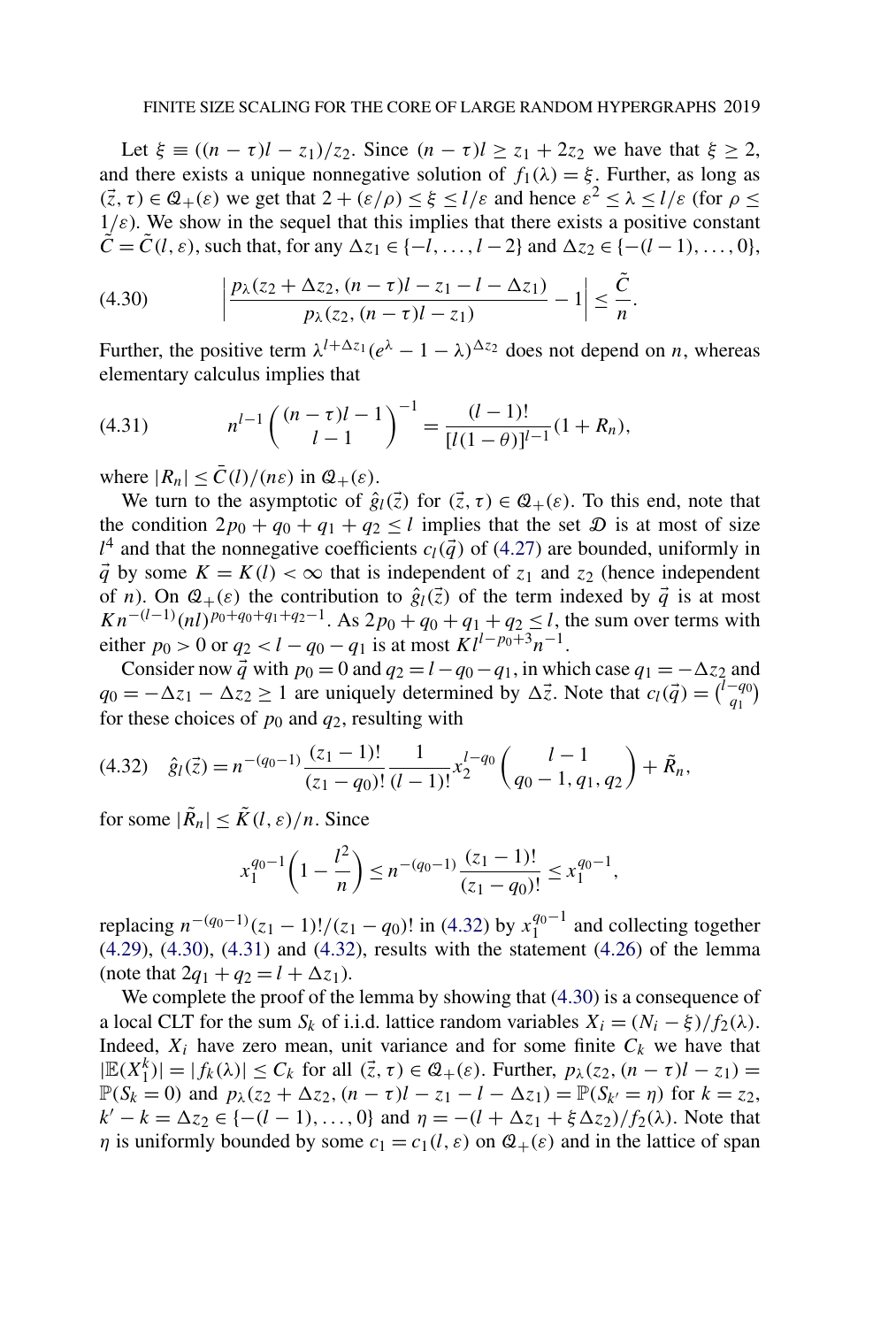<span id="page-27-0"></span> $b = f_2(\lambda)^{-1}$  of possible values of *S<sub>k'</sub>*. Thus, for some finite  $c_2 = c_2(l, \varepsilon)$ , all *η* and  $k'$  as above, we have by Theorem 5.4 and  $(5.27)$  of [\[21\]](#page-46-0) that

$$
\left|f_2(\lambda)\sqrt{k'}\mathbb{P}(S_{k'}=\eta)-\phi\left(\frac{\eta}{\sqrt{k'}}\right)+\frac{f_3(\lambda)}{6\sqrt{k'}}\phi^{(3)}\left(\frac{\eta}{\sqrt{k'}}\right)\right|\leq\frac{c_2}{k'},
$$

where  $\phi(u) = e^{-u^2/2}/\sqrt{2\pi}$  and  $\phi^{(3)}(u)$  denotes its third derivative. The same applies for *k* and  $\eta = 0$ , yielding that

$$
|f_2(\lambda)\sqrt{k}\mathbb{P}(S_k=0)-\phi(0)|\leq \frac{c_2}{k}.
$$

In particular, with  $k \ge n\varepsilon$ , we see that  $\mathbb{P}(S_k = 0) \ge c_3 / \sqrt{n}$  for some  $c_3 > 0$  and all  $n \ge n_0$ , both depending only upon *l* and  $\varepsilon$ . As  $\phi(u)$  is an even function with uniformly bounded derivatives of any order,  $k, k' \ge \varepsilon n$ ,  $|\eta| \le c_1$  and  $|k - k'| \le l$ , it follows that for some finite  $c_4 = c_4(l, \varepsilon)$ ,

$$
\left|\frac{\sqrt{k}}{\sqrt{k'}}\phi\left(\frac{\eta}{\sqrt{k'}}\right)-\phi(0)-\frac{\sqrt{k}f_3(\lambda)}{6k'}\phi^{(3)}\left(\frac{\eta}{\sqrt{k'}}\right)\right|\leq \frac{c_4}{n},
$$

from which [\(4.30\)](#page-26-0) now directly follows.  $\Box$ 

We often rely on the following regularity property of  $(\vec{x}, \theta) \mapsto \widehat{W}_{\theta}(\cdot | \vec{x})$  for the transition kernels of [\(4.26\)](#page-24-0).

LEMMA 4.6. *With*  $\|\cdot\|_{TV}$  *denoting the total variation norm and*  $\|\cdot\|$  *the Euclidean norm in*  $\mathbb{R}^2$ , *there exist positive constants*  $L = L(l, \varepsilon)$  *such that for any*  $\theta, \theta' \in [0, 1-\varepsilon]$  *and*  $\vec{x}, \vec{x}' \in \mathbb{R}^2$ ,

(4.33) 
$$
\|\widehat{W}_{\theta'}(\cdot|\vec{x}') - \widehat{W}_{\theta}(\cdot|\vec{x})\|_{TV} \le L(\|\vec{x}' - \vec{x}\| + |\theta' - \theta|).
$$

PROOF. With  $(\vec{x}, \theta) \mapsto K_{\theta}(\vec{x})$  Lipschitz continuous, given that one finite set supports the kernels  $\widehat{W}_{\theta}(\cdot|\vec{x})$  for all  $(\vec{x},\theta)$  and that  $\widehat{W}_{\theta}(\Delta \vec{z}|\vec{x})$  of [\(4.26\)](#page-24-0) is a smooth function of  $(p_0, p_1, p_2)$  for  $\vec{x} \in \mathcal{K}_{\theta}$ , we get (4.33) out of the Lipschitz continuity of  $(\mathfrak{p}_0, \mathfrak{p}_1, \mathfrak{p}_2)$  on  $\widehat{q}(\varepsilon)$ , proved in Lemma [4.1.](#page-15-0)  $\Box$ 

4.4. *Absence of small cores*. A considerable simplification of our analysis comes from the observation that a typical large random hypergraph does not have a nonempty core of size below a certain threshold. For the convenience of the reader, we next adapt a result of [\[30\]](#page-47-0) (and its proof) to the context of our graph ensemble.

LEMMA 4.7. *A subset of v-nodes of a hypergraph is called a stopping set if the restriction of the hypergraph to this subset has no c-node of degree* 1. *For*  $l \geq 3$ *and any*  $\varepsilon > 0$  *there exist*  $\kappa$  (l,  $\varepsilon$ )  $> 0$  *and*  $C$ (l,  $\varepsilon$ ) *finite such that for any*  $m \geq \varepsilon n$  *the probability that a random hypergraph from the ensemble* G*l(n, m) has a stopping set of less than*  $m \kappa(l, \varepsilon)$  *v*-nodes is at most  $C(l, \varepsilon) m^{1-l/2}$ .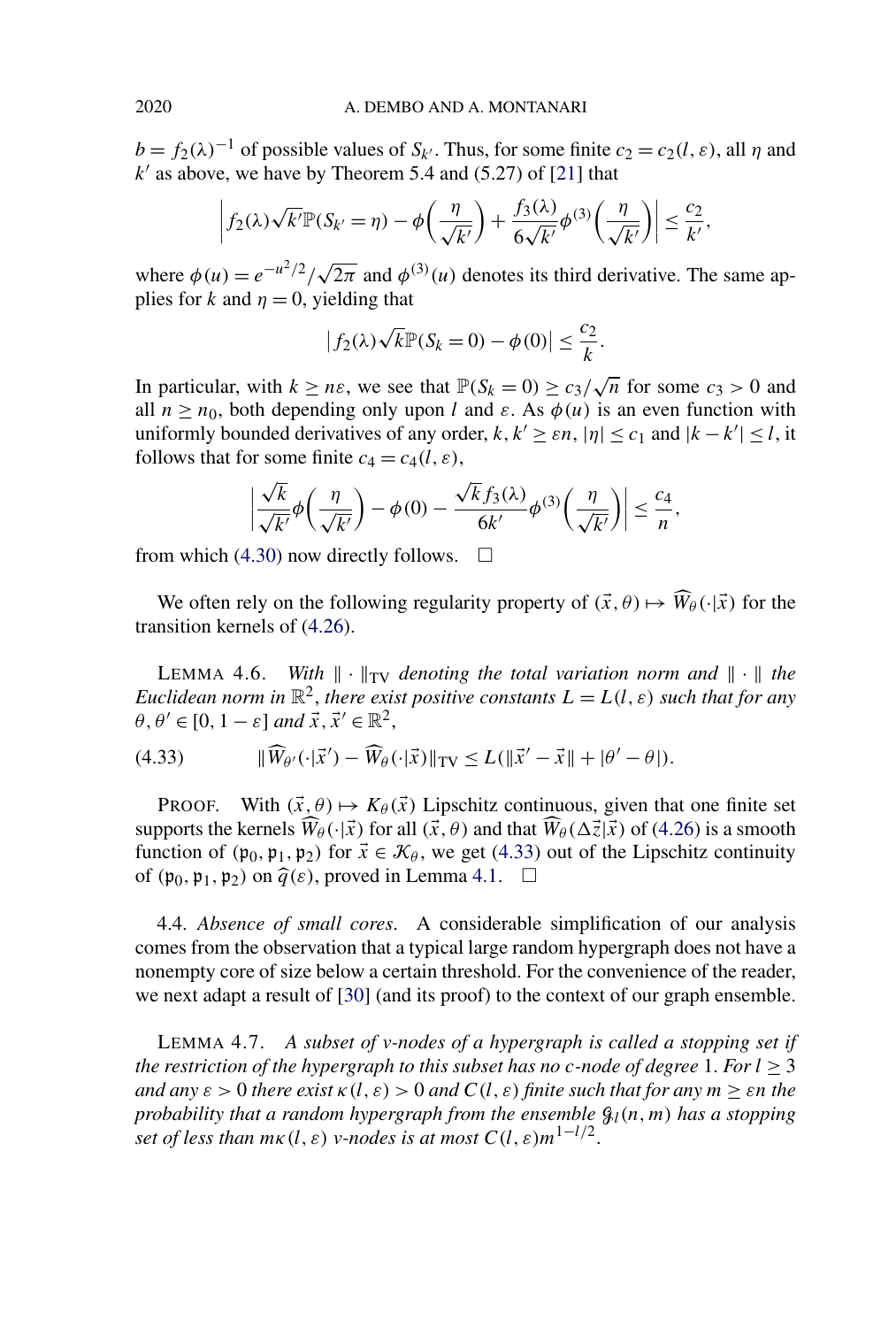#### FINITE SIZE SCALING FOR THE CORE OF LARGE RANDOM HYPERGRAPHS 2021

<span id="page-28-0"></span>REMARK 4.8. Since the core is the stopping set including the maximal number of v-nodes, the lemma implies that for  $m \geq \varepsilon n$  the probability that a random hypergraph from the ensemble  $\mathcal{G}_l(n,m)$  has a nonempty core of size less than *mk*(l,  $\varepsilon$ ) is at most  $C(l, \varepsilon) m^{1-l/2}$ . With  $n \leq m/\varepsilon$ , upon changing  $\kappa$  to  $\kappa/\varepsilon$  and increasing *C* as needed, it further follows that the probability of having a nonempty core with less than  $n \kappa$  v-nodes is at most  $Cn^{1-l/2}$ .

**PROOF.** Let  $N(s, r)$  denote the number of stopping sets in our random hypergraph which involve exactly *s* v-nodes and *r* c-nodes. Then, necessarily  $r \le |I_s/2|$ and

$$
\mathbb{E}N(s,r) = {n \choose s} {m \choose r} \frac{1}{m^{sl}} \text{coeff}[(e^{\mathbf{x}} - 1 - \mathbf{x})^r, \mathbf{x}^{sl}](sI)!
$$

(multiply the number of sets of *s* v-nodes and *r* c-nodes by the probability that such a set forms a stopping set, with coeff $[(e^{\mathbf{x}} - 1 - \mathbf{x})^r, \mathbf{x}^{sl}](s\bar{l})$ ! counting the number of ways of connecting the *s* v-nodes to these *r* c-nodes so as to form a stopping set, while *msl* is the total number of ways of connecting the *s* v-nodes in our graph ensemble). It is easy to see that for any integers  $r, t > 1$ ,

$$
\text{coeff}[(e^{\mathbf{x}} - 1 - \mathbf{x})^r, \mathbf{x}^t] \le (e^{\mathbf{x}} - 1 - \mathbf{x})^r \mid_{\mathbf{x} = 1} \le 1.
$$

Hence, for some  $\zeta = \zeta(l, \varepsilon)$  finite, any  $m \geq \varepsilon n$ ,  $sl \leq m$  and  $r \leq \lfloor ls/2 \rfloor$ ,

$$
\mathbb{E}N(s,r) \leq {n \choose s} {m \choose r} \frac{(sl)!}{m^{sl}} \leq \frac{n^s}{s!} \frac{m^{\lfloor sl/2 \rfloor}}{\lfloor sl/2 \rfloor!} \frac{(sl)!}{m^{sl}}
$$

$$
\leq \frac{n^s}{s!} \left(\frac{sl}{m}\right)^{\lceil sl/2 \rceil} \leq \left[\zeta \left(\frac{s}{m}\right)^{l/2-1}\right]^s.
$$

Thus, fixing  $0 < \kappa < 1/l$  (so  $sl \le m$  whenever  $s \le \kappa m$ ), for  $l \ge 3$ , the probability that a random hypergraph from the ensemble  $\mathcal{G}_l(n, m)$  has a stopping set of size at most *mκ* is bounded above by

$$
\mathbb{E}\left[\sum_{s=1}^{m\kappa}\sum_{r=1}^{\lfloor ls/2\rfloor} N(s,r)\right] \leq \zeta m^{1-l/2} \sum_{s=1}^{\infty} sl(\zeta \kappa^{l/2-1})^{s-1} \leq 4\zeta lm^{1-l/2},
$$

provided  $\zeta \kappa^{l/2-1} \leq 1/2$ .  $\Box$ 

**5. Auxiliary processes and proof of Proposition [2.1.](#page-6-0)** In this section we provide relations between two auxiliary inhomogeneous  $\mathbb{Z}^2$ -valued Markov processes whose distributions are denoted, respectively, as  $\mathbb{P}_{n,\rho}(\cdot)$  and  $\widehat{\mathbb{P}}_{n,\rho}(\cdot)$ . In both cases, we denote the process as  $\{\vec{z}(\tau) = (z_1(\tau), z_2(\tau)), 0 \le \tau \le n\}$ , and use for both the same initial condition

$$
\mathbb{P}_{n,\rho}(\vec{z}(0)=\vec{z})=\widehat{\mathbb{P}}_{n,\rho}(\vec{z}(0)=\vec{z})=\mathbb{P}_{\mathcal{G}_{l}(n,m)}(\vec{z}(G)=\vec{z})=\frac{h(\vec{z},0)}{m^{nl}},
$$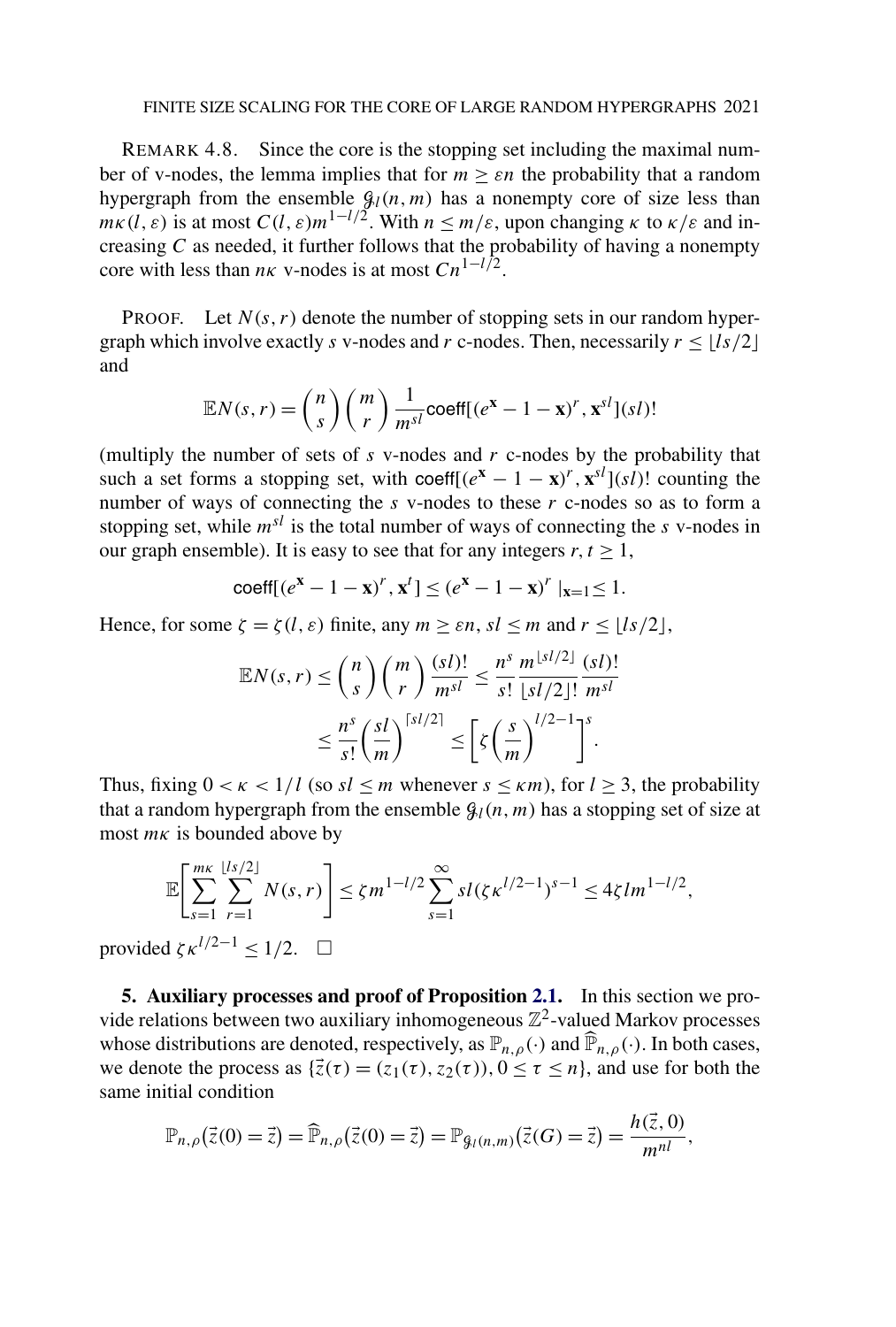<span id="page-29-0"></span>if  $\vec{z} \in \mathbb{Z}_+^2$  is such that  $z_1 + 2z_2 \le n\hat{l}$ , and  $\mathbb{P}_{n,\rho}(\vec{z}(0) = \vec{z}) = \hat{\mathbb{P}}_{n,\rho}(\vec{z}(0) = \vec{z}) = 0$  otherwise. Here  $\mathbb{P}_{\mathcal{G}_l(n,m)}(\cdot)$  is the uniform distribution on the graph ensemble  $\mathcal{G}_l(n,m)$ and  $m \equiv |n\rho|$ .

Turning to specify the transition kernels, recall the triangles  $\mathcal{K}_{\theta} \equiv \{ \vec{x} \in \mathcal{K} \}$  $\mathbb{R}^2_+$ :  $x_1 + 2x_2 \le l(1 - \theta)$ ,  $\theta \in [0, 1)$ , and set

$$
W_{\tau}(\Delta \vec{z}|\vec{z}) = \begin{cases} W_{\tau}^{+}(\Delta \vec{z}|\vec{z}), & \text{if } z_1 \geq 1, n^{-1}\vec{z} \in \mathcal{K}_{\tau/n}, \\ \widehat{W}_{\tau/n}(\Delta \vec{z}|n^{-1}\vec{z}), & \text{otherwise}, \end{cases}
$$

for  $W_{\tau}^{+}(\cdot|\cdot)$  of [\(3.2\)](#page-13-0) and the simpler kernel  $\widehat{W}_{\theta}(\cdot|\cdot)$  of [\(4.26\)](#page-24-0). The transition probabilities are then

(5.1)  $\mathbb{P}_{n,p}(\vec{z}(\tau+1)) = \vec{z} + \Delta \vec{z} | \vec{z}(\tau) = \vec{z} \Rightarrow W_{\tau}(\Delta \vec{z} | \vec{z}),$ 

(5.2) 
$$
\widehat{\mathbb{P}}_{n,\rho}(\vec{z}(\tau+1)) = \vec{z} + \Delta \vec{z} | \vec{z}(\tau) = \vec{z} \big) = \widehat{W}_{\tau/n}(\Delta \vec{z} | n^{-1} \vec{z}),
$$

for  $\tau = 0, 1, \ldots, n - 1$ . While the Markov process of Lemma [3.1](#page-13-0) describing the evolution under the decimation algorithm has  $n^{-1}\vec{z}(\tau) \in \mathcal{K}_{\tau/n}$ , this is not necessarily the case for the two auxiliary processes we consider here. Nevertheless, the Markov process of Lemma [3.1](#page-13-0) coincides with the one associated with  $\mathbb{P}_{n,q}(\cdot)$ up to the first time  $\tau$  at which  $z_1(\tau) = 0$ , that is, when the decimation algorithm terminates at the core of the hypergraph.

We next provide a coupling that keeps the process of distribution  $\mathbb{P}_{n,\rho}(\cdot)$  "very close" to its "approximation" by the process of distribution  $\widehat{P}_{n,\rho}(\cdot)$  as long as the former belongs to  $\mathcal{Q}(\eta)$  for some  $\eta > 0$ . We shall see in Corollary [5.4](#page-34-0) that up to an exponentially small probability (as  $n \to \infty$ ), this is indeed the case for  $\tau \leq$  $(1 - \varepsilon)n$ , allowing us to focus on the properties of the simpler distribution  $\mathbb{P}_{n,\rho}(\cdot)$ .

**LEMMA 5.1.** *There exist finite*  $C_* = C_*(l, \varepsilon)$  *and positive*  $\lambda_* = \lambda_*(l, \varepsilon)$ *, and a* coupling between  $\{\vec{z}(\tau)\} \stackrel{d}{=} \mathbb{P}_{n,\rho}(\cdot)$  and  $\{\vec{z}'(\tau)\} \stackrel{d}{=} \widehat{\mathbb{P}}_{n,\rho}(\cdot)$ , such that for any *n*,  $\rho \in [\varepsilon, 1/\varepsilon]$  *and*  $r > 0$ ,

(5.3) 
$$
\mathbb{P}\left\{\sup_{\tau\leq\tau_*}\|\vec{z}(\tau)-\vec{z}'(\tau)\|>r\right\}\leq C_*e^{-\lambda_*r},
$$

*where*  $\tau_* \leq n$  *denotes the first time such that*  $(\vec{z}(\tau_*) , \tau_*) \notin \mathcal{Q}(\varepsilon)$ .

PROOF. To construct the coupling between the two processes, start with  $\vec{z}'(0) = \vec{z}(0)$ , which is possible since  $\vec{z}(0)$  and  $\vec{z}'(0)$  are identically distributed. Then, for  $\tau = 0, 1, \ldots, n - 1$ , with  $\vec{z}(\tau) = \vec{z}$  and  $\vec{z}'(\tau) = \vec{z}'$ , set  $\vec{z}(\tau + 1) = \vec{z} + \Delta \vec{z}$ and  $\vec{z}'(\tau + 1) = \vec{z}' + \Delta \vec{z}'$ , where the joint distribution (coupling) of  $(\Delta \vec{z}, \Delta \vec{z}')$  is chosen such that

(5.4) 
$$
\mathbb{P}(\Delta \vec{z} \neq \Delta \vec{z}' | \vec{z}, \vec{z}') = \|W_{\tau}(\cdot|\vec{z}) - \widehat{W}_{\tau/n}(\cdot|n^{-1}\vec{z}')\|_{\text{TV}}.
$$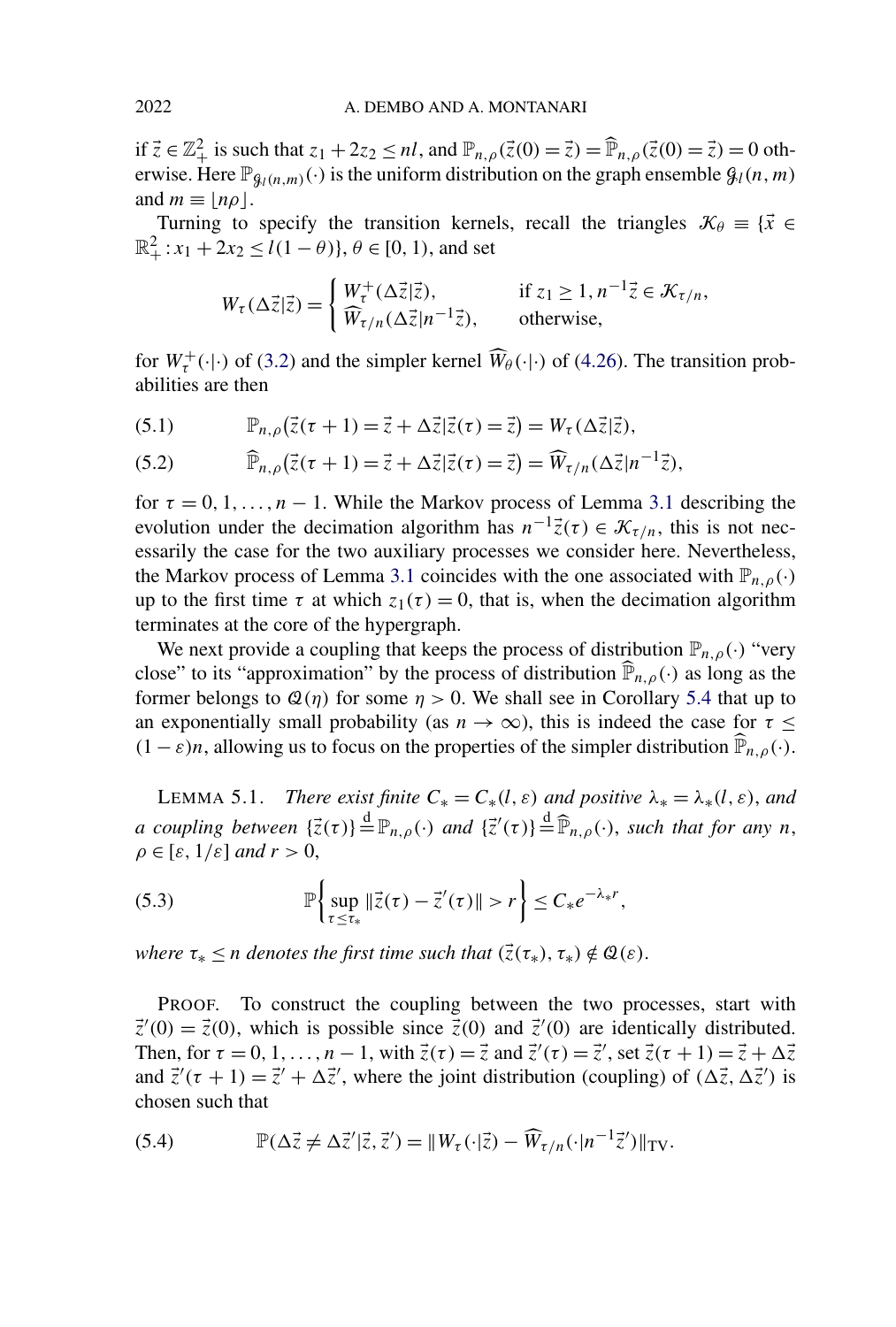Clearly, it suffices to show that  $\Delta_n(\lambda_*) \leq C_*$  for some  $\lambda_* > 0$  and  $C_* < \infty$  that depend only on *l* and *ε*, where

$$
Z(\tau) \equiv \sup_{\sigma \leq \tau \wedge \tau_*} ||\vec{z}(\sigma) - \vec{z}'(\sigma)||, \qquad \Delta_{\tau}(\lambda) \equiv \mathbb{E}\big[e^{\lambda Z(\tau)}\big],
$$

for  $\tau = \{0, \ldots, n\}$  and  $\lambda > 0$ . To this end, note first that by our definition of  $W_{\tau}(\cdot|\vec{z})$ , we have from Lemma [4.5](#page-24-0) that for some finite  $\tilde{c} = \tilde{c}(l, \varepsilon)$ , any  $(\vec{z}, \tau) \in$  $\mathcal{Q}(\varepsilon)$ , and all *n*,

(5.5) 
$$
\|W_{\tau}(\cdot|\vec{z}) - \widehat{W}_{\tau/n}(\cdot|n^{-1}\vec{z})\|_{\text{TV}} \leq \frac{\widetilde{c}}{n}
$$

[since the kernels  $W_{\tau}(\cdot|\vec{z})$  and  $\widehat{W}_{\tau/n}(\cdot|n^{-1}\vec{z})$  are nonzero for at most  $2l^2$  points]. Further, with  $\|\Delta \vec{z}\| \leq 2l$  and  $\|\Delta \vec{z}'\| \leq 2l$ , we have that for any  $0 \leq \lambda \leq 1/(4l)$  (so  $e^{4/\lambda} \leq 1 + 8/\lambda$ ,  $\sigma = 0, 1, \ldots, n-1$  and realizations of the two processes,

$$
e^{\lambda Z(\sigma+1)} \leq \left\{1 + 8l\lambda \mathbb{I}_{\{\Delta_z^{\gamma}(\sigma) \neq \Delta_z^{\gamma'}(\sigma), \sigma < \tau_*\}}\right\} e^{\lambda Z(\sigma)}.
$$

As  $\tau_*$  is a stopping time and our coupling satisfies [\(5.4\)](#page-29-0), upon considering the expectation of the preceding inequality we get that

(5.6) 
$$
\Delta_{\sigma+1}(\lambda) \leq \Delta_{\sigma}(\lambda) + 8l\lambda \mathbb{E}\{||W_{\sigma}(\cdot|\vec{z}(\sigma)) - \widehat{W}_{\sigma/n}(\cdot|n^{-1}\vec{z}'(\sigma))||_{TV}\mathbb{I}_{\sigma < \tau_*}e^{\lambda Z(\sigma)}\}.
$$

Recall that as long as  $(\vec{z}(\sigma), \sigma) \in \mathcal{Q}(\varepsilon)$ , by (5.5) and Lemma [4.6](#page-27-0)

$$
(5.7) \qquad \|W_{\sigma}(\cdot|\vec{z}(\sigma)) - \widehat{W}_{\sigma/n}(\cdot|n^{-1}\vec{z}'(\sigma))\|_{\text{TV}} \leq \frac{\widetilde{c}}{n} + \frac{L}{n} \|\vec{z}(\sigma) - \vec{z}'(\sigma)\|.
$$

Since  $\|\vec{z}(\sigma) - \vec{z}'(\sigma)\|\mathbb{I}_{\sigma \leq \tau_*} \leq Z(\sigma)$ , combining the bounds of (5.6) and (5.7), we deduce that

(5.8) 
$$
\Delta_{\sigma+1}(\lambda) \leq [1 + 8l\tilde{c}n^{-1}\lambda] \mathbb{E}\left\{ (1 + n^{-1}8lL\lambda Z(\sigma))e^{\lambda Z(\sigma)} \right\}
$$

$$
\leq [1 + 8l\tilde{c}n^{-1}\lambda] \Delta_{\sigma} (\lambda (1 + 8lLn^{-1})).
$$

Since  $\Delta_0(\lambda) = 1$ , taking  $\lambda = \lambda_* = \exp(-8lL)/(4l) \le 1/(4l)$ , and applying the inequality (5.8) for the monotone increasing sequence { $\lambda_{\sigma}$ ,  $\sigma \ge 0$ } with  $\lambda_0 = \lambda_*$ and  $\lambda_{\sigma+1} = \lambda_{\sigma} (1 + 8lLn^{-1})$ , such that  $\lambda_n = \lambda_{*} (1 + 8lL/n)^n \le 1/(4l)$ , we get that

$$
\Delta_n(\lambda_*) \le \prod_{\sigma=0}^{n-1} (1 + 8l\tilde{c}n^{-1}\lambda_\sigma) \le \exp\left\{8l\tilde{c}n^{-1}\sum_{\sigma=0}^{n-1} \lambda_\sigma\right\} \le \exp\{8l\tilde{c}\lambda_n\} \le \exp\{2\tilde{c}\},
$$

completing the proof of the lemma.  $\Box$ 

We turn to establish some of the asymptotic (in  $n \to \infty$ ) properties of our approximating processes [of distribution  $\widehat{\mathbb{P}}_{n,\rho}(\cdot)$ ].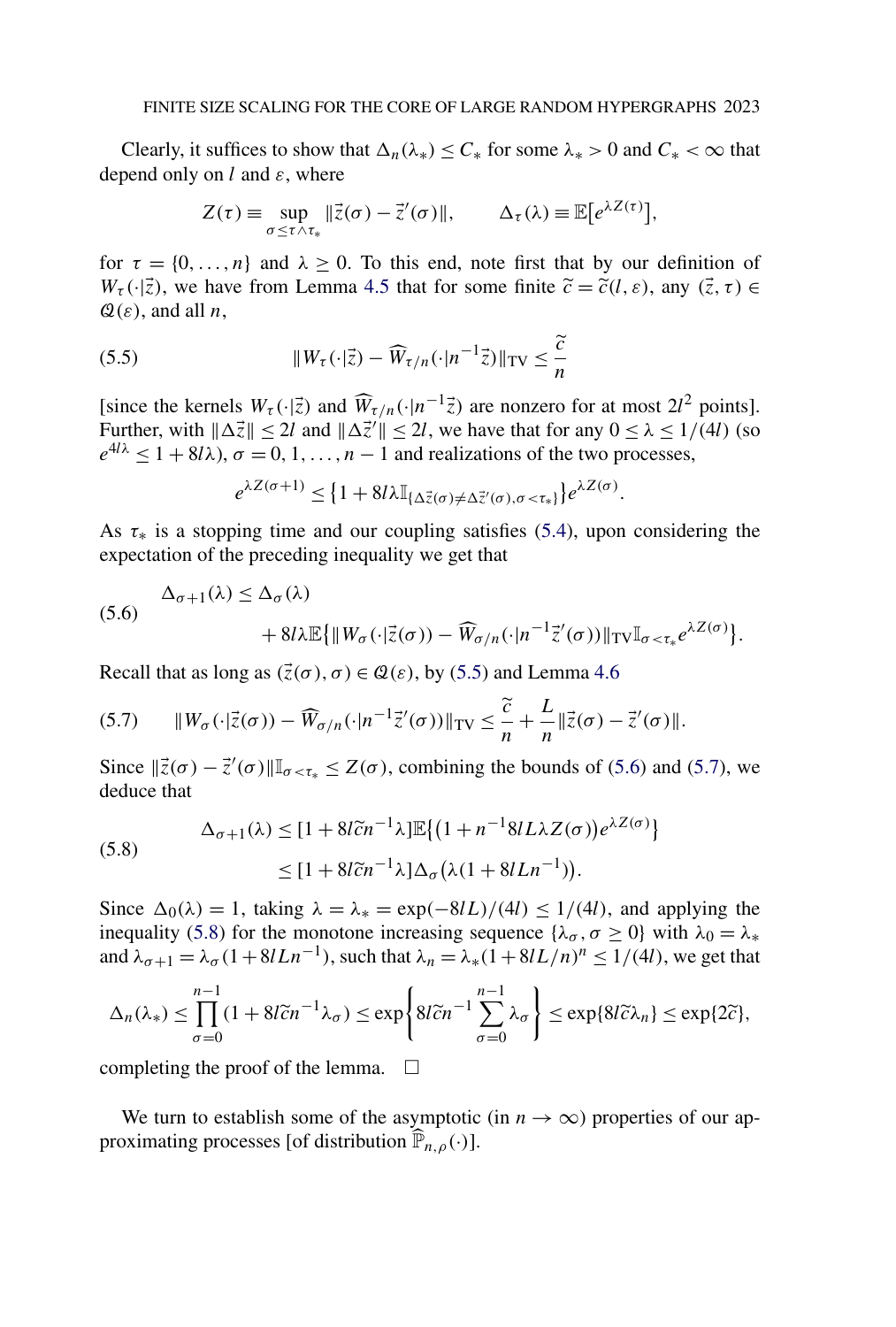<span id="page-31-0"></span>LEMMA 5.2. *For any*  $l \geq 3$  *and*  $\varepsilon > 0$  *there exist positive, finite constants*  $\eta \leq \varepsilon$ , and  $C_0, C_1, C_2, C_3$ , such that, for any  $n, \rho \in [\varepsilon, 1/\varepsilon]$  and  $\tau \in \{0, \ldots, \lfloor n(1-\varepsilon) \rfloor\}$ *ε)*},

(a)  $\vec{z}(\tau)$  *is exponentially concentrated around its mean* 

(5.9) 
$$
\widehat{\mathbb{P}}_{n,\rho}\{\|\vec{z}(\tau)-\mathbb{E}\vec{z}(\tau)\|\geq r\}\leq 4e^{-r^2/C_0n}.
$$

(b)  $\vec{z}(\tau)$  *is close to the solution of the ODE* [\(2.5\)](#page-5-0),

(5.10) 
$$
\mathbb{E} \|\vec{z}(\tau) - n\vec{y}(\tau/n)\| \leq C_1 \sqrt{n \log n}.
$$

(c)  $(\vec{z}(\tau), \tau) \in \mathcal{Q}(\eta)$  with high probability; more precisely,

(5.11) 
$$
\widehat{\mathbb{P}}_{n,\rho}\{(\vec{z}(\tau),\tau)\notin\mathcal{Q}(\eta)\}\leq C_2e^{-C_3n}.
$$

PROOF. (a) For  $\tau = 0$ , upon taking  $C_0$  large enough, this is an immediate consequence of [\(4.19\)](#page-22-0). Turning to the general case, applying the Azuma–Hoeffding inequality for Doob's martingale

$$
Z(\sigma) = \mathbb{E}[\vec{z}(\tau)|\vec{z}(0),\ldots,\vec{z}(\sigma)], \qquad \sigma \in \{0,\ldots,\tau\},\
$$

we see that for some  $c_0 = c_0(\varepsilon)$  finite, any  $n, r > 0, \tau = 1, \ldots, n(1 - \varepsilon)$  and  $\rho \in [\varepsilon, 1/\varepsilon],$ 

(5.12) 
$$
\widehat{\mathbb{P}}_{n,\rho}\{\|\vec{z}(\tau)-\mathbb{E}[\vec{z}(\tau)|\vec{z}(0)]\|\geq r\}\leq 4\exp(-r^2/(2c_0^2\tau)),
$$

provided ess sup $\|Z(\sigma) - Z(\sigma - 1)\| \leq c_0$  for all  $1 \leq \sigma \leq \tau$ . To this end, with  $\vec{z}(\cdot)$ a Markov process, we have the bound

(5.13) 
$$
\begin{aligned} \text{ess}\sup \|Z(\sigma) - Z(\sigma - 1)\| \\ &\leq \sup_{\vec{z}^{(1)}, \vec{z}^{(2)}} \|\mathbb{E}[\vec{z}(\tau)|\vec{z}(\sigma) = \vec{z}^{(1)}] - \mathbb{E}[\vec{z}(\tau)|\vec{z}(\sigma) = \vec{z}^{(2)}]\|, \end{aligned}
$$

where the preceding supremum is over all  $\vec{z}^{(1)}$ ,  $\vec{z}^{(2)}$  such that some trajectories  $\{\vec{z}(0) \dots \vec{z}(\sigma - 1), \vec{z}(\sigma) = \vec{z}^{(1)}\}$  and  $\{\vec{z}(0) \dots \vec{z}(\sigma - 1), \vec{z}(\sigma) = \vec{z}^{(2)}\}$  are both of positive probability. In particular,  $\|\vec{z}^{(1)} - \vec{z}^{(2)}\| \le 4l$ . Fixing such  $\vec{z}^{(1)}$  and  $\vec{z}^{(2)}$ , let  $\vec{z}^{(1)}(v)$  and  $\vec{z}^{(2)}(v)$  denote the realizations of two Markov processes of same transition kernels  $\widehat{W}_{\theta}(\cdot|\cdot)$ , starting at  $\vec{z}^{(1)}(\sigma) = \vec{z}^{(1)}$  and  $\vec{z}^{(2)}(\sigma) = \vec{z}^{(2)}$ , respectively, where for  $v = \sigma, \ldots, \tau - 1$  the joint distribution (coupling) of  $\Delta \vec{z}^{(1)}(v) \equiv$  $\vec{z}^{(1)}(\nu+1) - \vec{z}^{(1)}(\nu)$  and  $\Delta \vec{z}^{(2)}(\nu) \equiv \vec{z}^{(2)}(\nu+1) - \vec{z}^{(2)}(\nu)$  is chosen such that

$$
\mathbb{P}(\Delta \vec{z}^{(1)}(\nu) \neq \Delta \vec{z}^{(2)}(\nu) | \vec{z}^{(1)}(\nu), \vec{z}^{(2)}(\nu))
$$
  
=  $\|\widehat{W}_{\nu/n}(\cdot | n^{-1} \vec{z}^{(1)}(\nu)) - \widehat{W}_{\nu/n}(\cdot | n^{-1} \vec{z}^{(2)}(\nu))\|_{TV}.$ 

With  $\Delta(\nu) \equiv \mathbb{E} \|\vec{z}^{(1)}(\nu) - \vec{z}^{(1)}(\nu)\|$ , the right-hand side of (5.13) is upper-bounded by the supremum of  $\Delta(\tau)$  over all possible pairs of initial conditions such that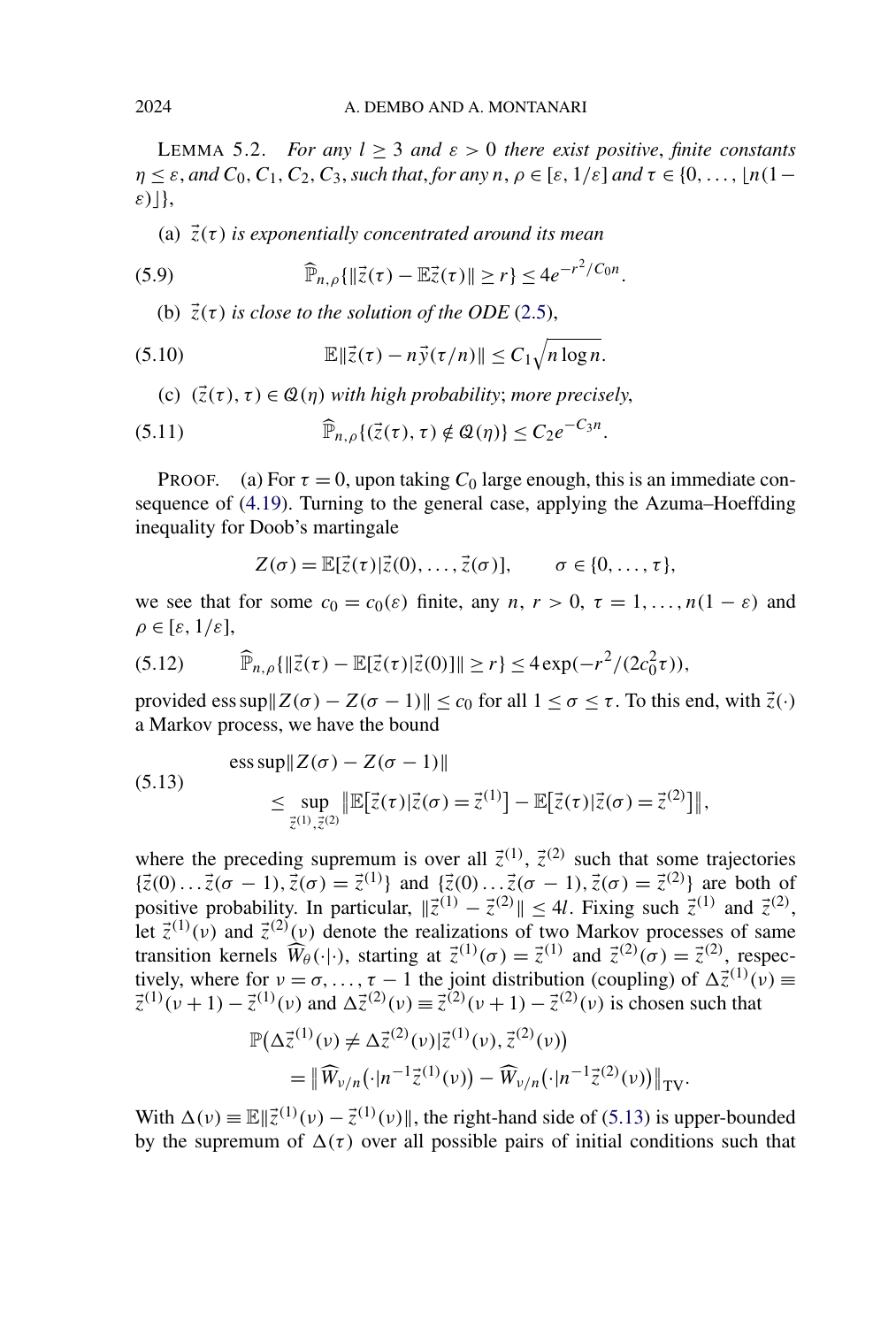<span id="page-32-0"></span> $\Delta(\sigma) = \|z^{(1)} - \bar{z}^{(2)}\| \le 4l$ . Further, due to the Markov property of  $\vec{z}$  and the preceding coupling, for  $\sigma \le v < \tau$  we have by [\(4.33\)](#page-27-0) that

$$
\Delta(\nu+1) \leq \mathbb{E} \left\| \vec{z}^{(1)}(\nu) - \vec{z}^{(2)}(\nu) \right\| + \mathbb{E} \left\{ \mathbb{E} \left[ \left\| \Delta \vec{z}^{(1)}(\nu) - \Delta \vec{z}^{(2)}(\nu) \right\| \left| \vec{z}^{(1)}(\nu), \vec{z}^{(2)}(\nu) \right| \right\} \right\}
$$
  
\n
$$
\leq \Delta(\nu) + 4l \mathbb{E} \left\{ \left\| \widehat{W}_{\nu/n}(\cdot | n^{-1} \vec{z}^{(1)}(\nu)) - \widehat{W}_{\nu/n}(\cdot | n^{-1} \vec{z}^{(2)}(\nu)) \right\|_{\text{TV}} \right\}
$$
  
\n
$$
\leq \left( 1 + \frac{4lL}{n} \right) \Delta(\nu).
$$

With  $\tau \leq n$ , it thus follows that  $\Delta(\tau) \leq \exp(4/L)\Delta(\sigma) \leq 4l \exp(4/L) =: c_0$ , as claimed.

Further, the preceding argument shows that  $\psi(\vec{z}) \equiv \mathbb{E}[\vec{z}(\tau)|\vec{z}(0) = \vec{z}]$  is a uniformly Lipschitz continuous function of  $\vec{z}$ , of Lipschitz constant  $\|\psi\|_{\mathcal{L}} = \exp(4lL)$ that is independent of  $τ$ , *n* and  $ρ$ . Hence, from [\(4.19\)](#page-22-0) we have that

$$
\mathbb{P}\{\|\psi(\vec{z}(0)) - \psi(\mathbb{E}\vec{z}(0))\| \ge r \|\psi\|_{\mathcal{L}}\} \le \mathbb{P}\{\|\vec{z}(0) - \mathbb{E}\vec{z}(0)\| \ge r\} \le \kappa_1 e^{-r^2/\kappa_2 n}.
$$

Integrating this over  $r \ge 0$ , we have that  $\|\mathbb{E}\psi(\vec{z}(0)) - \psi(\mathbb{E}\vec{z}(0))\| \le c\sqrt{n}$  for some finite constant *c* depending only on *ε* and *l*, yielding that

$$
\widehat{\mathbb{P}}_{n,\rho}\{\|\mathbb{E}[\vec{z}(\tau)|\vec{z}(0)] - \mathbb{E}[\vec{z}(\tau)]\| \ge r\}
$$
  
=  $\mathbb{P}\{\|\psi(\vec{z}(0)) - \mathbb{E}\psi(\vec{z}(0))\| \ge r\} \le C_1' e^{-r^2/c_2'n},$ 

for some  $C_1'$  and  $c_2'$  which depend only on  $\varepsilon$  and *l*, which, together with [\(5.12\)](#page-31-0), concludes the proof of [\(5.9\)](#page-31-0).

(b) Since  $\|\vec{z}(\tau)\|$  < 2*nl*, choosing  $r = \sqrt{C_0 n \log n}$  in [\(5.9\)](#page-31-0) we find that

(5.14) 
$$
\mathbb{E}\|\vec{z}(\tau)-\mathbb{E}\vec{z}(\tau)\| \leq c_1 \sqrt{n \log n},
$$

for some finite  $c_1(\varepsilon)$ . Denote by  $\Delta_m(\tau) \equiv ||\mathbb{E}(\tau) - n\vec{y}(\tau/n)||$  the error made in replacing the expectation of the process  $\vec{z}(\tau)$  of distribution  $\hat{\mathbb{P}}_{n,\rho}(\cdot)$  with the (rescaled) solution of the ODE. Then, fixing  $\tau \leq n(1 - \varepsilon)$ , we have by the Markov property of  $\vec{z}(\cdot)$  that

$$
\Delta_m(\tau+1) = \|\mathbb{E}\vec{z}(\tau) - n\vec{y}(\tau/n) + \mathbb{E}\{\mathbb{E}[\Delta\vec{z}(\tau)|\vec{z}(\tau)]\} - n[\vec{y}(\tau/n + 1/n) - \vec{y}(\tau/n)]\|.
$$

Recall that for  $\theta \leq 1 - \varepsilon$ ,

$$
\frac{d\vec{y}}{d\theta} = \vec{F}(\vec{y}, \theta) = \sum_{\Delta \vec{z}} \widehat{W}_{\theta}(\Delta \vec{z} | \vec{y}) \Delta \vec{z},
$$

so by the triangle inequality we get that

$$
\Delta_m(\tau+1) \leq \Delta_m(\tau) + \left\| \mathbb{E} \left\{ \sum_{\Delta \vec{z}} [\widehat{W}_{\tau/n}(\Delta \vec{z}|n^{-1}\vec{z}(\tau)) - \widehat{W}_{\tau/n}(\Delta \vec{z}|n^{-1}\mathbb{E}\vec{z}(\tau))] \Delta \vec{z} \right\} \right\|
$$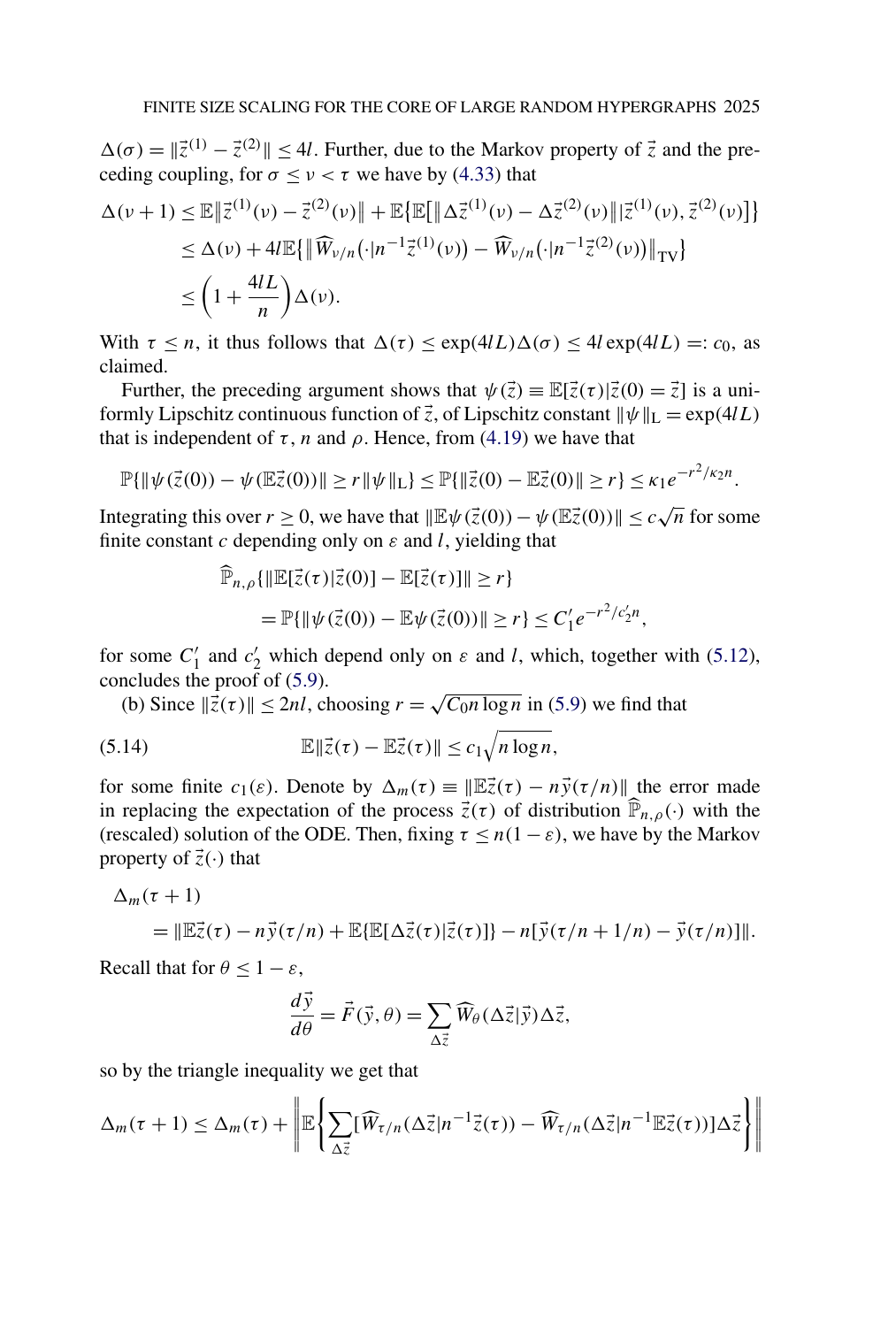<span id="page-33-0"></span>2026 A. DEMBO AND A. MONTANARI

$$
+ \left\| \mathbb{E} \left\{ \sum_{\Delta \vec{z}} [\widehat{W}_{\tau/n}(\Delta \vec{z}|n^{-1} \mathbb{E} \vec{z}(\tau)) - \widehat{W}_{\tau/n}(\Delta \vec{z}| \vec{y}(\tau/n)] \Delta \vec{z} \right\} \right\|
$$
  
+ 
$$
+ n \left\| \int_{\tau/n}^{\tau/n+1/n} [\vec{F}(\vec{y}(\theta), \theta) - \vec{F}(\vec{y}(\tau/n), \tau/n)] d\theta \right\|
$$
  

$$
\equiv \Delta_m(\tau) + \delta_m^{(0)}(\tau) + \delta_m^{(1)}(\tau) + \delta_m^{(2)}(\tau).
$$

Recall as in [\(4.11\)](#page-20-0) that  $\delta_m^{(2)}(\tau) \leq C_* n^{-1}$ . Since  $\|\Delta \vec{z}\| \leq 4l$ , we have by [\(4.33\)](#page-27-0) that

$$
\delta_m^{(1)}(\tau) \le 4l \mathbb{E} \|\widehat{W}_{\tau/n}(\Delta \vec{z}|n^{-1} \mathbb{E}\vec{z}(\tau)) - \widehat{W}_{\tau/n}(\Delta \vec{z}|\vec{y}(\tau/n))\|_{\text{TV}}
$$
  

$$
\le \frac{4lL}{n} \|\mathbb{E}\vec{z}(\tau) - n\vec{y}(\tau/n)\| = \frac{4lL}{n} \Delta_m(\tau).
$$

Similarly, by [\(4.33\)](#page-27-0) and [\(5.14\)](#page-32-0), for some  $c_2 = c_2(\varepsilon)$  finite,

$$
\delta_m^{(0)}(\tau) \le \frac{4lL}{n} \mathbb{E} \|\vec{z}(\tau) - \mathbb{E}\vec{z}(\tau)\| \le c_2 \sqrt{\frac{\log n}{n}},
$$

so putting these estimates together, we obtain the inequality

$$
\Delta_m(\tau+1) \le \left(1 + \frac{4lL}{n}\right) \Delta_m(\tau) + c_3 \sqrt{\frac{\log n}{n}}.
$$

Further, recall [\(4.18\)](#page-22-0) of Lemma [4.4](#page-22-0) that  $\Delta_m(0)$  is bounded in *n* and  $m = \lfloor \rho n \rfloor$ , provided  $\rho \in [\varepsilon, 1/\varepsilon]$ . Thus, we easily get [\(5.10\)](#page-31-0) upon applying the preceding recursion for  $\tau = 0, \ldots, n - 1$ .

(c) In the course of proving part (a) of Proposition [4.2](#page-16-0) we have seen that there exists  $\eta = \eta(\varepsilon, l) > 0$  such that if  $\rho \in [\varepsilon, 1/\varepsilon]$  and  $\theta \le (1 - \varepsilon)$ , then  $y_1(\theta) \ge -l +$  $2\eta$ ,  $y_2(\theta) \ge 2\eta$  and  $(1-\theta)l - \max(y_1(\theta), 0) - 2y_2(\theta) \ge 2\eta$ . Consequently, taking  $\eta \leq \varepsilon$ , for such  $\rho$  and  $\tau \in \{0, \ldots, |n(1-\varepsilon)|\}$ , if  $\|\vec{z}(\tau) - n\vec{y}(\tau/n)\| \leq n\eta/3$ , then clearly  $(\vec{z}(\tau), \tau) \in \mathcal{Q}(\eta)$ . We thus get [\(5.11\)](#page-31-0) upon considering [\(5.9\)](#page-31-0) and [\(5.10\)](#page-31-0) for *r* =  $n\eta/6$  and *n* such that  $C_1\sqrt{n \log n} \leq n\eta/6$ .  $\Box$ 

The first consequence of Lemma [5.2](#page-31-0) is the existence of "critical time window." That is, for  $\rho$  near  $\rho_c$  a typical trajectory  $\{\vec{z}(\tau)\colon 0 \le \tau \le (1-\varepsilon)n\}$  does not traverse the  $z_1 = 0$  plane if  $\tau$  is not near  $n\theta_c$ .

COROLLARY 5.3. *Fixing*  $\beta \in (3/4, 1)$ ,  $\beta' < 2\beta - 1$  *and*  $\varepsilon > 0$ , *let*  $I_n \equiv$  $[0, n\theta_c - n^{\beta}] \cup [n\theta_c + n^{\beta}, n(1 - \varepsilon)]$ . *Then, for some*  $C_4$  *finite,*  $\eta$  *positive, all n*  $|A \cap \rho - \rho_c| \leq n^{\beta'-1}$ ,

$$
\widehat{\mathbb{P}}_{n,\rho}\left\{\min_{\tau\in I_n}z_1(\tau)\leq n^{\beta'}\right\}\leq C_4e^{-n^{\eta}}.
$$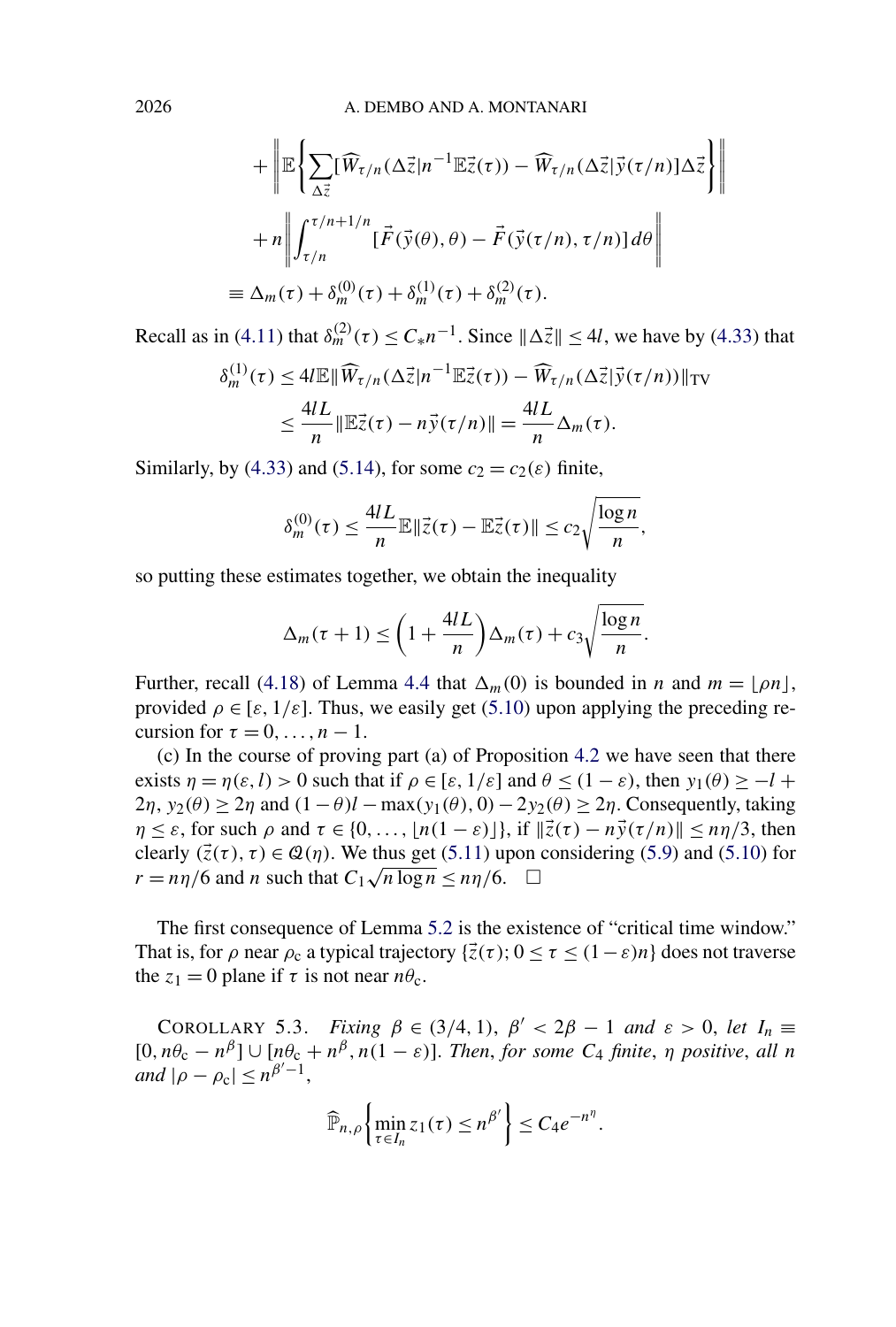<span id="page-34-0"></span>PROOF. From part (d) of Proposition [4.2,](#page-16-0) we have that  $n y_1(\tau/n, \rho_c) > c n^{2\beta - 1}$ for some  $c > 0$ , all *n* and  $\tau \in I_n$ . Since  $\rho \mapsto \vec{y}(\theta, \rho)$  is Lipschitz continuous [by Proposition [4.2,](#page-16-0) part (a)], there exists a finite constant  $c^{\prime}$  such that  $\|\vec{v}(\theta, \rho) \vec{y}(\theta, \rho_c)$   $\leq c'n^{\beta'-1}$  for any  $\theta \in [0, 1-\varepsilon]$  and  $|\rho - \rho_c| \leq n^{\beta'-1}$ .

By part (b) of Lemma [5.2,](#page-31-0) we thus get that for  $\beta' < 2\beta - 1$ ,  $\beta > 3/4$ , some positive  $C = C(\beta, \beta')$  and all *n* large enough, if  $\tau \in I_n$  and  $|\rho - \rho_c| \le n^{\beta'-1}$ , then

$$
\mathbb{E}z_1(\tau) \ge n y_1(\tau/n, \rho) - C_1 \sqrt{n \log n}
$$
  
 
$$
\ge n y_1(\tau/n, \rho_c) - c' n^{\beta'} - C_1 \sqrt{n \log n} \ge 2C n^{2\beta - 1}.
$$

Applying now Lemma [5.2,](#page-31-0) part (a), we see that for any  $\eta < (4\beta - 3)/2$ , some  $C' = C'(\beta, \beta', \eta)$  finite and all *n* large enough

$$
\widehat{\mathbb{P}}_{n,\rho}\lbrace z_{1}(\tau)\leq n^{\beta'}\rbrace \leq \widehat{\mathbb{P}}_{n,\rho}\lbrace \Vert \vec{z}(\tau)-\mathbb{E}\vec{z}(\tau)\Vert \geq Cn^{2\beta-1}\rbrace \leq C'e^{-n^{2\eta}},
$$

whenever  $\tau \in I_n$  and  $|\rho - \rho_c| \leq n^{\beta'-1}$ . To conclude, recall that there are at most *n* integers  $\tau \in I_n$ .  $\Box$ 

The second consequence of Lemma [5.2](#page-31-0) is that with high probability also the process  $\{\vec{z}(\tau)\}\$  of distribution  $\mathbb{P}_{n,\rho}(\cdot)$  belongs to the set  $\mathcal{Q}(\eta)$  as long as  $\tau/n$  is bounded away from 1.

COROLLARY 5.4. *For any*  $\varepsilon > 0$ , *there exists*  $\eta > 0$  *and positive*, *finite constants*  $C_5$ ,  $C_6$  *such that if*  $\rho \in [\varepsilon, 1/\varepsilon]$ , *then* 

$$
(5.15) \qquad \mathbb{P}_{n,\rho}\{(\vec{z}(\tau),\tau)\in\mathcal{Q}(\eta)\,\forall 0\leq\tau\leq n(1-\varepsilon)\}\geq 1-C_5e^{-C_6n}.
$$

PROOF. From part (c) of Lemma [5.2](#page-31-0) we have that for some  $\eta' \in (0, \varepsilon)$ , positive and finite  $c_5$  and  $c_6$ ,

$$
(5.16) \qquad \widehat{\mathbb{P}}_{n,\rho}\{(\vec{z}(\tau),\tau)\in\mathcal{Q}(\eta')\,\forall 0\leq\tau\leq n(1-\varepsilon)\}\geq 1-c_5e^{-c_6n}.
$$

Applying the coupling of Lemma [5.1](#page-29-0) with  $\eta = \frac{\eta'}{4}$  for the value of  $\varepsilon$  in the statement of this lemma, we also have that

P sup *τ*≤*τf z(τ )* − *z (τ ) > ηn* ≤ *c*7*e*−*c*8*<sup>n</sup>* (5.17) *,*

where  $\tau_f \le n$  denotes the first time such that  $(\vec{z}(\tau), \tau) \notin \mathcal{Q}(\eta)$ . Further, if  $\tau_f \le$  $n(1 - \varepsilon)$  and  $\sup_{\tau \leq \tau_f} ||\vec{z}(\tau) - \vec{z}'(\tau)|| \leq \eta n$ , then necessarily  $(\vec{z}'(\tau), \tau) \notin \mathcal{Q}(4\eta) =$  $\mathcal{Q}(\eta')$  for  $\tau = \tau_f \leq n(1 - \varepsilon)$ , an event whose probability is at most  $c_5e^{-c_6n}$  [by (5.16)]. Combining the latter bound with (5.17) we find that

$$
\mathbb{P}_{n,\rho}\{\tau_f \le n(1-\varepsilon)\} \le c_5 e^{-c_6 n} + c_7 e^{-c_8 n},
$$

yielding (5.15) for  $C_5 = c_5 + c_7$  and  $C_6 = \min(c_6, c_8)$ , both finite and positive.  $\Box$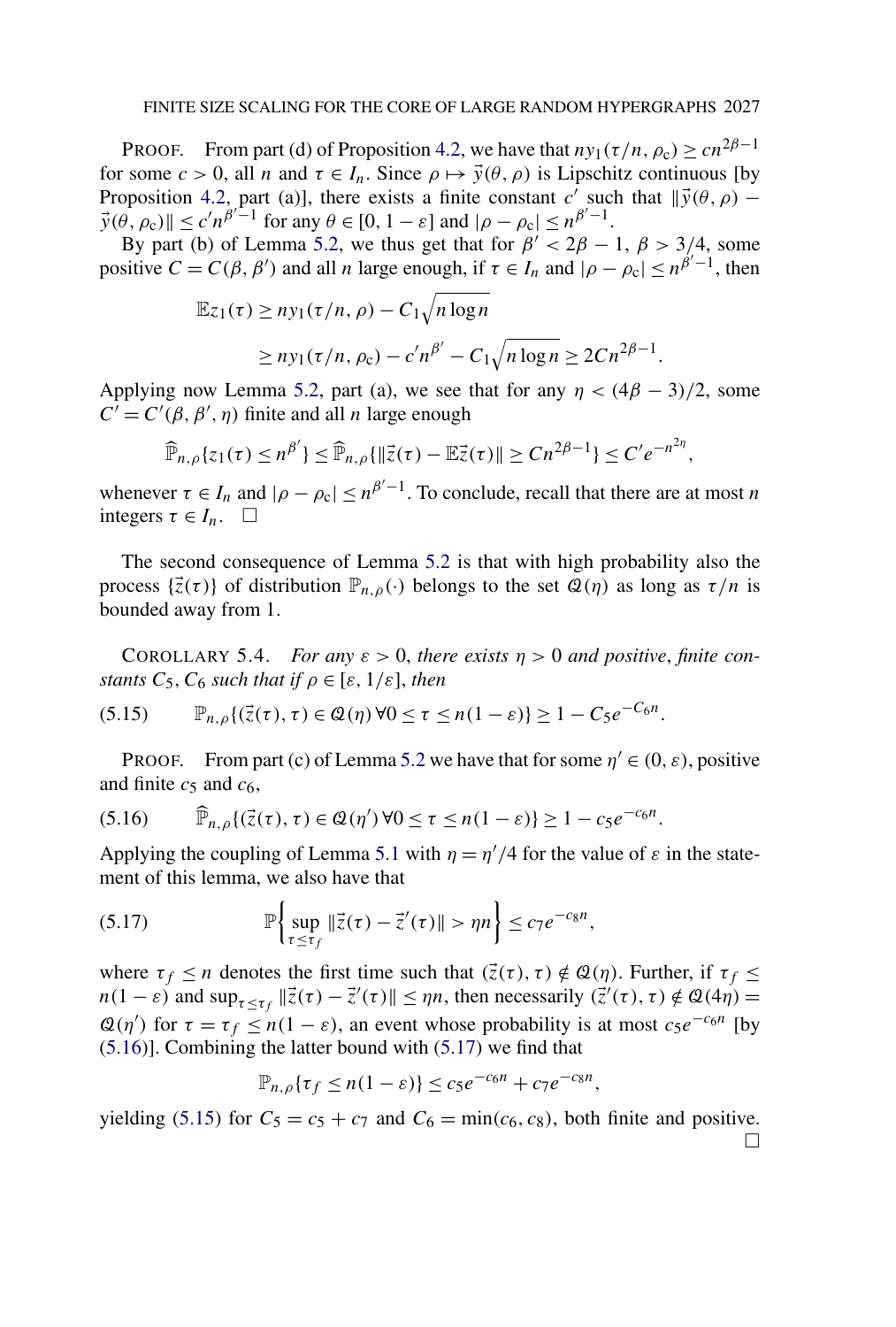**PROOF OF PROPOSITION [2.1.](#page-6-0)** For  $\{\vec{z}(\tau)\,;\,\tau \geq 0\}$  distributed according to  $\mathbb{P}_{n,\rho}(\cdot)$  let  $\tau_{**}$  denote the first time at which  $z_1(\tau) \leq 0$ . Since by construction (and using Lemma [3.1\)](#page-13-0), the sequence  $\{z_1(\tau); 0 \le \tau \le \tau_{**}\}\$ is distributed as the number of c-nodes of the graphs  $G(\tau)$  having degree 1 under the decimation algorithm, we see that  $P_l(n, \rho) = \mathbb{P}_{n,\rho} \{ \tau_{**} \leq n-1 \}.$ 

Further, the core of the initial graph  $G(0)$  includes at most  $n - \tau_{**}$  vertices. Consequently, by Lemma [4.7](#page-27-0) (cf. Remark [4.8\)](#page-28-0), we can choose  $D < \infty$  and  $0 <$  $\kappa$  < 1 –  $\theta_c$  such that

$$
\mathbb{P}_{n,\rho}\{\tau_{**}\leq n(1-\kappa)\}\leq P_l(n,\rho)\leq \mathbb{P}_{n,\rho}\{\tau_{**}\leq n(1-\kappa)\}+\tfrac{1}{4}\delta_n,
$$

for  $|\rho - \rho_c| \le n^{\beta'-1}$  and  $\delta_n \equiv Dn^{-1/2}(\log n)^2$ .

By Corollary [5.4,](#page-34-0) there exist  $0 < \eta \leq \varepsilon < \kappa$  and finite, positive  $C_5$ ,  $C_6$ , such that  $\{\vec{z}(\tau), 0 \le \tau \le n(1-\varepsilon)\}\subseteq \mathcal{Q}(\eta)$  with probability at least  $1 - C_5e^{-C_6n}$ , for all *n*. Hence, we have that

$$
\mathbb{P}_{n,\rho}\left\{\min_{0\leq\tau\leq\tau_*}z_1(\tau)\leq 0\right\}\leq P_l(n,\rho)\leq \mathbb{P}_{n,\rho}\left\{\min_{0\leq\tau\leq\tau_*}z_1(\tau)\leq 0\right\}+C_5e^{-C_6n}+\tfrac{1}{4}\delta_n,
$$

for

$$
\tau_* = n(1 - \kappa) \wedge \min{\tau : (\vec{z}(\tau), \tau) \notin \mathcal{Q}(\eta)}.
$$

By Lemma [5.1,](#page-29-0) there exist  $A > 0$ , and a coupling of the process  $\{\vec{z}(\tau)\}$  with a process  $\{\vec{z}'(\tau)\}$  of distribution  $\widehat{\mathbb{P}}_{n,\rho}(\cdot)$ , such that, with probability larger than  $1 - 1/2n$ , up to time  $\tau_*$  the distance between these two processes is at most  $\varepsilon_n \equiv$ *A*log *n*. Therefore, enlarging *D* if necessary, we have that

$$
\mathbb{P}\left\{\min_{0\leq\tau\leq\tau_*}z'_1(\tau)\leq-\varepsilon_n\right\}-\frac{1}{n}\leq P_l(n,\rho)\leq\mathbb{P}\left\{\min_{0\leq\tau\leq\tau_*}z'_1(\tau)\leq\varepsilon_n\right\}+\frac{1}{n}+\frac{1}{4}\delta_n.
$$

We have seen that  $\tau^*$  *< n*(1 − *κ*) with probability of at most  $C_5e^{-C_6n}$ . Hence, enlarging *D* once more, we find that

$$
\widehat{\mathbb{P}}_{n,\rho}\left\{\min_{0\leq\tau\leq n(1-\kappa)}z_1(\tau)\leq-\varepsilon_n\right\}-\frac{1}{2}\delta_n\leq P_l(n,\rho)\leq\widehat{\mathbb{P}}_{n,\rho}\left\{\min_{0\leq\tau\leq n(1-\kappa)}z_1(\tau)\leq\varepsilon_n\right\}+\frac{1}{2}\delta_n.
$$

With  $\theta_c < (1-\kappa)$ , the set  $[0, n(1-\kappa)]$  is the disjoint union of  $J_n$  as in the statement of the proposition and a set of the form  $I_n$  of Corollary [5.3.](#page-33-0) Thus, bounding the probability of the event  $\min_{\tau \in I_n} z_1(\tau) \leq \varepsilon_n$  via the latter corollary yields the thesis of the proposition [enlarging *D* as needed for absorbing the term  $C_4 \exp(-n^{\eta})$ into  $\delta_n$ ].  $\Box$ 

Let  $\overline{\mathbb{P}}_{n,\rho}(\cdot)$  denote the law of the  $\mathbb{R}^2$ -valued Markov chain  $\{\vec{z}'(\tau)\}\$  of [\(2.12\)](#page-7-0), where  $\vec{z}'(0)$  has the uniform distribution  $\mathbb{P}_{\mathcal{G}_l(n,m)}(\cdot)$  on the graph ensemble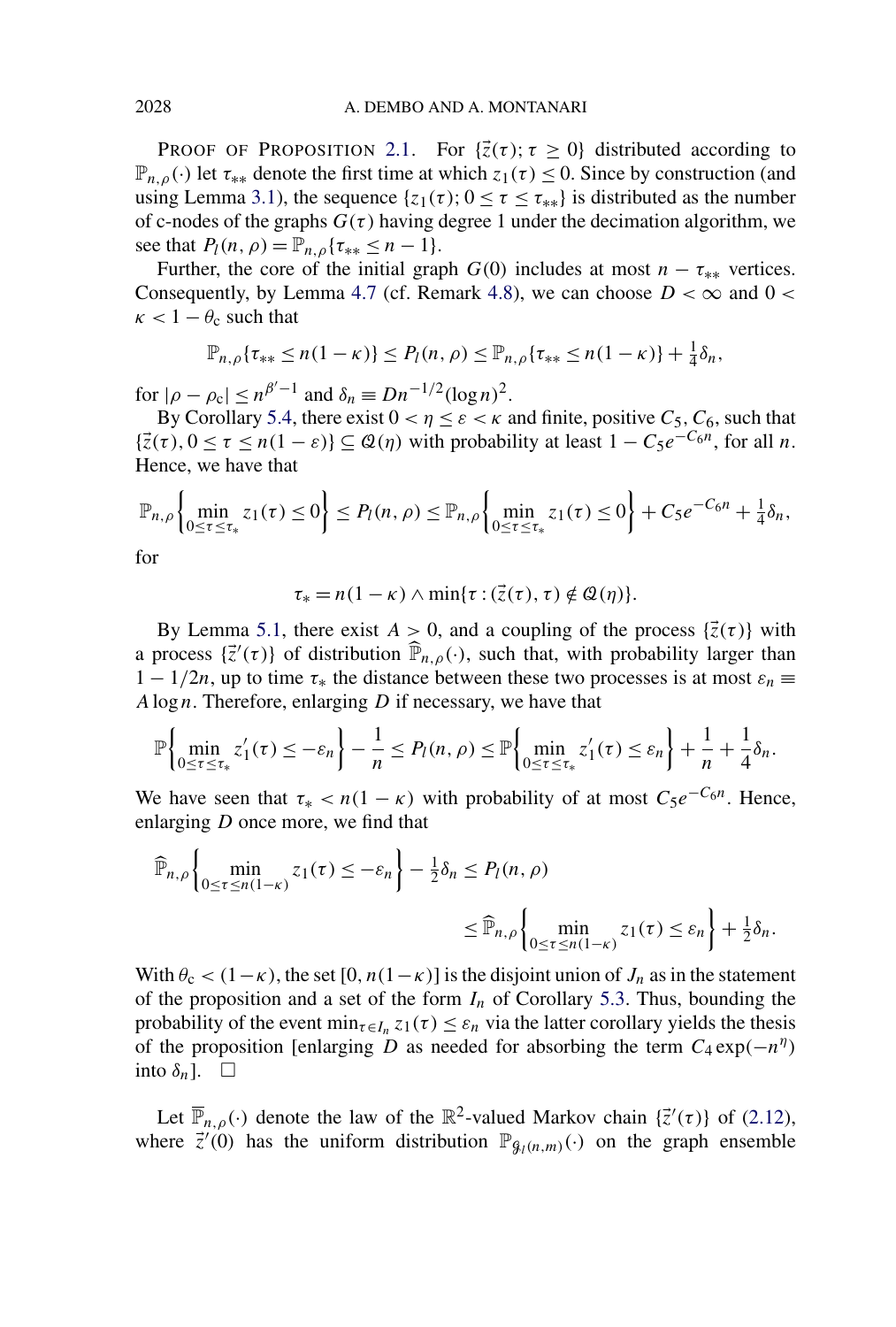<span id="page-36-0"></span> $\mathcal{G}_l(n,m)$  for  $m \equiv |n\rho|$ , and  $\overline{\mathbb{P}}_{n,\rho}(\overline{z}'(\tau+1)) = \overline{z}'(\tau) + \Delta_{\tau} + \widetilde{\mathbb{A}}_{\tau}(n^{-1}\overline{z}'(\tau) - \overline{y}(\tau/n))|\overline{z}'(\tau) = \overline{z}')$  $= \widehat{W}_{\tau/n}(\Delta_{\tau}|\vec{y}(\tau/n)).$ 

We conclude this section by providing a coupling that keeps the process  $\{\vec{z}'(\cdot)\}$ "sufficiently close" to  $\{\vec{z}(\cdot)\}$  of distribution  $\widehat{P}_{n,\rho}(\cdot)$  throughout the time interval  $J_n$ of interest to us.

PROPOSITION 5.5. *Fixing*  $\beta \in (3/4, 1)$  *and*  $\beta' < 2\beta - 1$ , *for any*  $\delta > \beta - 1/2$ *there exist finite constants*  $\alpha$ , *c and a coupling of the processes*  $\{\vec{z}(\cdot)\}$  *of distribution*  $\widehat{\mathbb{P}}_{n,\rho}(\cdot)$  *and*  $\{\vec{z}'(\cdot)\}\$  *of distribution*  $\overline{\mathbb{P}}_{n,\rho}(\cdot)$  *such that for all n and*  $|\rho - \rho_c| \leq n^{\beta'-1}$ ,

(5.18) 
$$
\mathbb{P}\left\{\sup_{\tau\in J_n} \|\vec{z}(\tau)-\vec{z}'(\tau)\| \ge cn^{\delta}\right\} \le \frac{\alpha}{4n}.
$$

The key to Proposition 5.5 is the following elementary martingale concentration property.

**LEMMA 5.6.** *Consider an*  $\mathbb{R}^d$ -valued discrete-time martingale  $(Z_s, \mathcal{F}_s)$  with  $Z_0 = 0$  *and*  $U_s = Z_{s+1} - Z_s$  *such that for some finite*  $\Gamma$  *and a stopping time*  $\tau_*$  *for*  $\mathcal{F}_s$ 

(5.19) 
$$
\mathbb{E}[\|U_s\|^2 e^{\lambda \cdot U_s} \mid \mathcal{F}_s] \le \Gamma \mathbb{E}[e^{\lambda \cdot U_s} \mid \mathcal{F}_s] < \infty
$$

*whenever*  $s < \tau_*$ *,*  $\|\lambda\| < 1$ *.* 

*Then, for any*  $0 \le a < t \Gamma \sqrt{d}$ ,

$$
\mathbb{P}\{\|Z_{\min(t,\tau_*)}\| \geq a\} \leq 2d \exp\left\{-\frac{a^2}{2d\Gamma t}\right\}.
$$

PROOF. Recall that for real-valued variable *V*, if  $\mathbb{E}[V] = 0$  and  $\mathbb{E}[V^2 \exp(uV)] \le \kappa \mathbb{E}[\exp(uV)] < \infty$  for all  $u \in [0,1]$ , then  $\mathbb{E}[\exp(V)] \le$ exp(k/2) (bound the value of  $\phi(1)$  for  $\phi(u) \equiv \log \mathbb{E}[\exp(uV)]$  using  $\phi(0) =$  $\phi'(0) = 0$  and  $\phi''(u) \leq \kappa$ ). In the special case of  $d = 1$  and  $\tau^* = \infty$ , we have from (5.19) that the preceding assumptions hold for  $\kappa = \Gamma \lambda^2$ ,  $\|\lambda\| < 1$  and *V* having the law of  $\lambda U_s$  conditional on  $\mathcal{F}_s$ . Consequently, then  $\mathbb{E}[\exp(\lambda U_s)|\mathcal{F}_s] \leq$  $\exp(\Gamma \lambda^2/2)$ , implying that  $\mathbb{E}[M_t] \leq \mathbb{E}[M_0] = 1$  for the supermartingale  $M_s =$  $\exp(\lambda Z_s - \Gamma \lambda^2 s/2)$ . Considering  $a \in [0, t]$  and  $\lambda = a/(\Gamma t)$ , we thus deduce that  $\mathbb{P}{Z_t \ge a} \le \exp{-a^2/(2\Gamma t)}$  in case  $Z_s$  is a real-valued martingale for  $\mathcal{F}_s$ and (5.19) holds for all  $s < \infty$ . The stated bound for  $\mathbb{R}^d$ -valued martingale  $Z_t$ of coordinates  $Z_{t,i}$  follows upon noting that the event  $\{|Z_t\| \ge a\}$  is contained in the union of the events  $\{uZ_{t,i} \ge a/\sqrt{d}\}\$  for  $u = -1, 1$  and  $i = 1, \ldots, d$ , with  $uZ_{s,i}$  real-valued martingales. Finally, we get the thesis in the general case, where  $\mathbb{P}(\tau_* < \infty) > 0$ , upon considering the (stopped) martingale  $Z_{\text{min}(s,\tau_*)}$ . □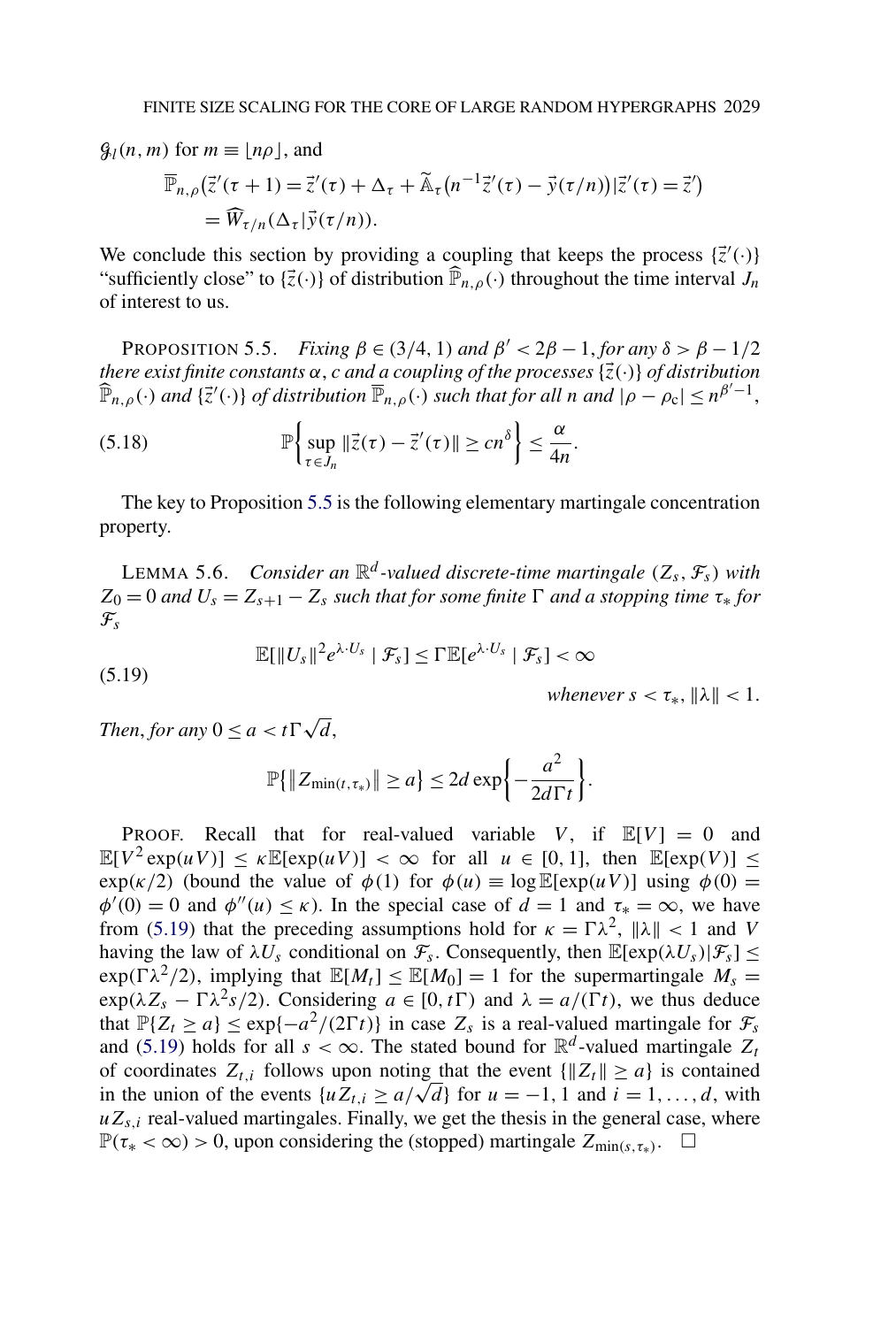<span id="page-37-0"></span>PROOF OF PROPOSITION [5.5.](#page-36-0) We couple the processes  $\{\vec{z}'(\cdot)\} \stackrel{d}{=} \overline{\mathbb{P}}_{n,\rho}(\cdot)$ , and  $\{\vec{z}(\tau)\}\stackrel{\text{d}}{=} \widehat{\mathbb{P}}_{n,\rho}(\cdot)$  in a joint Markov process, by letting  $\vec{z}'(0) = \vec{z}(0)$  and for  $\tau =$  $0, 1, 2, \ldots, n-1,$ 

$$
\mathbb{P}(\Delta \vec{z}(\tau) \neq \Delta_{\tau}|\mathcal{F}_{\tau}) = \|\widehat{W}_{\tau/n}(\cdot|n^{-1}\vec{z}(\tau)) - \widehat{W}_{\tau/n}(\cdot|\vec{y}(\tau/n))\|_{TV},
$$

where  $\Delta \vec{z}(\tau) = \vec{z}(\tau + 1) - \vec{z}(\tau)$  and  $\mathcal{F}_{\tau}$  denotes the  $\sigma$ -algebra generated by  $\{\vec{z}(\sigma), \vec{z}'(\sigma), \sigma \leq \tau\}.$ 

Fixing  $\varepsilon < (1 - \theta_c)/2$ , let  $\tau_* \leq n$  denote the first value of  $\tau$  such that  $\|\vec{z}(\tau) - \vec{z}\|$  $n\vec{y}(\tau/n)$   $\geq K\sqrt{n\log n}$ , with a finite  $K = K(\varepsilon)$  such that by parts (a) and (b) of Lemma [5.2,](#page-31-0) for any *n* and  $\rho \in [\varepsilon, 1/\varepsilon]$ ,

$$
\widehat{\mathbb{P}}_{n,\rho}\{\tau_* \leq n(1-\varepsilon)\} \leq n^{-1}.
$$

Fix  $\beta \in (3/4, 1)$ ,  $\beta'$  and  $\delta > \beta - 1/2$ . With at most *n* values for  $\tau$  in  $J_n$  we thus obtain [\(5.18\)](#page-36-0) once we show that some  $c < \infty$ , all *n* large enough

(5.20) 
$$
\sup_{\tau \in J_n} \mathbb{P}\{\tau < \tau_*, \|\vec{z}'(\tau) - \vec{z}(\tau)\| \ge c n^{\delta}\} \le n^{-2}.
$$

To this end, consider Doob's decomposition of the adapted process  $N_s \equiv$  $(\widetilde{\mathbb{B}}_0^{s-1})^{-1}(\vec{z}'(s) - \vec{z}(s))$  as the sum of an  $\mathcal{F}_s$ -martingale {*Z<sub>s</sub>*}, null at zero, and the predictable sequence

$$
V_{\tau+1} = \sum_{s=0}^{\tau} \Delta V_s \equiv \sum_{s=0}^{\tau} \mathbb{E}[N_{s+1} - N_s | \mathcal{F}_s].
$$

It follows from our coupling that  $\Delta V_s = (\widetilde{\mathbb{B}}_0^{s-1})^{-1} \vec{R}(n^{-1}\vec{z}(s), \vec{y}(s/n), s/n)$ , where

$$
\vec{R}(\vec{x}', \vec{x}, \theta) \equiv \vec{F}(\vec{x}, \theta) + \mathbb{I}_{\theta < \theta_n} \mathbb{A}(\vec{x}, \theta) [\vec{x}' - \vec{x}] - \vec{F}(\vec{x}', \theta)
$$

 $(\text{with } \theta_n \equiv \tau_n/n = \lfloor n\theta_c - n^{\beta} \rfloor/n)$ , and that for  $\Delta_t^* \equiv \Delta_t - \Delta_z^*(t)$ ,

(5.21) 
$$
U_t \equiv Z_{t+1} - Z_t = (\widetilde{\mathbb{B}}_0^{t-1})^{-1} {\{\Delta_t^* - \mathbb{E}[\Delta_t^* | \mathcal{F}_t]\}}.
$$

Since  $A_{ab}(\vec{x}, \theta) = \partial_{x_b} F_a(\vec{x}, \theta)$  with  $\vec{F}(\vec{x}, \theta)$  having Lipschitz continuous derivatives on  $\hat{q}_+(\varepsilon)$ , it follows that  $\|\vec{R}(\vec{x}', \vec{x}, \theta)\| \le c_0 \|\vec{x}' - \vec{x}\|^2$  for some  $c_0 = c_0(\varepsilon)$ finite, provided  $\theta < \theta_n$  and both  $(\vec{x}, \theta)$  and  $(\vec{x}', \theta)$  are in  $\hat{q}_+(\varepsilon)$ . By the Lipschitz continuity of  $\vec{E}(\vec{x}, \theta)$  we also have that  $\|\vec{B}(\vec{x}', \vec{z}, \theta)\| \le \varepsilon \|\vec{x}' - \vec{x}\|$  in ease  $\theta > \theta$ continuity of  $\vec{F}(\vec{x}, \theta)$  we also have that  $\|\vec{R}(\vec{x}', \vec{x}, \theta)\| \le c_0 \|\vec{x}' - \vec{x}\|$  in case  $\theta \ge \theta_n$ , as soon as  $(\vec{x}, \theta)$  and  $(\vec{x}', \theta)$  are in  $\hat{q}(\varepsilon)$ .<br>**Possil Lamma 4.3** that for some finitude

Recall Lemma [4.3](#page-19-0) that for some finite  $n_0$  and  $\kappa$  we have that  $\|(\widetilde{\mathbb{B}}_0^{\tau-1})^{-1}\| \leq \kappa$ for all  $\tau$ ,  $\rho \in [\varepsilon, 1/\varepsilon]$  and  $n \ge n_0$ . In the course of proving part (a) of Proposi-tion [4.2](#page-16-0) we have seen that the distance of  $(\vec{y}(\theta, \rho), \theta)$  from the complement of  $\hat{q}(\varepsilon)$  is bounded away from zero, uniformly in  $\theta \leq 1 - 2\varepsilon$  and  $\rho \in [\varepsilon, 1/\varepsilon]$ . Further,  $y_1(\theta, \rho) \ge \kappa' n^{2(\beta-1)}$  for some  $\kappa' > 0$ , all  $n, |\rho - \rho_c| \le n^{\beta'-1}$ , and  $\theta \le \theta_n$ (cf. proof of Corollary [5.3\)](#page-33-0). Consequently, for some finite  $n_1 = n_1(K, \varepsilon)$  and all  $n \ge n_1$ , the event  $\{s < \tau_*\}$  implies that both  $(n^{-1}\vec{z}(s), s/n)$  and  $(\vec{y}(s/n), s/n)$  are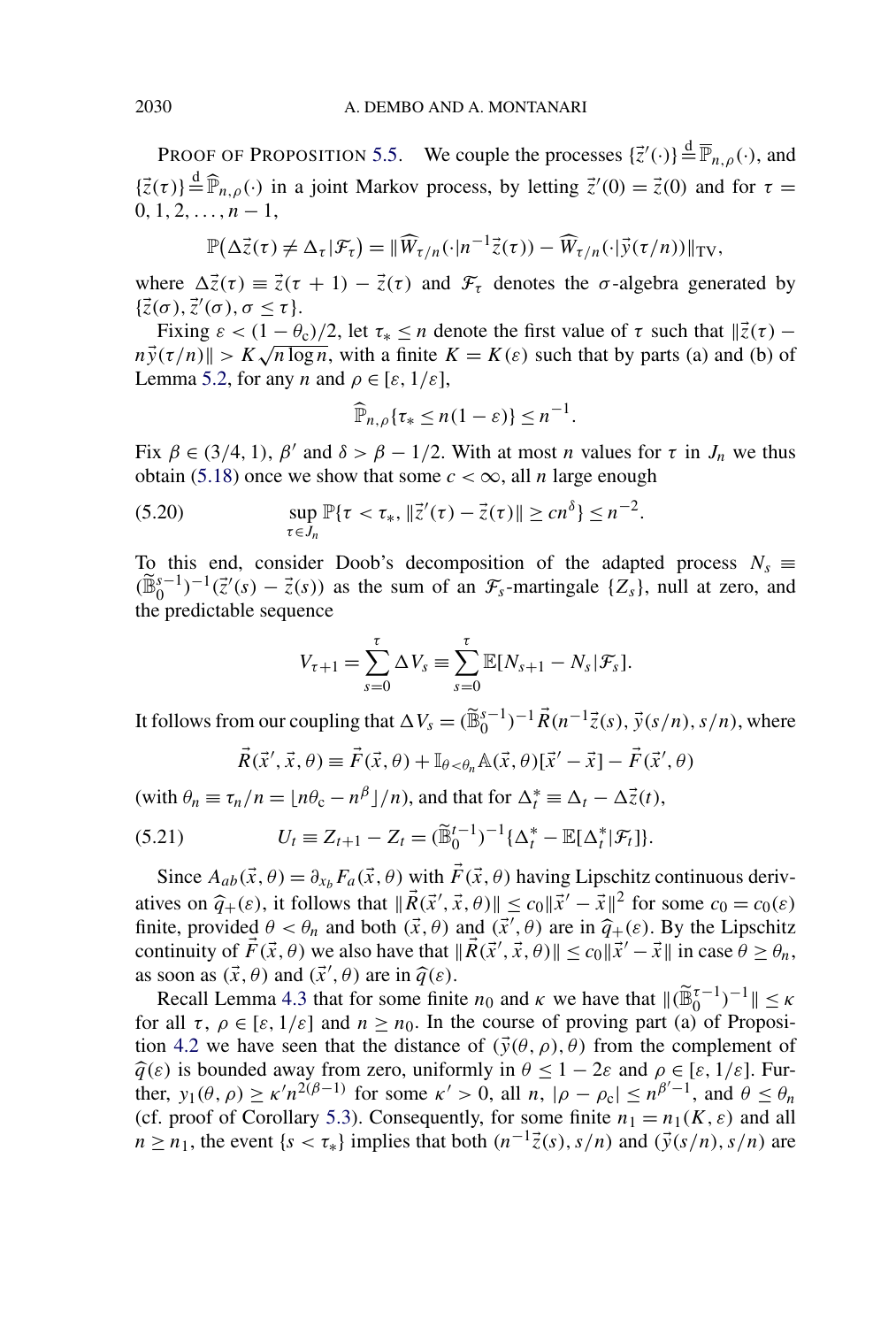<span id="page-38-0"></span>in  $\hat{q}(\varepsilon)$  when  $s \le n\theta_c + n^{\beta}$ , and in case  $s < \tau_n$  they are also in  $\hat{q}_+(\varepsilon)$ . We deduce that if  $n \geq n_1$  and  $\{s < \tau_*\}$ , then

$$
\|\Delta V_s\| \leq c_0 \|(\widetilde{\mathbb{B}}_0^{s-1})^{-1}\| \|n^{-1}\vec{z}(s) - \vec{y}(s/n)\|^2 \leq c_0 \kappa K^2 n^{-1} \log n,
$$

when  $s < \tau_n$ , whereas  $\|\Delta V_s\| \leq c_0 \kappa K n^{-1/2} (\log n)^{1/2}$  for  $s \in J_n$ . Hence, for some finite  $c_1$  and all  $n \geq n_1$ , the event  $\{\tau < \tau_*\}$  implies for  $\tau \in J_n$  that *W*<sub>τ</sub>  $\|V_{\tau}\|$  ≤ *c*<sub>1</sub> $n^{\beta-1/2}$ (log *n*)<sup>1/2</sup>. Fixing *η* ∈ (1/4*, β* − 1/2), since  $\|\vec{z}'(\tau) - \vec{z}(\tau)\|$  ≤  $\|\widetilde{\mathbb{B}}_0^{\tau-1}\| \|\mathbb{I}\| V_{\tau}\| + \|Z_{\tau}\|$  and  $\|\widetilde{\mathbb{B}}_0^{\tau-1}\|$  are bounded uniformly in *n*,  $\tau$  and  $\rho$ , we thus get [\(5.20\)](#page-37-0) by considering Lemma [5.6](#page-36-0) at  $\tau \in J_n$  and  $a = n^{\eta}$ , provided we show that for some  $c_2$  finite, the martingale differences  $U_t$  of [\(5.21\)](#page-37-0) satisfy the inequality for some  $c_2$  finite, the martingale differences  $U_t$  of (5.21) satisfy the inequality [\(5.19\)](#page-36-0) with  $\Gamma = c_2 n^{-1/2} (\log n)^{1/2}$  (as indeed  $n^{\eta} \le \tau_n \Gamma \sqrt{d}$  for all *n* large enough and  $n^{2\eta}/2d\Gamma n \to \infty$ ). To this end, note first that by the total variation bound of Lemma [4.6](#page-27-0) and the definition of  $\tau_*$ , for  $t < \tau_*$  our coupling of  $(\vec{z}, \vec{z}')$  results with

$$
\mathbb{P}(\Delta_t^* \neq 0 | \mathcal{F}_t) \leq L \| n^{-1} \vec{z}(t) - \vec{y}(t/n) \| \leq L K n^{-1/2} (\log n)^{1/2} \equiv u_n.
$$

Further, the bounded support of  $\widehat{W}_{\theta}(\cdot|\vec{x})$  implies that  $\|\Delta_t^*\| \leq 4l$ , so for  $t < \tau_*$  also

$$
\|\mathbb{E}[\Delta_t^*|\mathcal{F}_t]\| \le 4l \mathbb{P}(\Delta_t^* \neq 0|\mathcal{F}_t) \le 4l \min(u_n, 1).
$$

From the preceding estimates we deduce that  $U_t$  of [\(5.21\)](#page-37-0) is such that  $||U_t|| \leq 8*l*\kappa$ and when  $t < \tau_*$ , also

$$
\mathbb{P}\big(\|U_t\| > 4l\kappa \min(u_n, 1) | \mathcal{F}_t\big) \le \mathbb{P}(\Delta_t^* \neq 0 | \mathcal{F}_t) \le u_n.
$$

These two facts easily imply that if  $\|\lambda\| \le 1$  and  $t < \tau_*$ , then the inequality [\(5.19\)](#page-36-0) holds for  $\Gamma = 2(8l\kappa)^2 e^{16l\kappa}u_n$  which as we have already seen, completes the proof of the proposition.  $\Box$ 

**6. Gaussian approximation and proof of Proposition [2.2.](#page-7-0)** This section is devoted to the proof of Proposition [2.2.](#page-7-0) Specifically, building on Proposition [5.5,](#page-36-0) in Section 6.1 we approximate the Markov process  $\{\vec{z}(\tau)\}\$  of distribution  $\widehat{\mathbb{P}}_{n,\rho}(\cdot)$ by a Brownian motion with a quadratic shift, when  $\tau$  is within the window  $J_n$ around the critical time. Then, in Section [6.2](#page-41-0) we show how the one-sided Brownian motion with quadratic shift can be replaced by a two-sided motion, once its initial condition is appropriately mapped to the distribution of the two-sided motion at the critical time. Finally, in Section [6.3](#page-44-0) we show that this distribution [which a priori depends on the law of  $\vec{z}(0)$ ] is also well approximated by a Gaussian law and complete the proof of Proposition [2.2.](#page-7-0)

6.1. *Local approximation by a Brownian motion with quadratic shift*. Our goal here is to approximate the probabilities of interest to us in terms of the minimal value of the Brownian motion with quadratic shift

$$
(6.1) \tXn(\tau) \equiv n^{1/3} \big[ X(n^{-2/3}(\tau - 0.5 - n\theta_{c})) - X(n^{-2/3}(\tau_{n} - 0.5 - n\theta_{c})) \big],
$$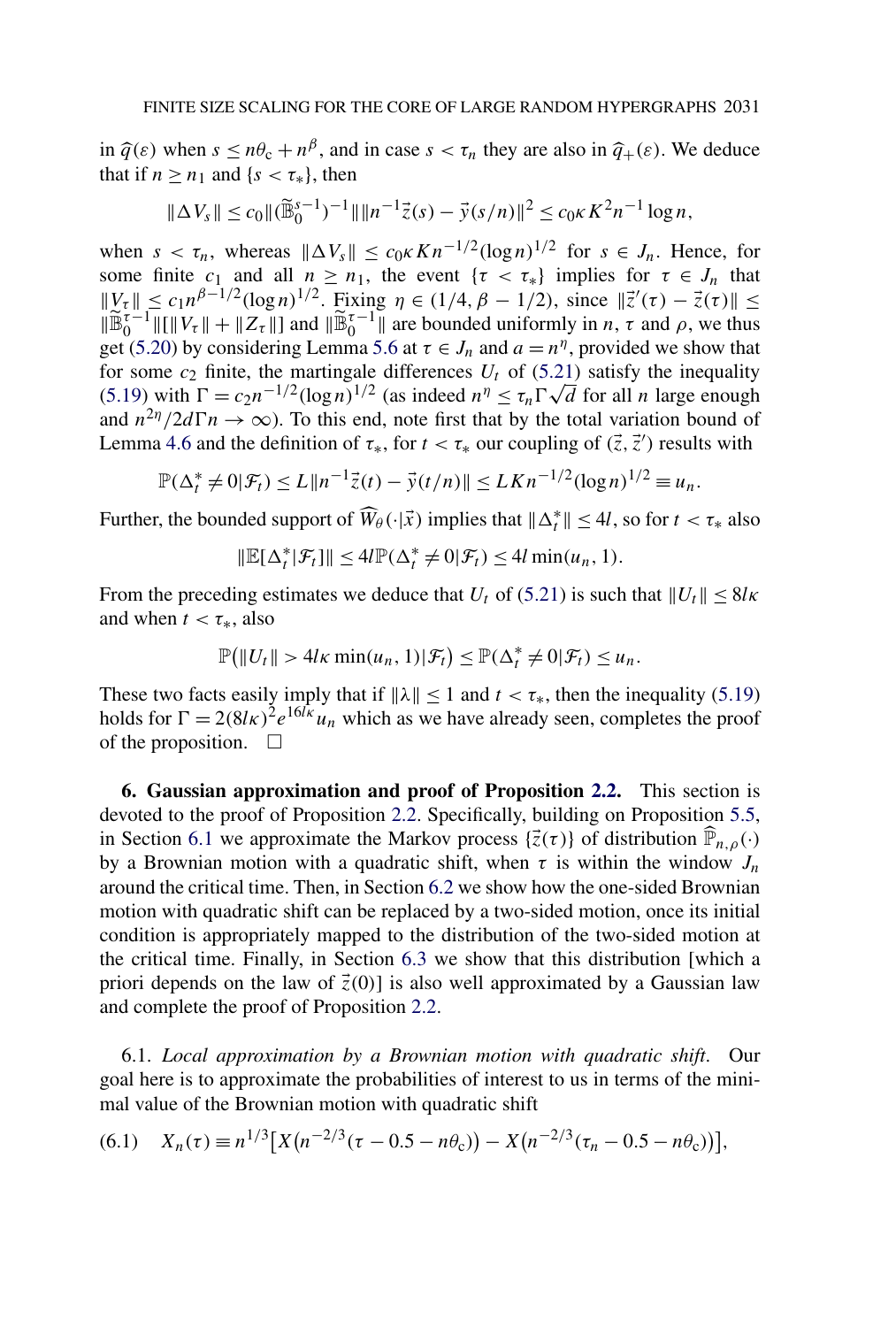<span id="page-39-0"></span>within  $J_n \equiv [n\theta_c - n^{\beta}, n\theta_c + n^{\beta}]$ , for the process  $\{X(t)\}\$  of Proposition [2.2.](#page-7-0) As stated in the following lemma, while doing this we also approximate the law of *z*<sub>1</sub>( $\tau_n$ ) by that of the sum of  $\vec{u}_n \cdot [\vec{z}(0) - n\vec{y}(0)]$ , where  $\vec{u}_n$  denotes the first row of  $\widetilde{\mathbb{B}}_0^{\tau_n-1}$ , and an independent normal random variable of mean  $ny_1^*(\tau_n)$  and variance  $n[(\mathbb{Q}_{\tau_n})_{11} - \vec{u}_n^{\dagger} \mathbb{Q}(0, \rho) \vec{u}_n].$ 

LEMMA 6.1. *Fixing*  $\beta \in (3/4, 1)$  *and*  $A > 0$ , *set*  $\beta' < 2\beta - 1$ ,  $\varepsilon_n = A \log n$  $a_n$  *as in Proposition* [2.1](#page-6-0) *and*  $Y_n \equiv \inf_{t \in J_n} X_n(t)$  *for*  $X_n(\cdot)$  *of* [\(6.1\)](#page-38-0). *Then, for any*  $\delta$ 3*β* − 2, *there exist positive*, *finite constants α and C such that for any n and* |*ρ* −  $\rho_c$ |  $\leq n^{\beta'-1}$ ,

$$
\mathbb{P}\{\xi_n^* + \xi_n + Y_n \le -Cn^{\delta}\} - \frac{\alpha}{n} \le \widehat{\mathbb{P}}_{n,\rho} \left\{ \min_{\tau \in J_n} z_1(\tau) \le \pm \varepsilon_n \right\}
$$

$$
\le \mathbb{P}\{\xi_n^* + \xi_n + Y_n \le Cn^{\delta}\} + \frac{\alpha}{n}
$$

*where*  $\xi_n \equiv \vec{u}_n \cdot [\vec{z}(0) - n\vec{y}(0)]$ , *the normal random variable*  $\xi_n^*$  *of mean*  $ny_1^*(\tau_n)$ *and variance*  $n[(\mathbb{Q}_{\tau_n})_{11} - \vec{u}_n^{\dagger} \mathbb{Q}(0, \rho) \vec{u}_n]$ , *and*  $X_n(\cdot)$ *, are mutually independent.* 

*,*

PROOF. The strategy we follow is to progressively simplify the process  $\{\vec{z}(\tau)\}$ of distribution  $\widehat{P}_{n,\rho}(\cdot)$  until obtain the stated bounds of the lemma, where each simplification is justified by a coupling argument. The first and most important step of this program has already been done in Proposition [5.5.](#page-36-0) Since the chain  $\{\vec{z}'(\cdot)\}$ of law  $\overline{\mathbb{P}}_{n,\rho}(\cdot)$  has independent increments for  $\tau \geq \tau_n$ , we can apply Sakhanenko's refinement of the Hungarian construction, to [\[22, 32\]](#page-46-0) for the uniformly bounded (by 4*l*) independent increments  $\xi_i = z'_1(\tau_n + i) - z'_1(\tau_n + i - 1)$ . We then deduce the existence of a real-valued Gaussian process  $b_n(\tau)$ , independent of  $z'_1(\tau_n)$ , such that  $b_n(\tau_n) = 0$ ; its independent increments  $\Delta b_n(\tau) \equiv b_n(\tau + 1) - b_n(\tau)$  have mean and variance

$$
\mathbb{E}\Delta b_n(\tau) = F_1(\vec{y}(\tau/n, \rho), \tau/n), \qquad \text{Var}\,\Delta b_n(\tau) = G_{11}(\vec{y}(\tau/n, \rho), \tau/n)
$$

[matching the corresponding moments of  $z'_1(\tau + 1) - z'_1(\tau)$ ], such that for some finite  $c_0$ ,  $\alpha$  and all  $n, \rho$ ,

(6.2) 
$$
\mathbb{P}\left\{\sup_{\tau \in J_n} |z'_1(\tau) - z'_1(\tau_n) - b_n(\tau)| \ge c_0 \log n\right\} \le \frac{\alpha}{4n}
$$

(the latter follows by Chebyshev's inequality from [\[32\]](#page-47-0); see, e.g., [\[34\]](#page-47-0), Theorem A).

Considering the representation [\(2.14\)](#page-8-0) for  $\vec{z}'(\tau_n)$  we see that  $z'_1(\tau_n) - \xi_n$  is the sum of the uniformly bounded real-valued independent variables  $(\widetilde{\mathbb{B}}_{\sigma+1}^{\tau_n-1} \Delta_{\sigma})_1$ ,  $\sigma =$  $0, \ldots, \tau_n - 1$  plus a nonrandom constant. Hence, similarly to the derivation of (6.2) we obtain that for some finite  $c_0$ ,  $\alpha$  and all  $n$ ,  $\rho$ ,

(6.3) 
$$
\mathbb{P}\{|z'_{1}(\tau_{n})-\xi_{n}-\xi_{n}^{*}| \geq c_{0}\log n\} \leq \frac{\alpha}{4n},
$$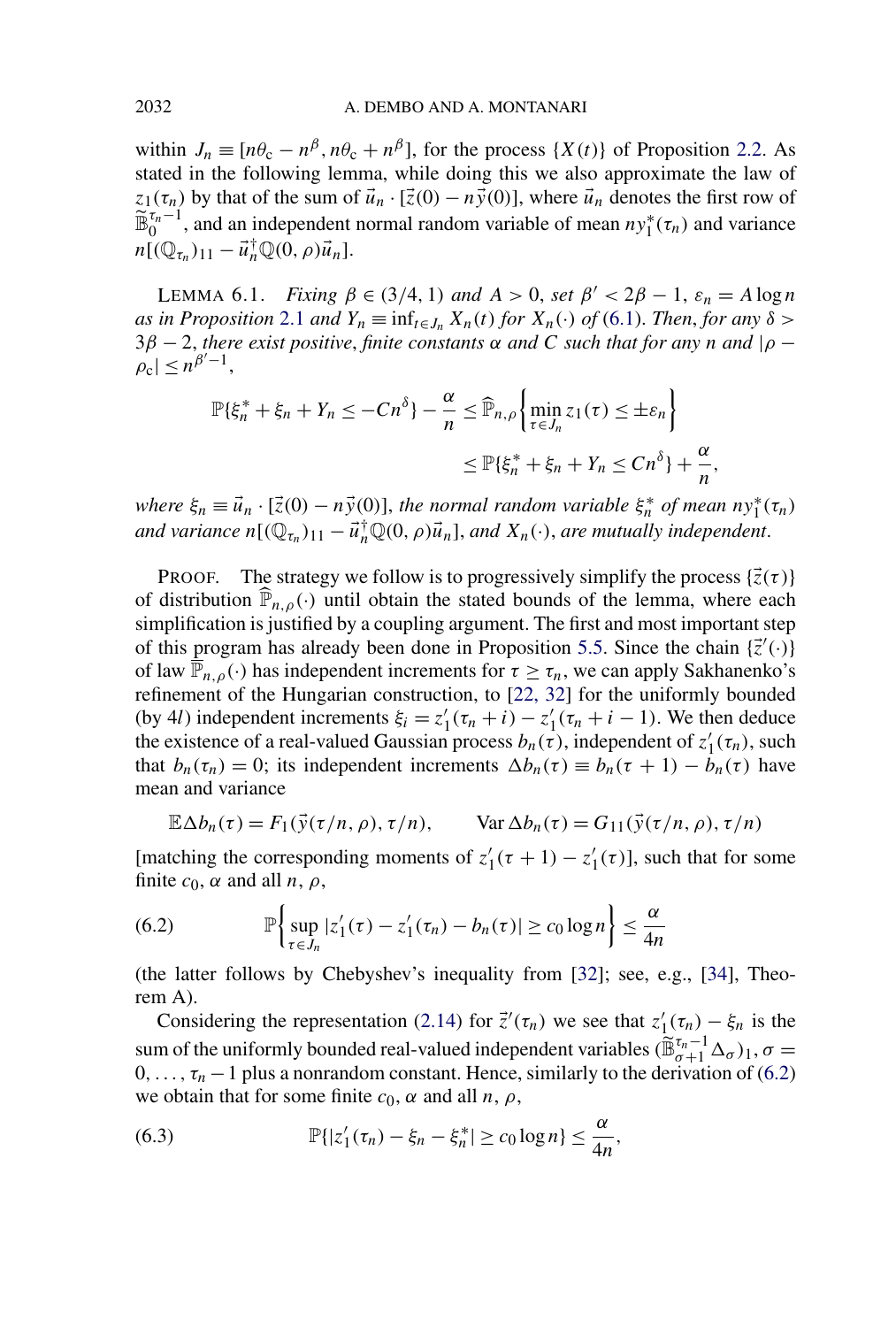where  $\xi_n^*$  is a normal random variable, independent of  $\xi_n$  and  $b_n(\cdot)$ , whose mean and variance match those of  $z'_1(\tau_n) - \xi_n$ . It is not hard to verify that the latter mean and variance are indeed  $ny_1^*(\tau_n)$  and  $n[(\mathbb{Q}_{\tau_n})_{11} - \vec{u}_n^{\dagger} \mathbb{Q}(0, \rho) \vec{u}_n]$ , as stated.

We clearly have the representation

$$
b_n(\tau) = \sum_{\sigma=\tau_n}^{\tau-1} \mathbb{E} \Delta b_n(\sigma) + B \bigg( \sum_{\sigma=\tau_n}^{\tau-1} \text{Var } \Delta b_n(\sigma) \bigg),
$$

for a standard Brownian motion  $B(\cdot)$ . Further, the real-valued Gaussian process  ${X_n(t), t \geq \tau_n}$  of [\(6.1\)](#page-38-0) admits the representation

$$
X_n(t) = \widetilde{F} \int_{\tau_n - 0.5}^{t - 0.5} (\sigma/n - \theta_c) d\sigma + B(\widetilde{G}(t - \tau_n)),
$$

for the same standard Brownian motion  $B(\cdot)$ , where  $\tilde{G} = G_{11}$  and  $\tilde{F} = \frac{dF_1}{d\theta}$ , both evaluated at  $\theta = \theta_c$  and  $\vec{y} = \vec{y}(\theta_c, \rho_c)$  [so *F* is as defined in [\(2.7\)](#page-6-0)]. Combining [\(5.18\)](#page-36-0), [\(6.2\)](#page-39-0) and [\(6.3\)](#page-39-0) we establish the thesis of the lemma upon showing that the preceding coupling of  $b_n(\cdot)$  and  $X_n(\cdot)$  is such that for some  $\alpha$ ,  $c_1$  finite and all *n*,

(6.4) 
$$
\mathbb{P}\left\{\sup_{t\in J_n}|b_n([t])-X_n(t)|\geq 3c_1n^{\delta}\right\}\leq \frac{\alpha}{4n}.
$$

The sup in (6.4) is taken over all *real-valued*  $t \in J_n = [n\theta_c - n^{\beta}, n\theta_c + n^{\beta}]$ , while in the sequel we use  $\tau \in J_n$  to denote an *integer* in the same interval.

With  $\{X_n(\tau + t) - X_n(\tau) : t \in [0, 1]\}$  having the same law as  $\{B(\tilde{G}t) +$  $a_{n,\tau}(t)$ :  $t \in [0,1]$ } for nonrandom  $a_{n,\tau}(t)$  which are bounded uniformly in  $t \in$ [0, 1], *n* and  $\tau \in J_n$ , we obviously get (6.4) upon showing that

(6.5) 
$$
\sup_{\tau \in J_n} \mathbb{P}\{|b_n(\tau) - X_n(\tau)| \geq 2c_1 n^{\delta}\} \leq n^{-2}.
$$

Inequality (6.5) is a direct consequence of having a finite  $\kappa$  such that, for  $\Delta X_n(\tau) = X_n(\tau + 1) - X_n(\tau),$ 

$$
e_1(\tau) \equiv |\text{Var }\Delta b_n(\tau) - \text{Var }\Delta X_n(\tau)| = |G_{11}(\vec{y}(\tau/n, \rho), \tau/n) - \tilde{G}| \le \kappa n^{\beta - 1},
$$
  
\n
$$
e_2(\tau) \equiv |\mathbb{E}\Delta b_n(\tau) - \mathbb{E}\Delta X_n(\tau)|
$$
  
\n
$$
= |F_1(\vec{y}(\tau/n, \rho), \tau/n) - (\tau/n - \theta_c)\tilde{F}| \le \kappa n^{2(\beta - 1)},
$$

for all  $\tau \in J_n$  and  $|\rho - \rho_c| \leq n^{\beta'-1}$ . Indeed, since  $\delta > \beta + 2(\beta - 1) > 1 - \beta$  and the interval *J<sub>n</sub>* is of length  $2\lceil n^{\beta} \rceil$ , taking  $c_1$  large enough so  $c_1 n^{\delta} \ge \kappa n^{2(\beta-1)} |J_n|$ for all *n*, the stated bound on  $e_2(\cdot)$  guarantees that  $|Eb_n(\tau) - EX_n(\tau)| \leq c_1 n^{\delta}$  for all  $\tau \in J_n$ , whereas the corresponding bound on  $e_1(\cdot)$  guarantees that Var $(b_n(\tau) X_n(\tau) \leq c_1 n^{\delta} n^{1-\beta}$ , leading (by standard Gaussian tail estimates) to (6.5).

Turning to bound  $e_1(\tau)$  and  $e_2(\tau)$ , recall that  $\tau \in J_n$  and  $|\rho - \rho_c| \leq n^{\beta'-1}$  imply that  $(\tau/n, \rho) \in [0, 1-\varepsilon) \times [\varepsilon, 1/\varepsilon]$ , so  $|\vec{y}(\tau/n, \rho) - \vec{y}(\tau/n, \rho_c)| \le C_1 |\rho - \rho|$ *ρ*<sub>c</sub> for some constant  $C_1 = C_1(\varepsilon)$  by the Lipschitz continuity of  $\rho \mapsto \vec{y}(\theta, \rho)$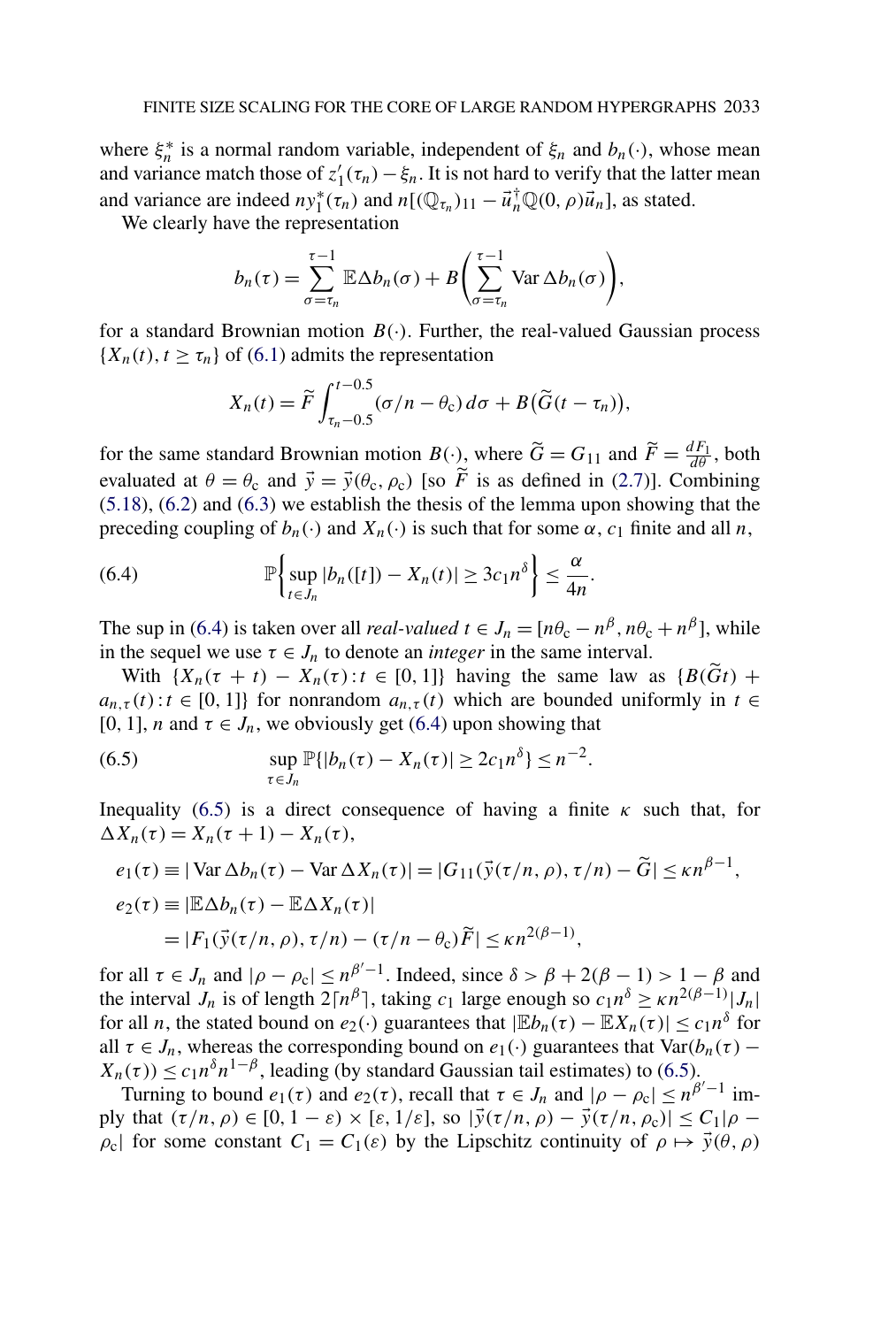<span id="page-41-0"></span>[see part (a) of Proposition [4.2\]](#page-16-0). Further, then  $(\vec{y}(\tau/n, \rho), \tau/n) \in \hat{q}(\varepsilon)$ , so by Lemma [4.1](#page-15-0) we have the Lipschitz continuity of  $\rho \mapsto F_1(\vec{y}(\tau/n, \rho), \tau/n)$  and  $\rho \mapsto G_{11}(\vec{y}(\tau/n, \rho), \tau/n)$ . That is, for some constant  $C_2 = C_2(\epsilon)$  and all such *τ* , *ρ*, *n*,

$$
(6.6) \quad e_1(\tau) \leq |G_{11}(\vec{y}(\tau/n, \rho_c), \tau/n) - G_{11}(\vec{y}(\theta_c, \rho_c), \theta_c)| + C_2|\rho - \rho_c|,
$$

(6.7) 
$$
e_2(\tau) \le |\widehat{F}_1(\tau/n) - (\tau/n - \theta_c)\widetilde{F}| + C_2|\rho - \rho_c|,
$$

where  $\hat{F}_1(\theta) \equiv F_1(\vec{y}(\theta, \rho_c), \theta)$ . Similarly, the Lipschitz continuity of  $\theta \mapsto \vec{y}(\theta, \rho_c)$ on  $[0, 1 - \varepsilon)$  [from part (a) of Proposition [4.2\]](#page-16-0) together with that of  $(\vec{x}, \theta) \mapsto$  $G_{11}(\vec{x},\theta)$  on  $\hat{q}(\varepsilon)$  (by Lemma [4.1\)](#page-15-0) result in

$$
|G_{11}(\vec{y}(\tau/n, \rho_c), \tau/n) - G_{11}(\vec{y}(\theta_c, \rho_c), \theta_c)| \le C_3 |\tau/n - \theta_c| \le C_3 n^{\beta - 1},
$$

for some  $C_3 = C_3(\varepsilon)$  and all  $\tau \in J_n$ . Thus, with  $\beta' - 1 < 2(\beta - 1)$ , we get from (6.6) that  $e_1(\tau) \le \kappa n^{\beta-1}$  for all  $\tau \in J_n$  and  $|\rho - \rho_c| \le n^{\beta-1}$ , as stated. As for bounding  $e_2(\tau)$ , recall that  $\theta \mapsto \vec{y}(\theta, \rho_c)$  is infinitely continuously differentiable on  $[0, 1 - \varepsilon]$  [cf. parts (b) and (d) of Proposition [4.2\]](#page-16-0). Further, as  $(\vec{y}(\theta, \rho_c), \theta) \in$  $\hat{q}_{+}(\varepsilon)$  for all  $\theta \in [0, 1-\varepsilon]$  [by (a) and (d) of Proposition [4.2\]](#page-16-0), from Lemma [4.1](#page-15-0) we have that  $\widehat{F}_1(\cdot)$  is differentiable on  $[0, 1-\varepsilon]$  with a Lipschitz continuous derivative. Recall that  $dy_1/d\theta = 0$  at  $\theta = \theta_c$  and  $\rho = \rho_c$  [see part (d) of Proposition [4.2\]](#page-16-0). Hence,  $\widehat{F}_1(\theta_c) = 0$  [in view of the ODE [\(2.5\)](#page-5-0)], and with  $\widetilde{F} = \widehat{F}_1'(\theta_c)$  we deduce that for some  $C_4 = C_4(\varepsilon)$  and all  $\theta \in [0, 1 - \varepsilon]$ ,

$$
|\widehat{F}_1(\theta) - (\theta - \theta_{\rm c})\widetilde{F}| \leq C_4 |\theta - \theta_{\rm c}|^2.
$$

Combining (6.7) with the latter bound (for  $\theta = \tau/n$  and  $\tau \in J_n$ , so  $|\theta - \theta_c| \le$  $n^{\beta-1}$ ), we conclude that  $e_2(\tau) \leq \kappa n^{2(\beta-1)}$  for all  $\tau \in J_n$  and  $|\rho - \rho_c| \leq n^{\beta'-1}$ , as stated.  $\Box$ 

6.2. *Brownian computations*. We show in the sequel that for large *s* and *u* the distribution of

$$
V_{s,u} = \inf_{t \in [-s,u]} X(t) - X(-s)
$$

is well approximated by that of  $V_* - \overline{X}(-s)$  for  $V_* \equiv \inf_{t \in \mathbb{R}} X(t)$  and  $\{\overline{X}(t)\}\$ an independent copy of  $\{X(t)\}\)$ . More precisely, we prove:

LEMMA 6.2. *With the preceding definitions, for*  $0 < \varphi < 4(1 - \psi)/3 - 1$ , *all s,u large enough and any nonrandom v*,

$$
\mathbb{P}{V_* - \tilde{X}(-s) \ge v + 2s^{-\psi}} - 5e^{-s^{\varphi}} \le \mathbb{P}{V_{s,u} \ge v}
$$
  
\$\le \mathbb{P}{V\_\* - \tilde{X}(-s) \ge v - 2s^{-\psi}} + 5e^{-(s\wedge u)^{\varphi}}\$.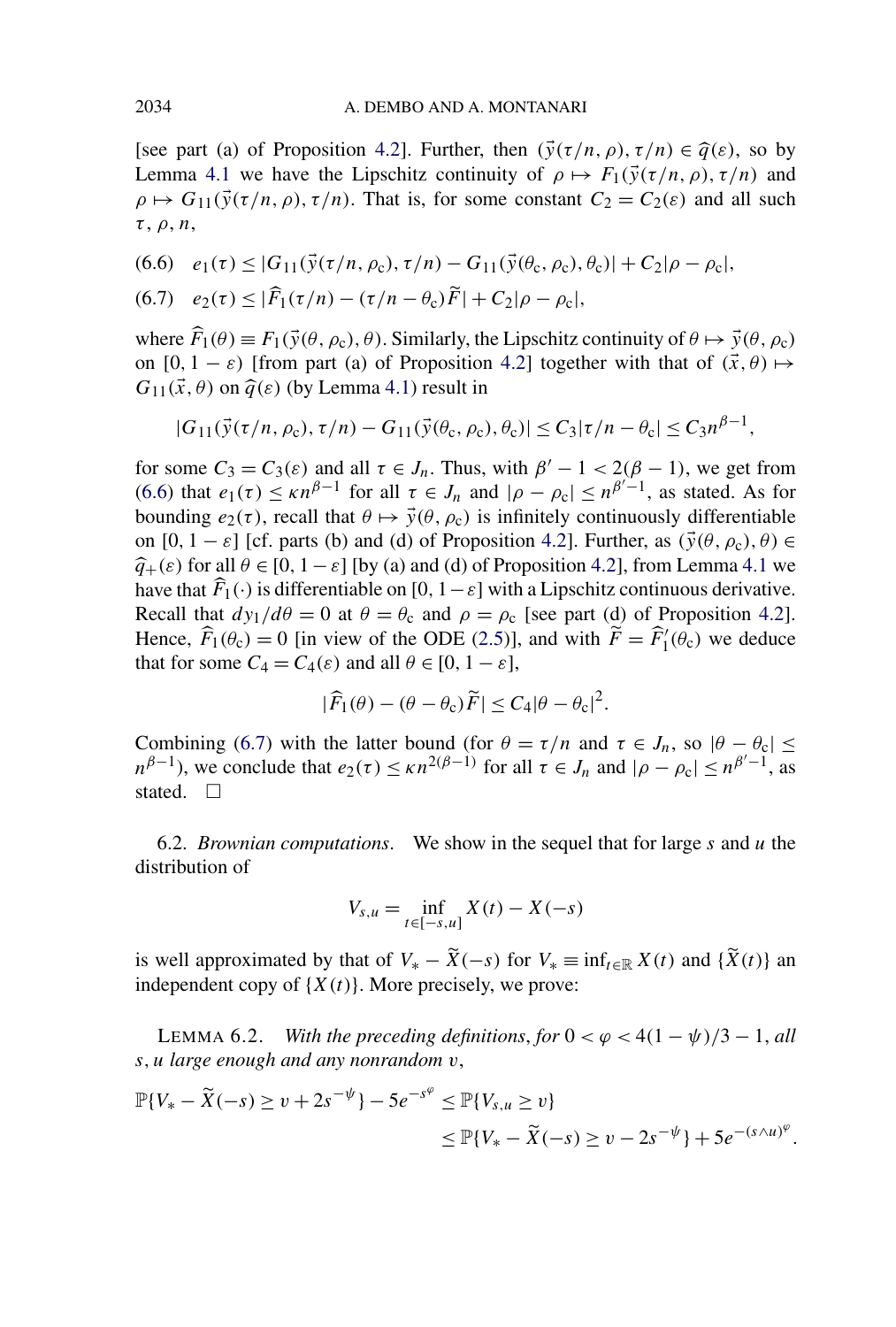<span id="page-42-0"></span>PROOF. Conditioning upon the value of *X(*−*s)* we have on account of the independence of {*X(*−*t)*:*t* ≥ 0} and {*X(t)*:*t* ≥ 0} that

$$
\mathbb{P}\{V_{s,u}\geq v\}=\mathbb{E}\big[p_s(v+\widetilde{X}(-s),\widetilde{X}(-s))q_{-u,0}(v+\widetilde{X}(-s))\big],
$$

where for  $s > \theta \ge 0$  and any *a*, *b*,

$$
p_s(a, b) \equiv \mathbb{P}\left\{\inf_{-s \le t \le 0} X(t) \ge a \, \big| \, X(-s) = b\right\},\newline q_{-s, -\theta}(a) \equiv \mathbb{P}\left\{\inf_{-s \le t \le -\theta} X(t) \ge a\right\}.
$$

Recall that the law of  $\{X(t): -s \le t \le 0\}$  conditional upon  $\{X(-s) = b\}$  is merely the law of {*X<sub>b,s</sub>*(*t*) ≡ *X*(*t*) −  $\frac{t}{s}$ (*b* − *X*(−*s*)):−*s* ≤ *t* ≤ 0}. Thus, in particular,

$$
(6.8) \qquad \mathbb{P}\{V_{s,u} \geq v\} = \mathbb{E}\big[p_{-s,0}^{(s)}(v+\widetilde{X}(-s),\widetilde{X}(-s))q_{-u,0}(v+\widetilde{X}(-s))\big],
$$

where

$$
p_{-s,-\theta}^{(c)}(a,b) \equiv \mathbb{P}\bigg\{\inf_{-s\leq t\leq -\theta} X_{b,c}(t) \geq a\bigg\}.
$$

Similarly,

(6.9) 
$$
\mathbb{P}\{V_* - \widetilde{X}(-s) \ge v\} = \mathbb{E}\big[q_{-\infty,0}(v + \widetilde{X}(-s))^2\big].
$$

Fixing  $0 < \varphi < 4(1 - \psi)/3 - 1$ , choose  $(\varphi + 1)/2 < \kappa < 2(1 - \psi)/3$ . Then, setting  $\rho = 1 - \psi - \kappa$  and  $\theta = s^{\rho}$  (so  $s^{-\psi} = \frac{\theta}{s} s^{\kappa}$ ), it follows that if  $|b - \frac{1}{2} \tilde{F} s^2| \leq s^{\kappa}$ , then for all *s* large enough

(6.10) 
$$
\mathbb{P}\left\{\sup_{-\theta \le t \le 0} |X_{b,s}(t) - X(t)| \ge 2s^{-\psi}\right\} \le \mathbb{P}\{|X(-s) - \frac{1}{2}\widetilde{F}s^2| \ge s^{\kappa}\} \le e^{-s^{\varphi}}.
$$

Consequently, for any value of *a*,

$$
(6.11) \quad q_{-\theta,0}(a+2s^{-\psi})-e^{-s^{\varphi}} \le p_{-\theta,0}^{(s)}(a,b) \le q_{-\theta,0}(a-2s^{-\psi})+e^{-s^{\varphi}}.
$$

Relying upon these bounds we next show that if  $|b - \frac{1}{2}\tilde{F}s^2| \leq s^k$ , then for *s* large enough and all *a*,

$$
(6.12) \quad q_{-\infty,0}(a+2s^{-\psi}) - 3e^{-s^{\varphi}} \le p_{-s,0}^{(s)}(a,b) \le q_{-\infty,0}(a-2s^{-\psi}) + 3e^{-s^{\varphi}}.
$$

Indeed, with  $X_{b,s}(0) = X(0) = 0$ , clearly (6.12) holds for  $a > 0$  [as then *q*−∞,0*(a)* =  $p_{-s,0}^{(s)}(a, b) = 0$ ]. Next recall that for *c* ≥ *s* ≥ *θ* ≥ 0 and any *a*, *b*,

(6.13) 
$$
p_{-\theta,0}^{(c)}(a,b) - [1 - p_{-s,-\theta}^{(c)}(a,b)] \le p_{-s,0}^{(c)}(a,b) \le p_{-\theta,0}^{(c)}(a,b),
$$

$$
(6.14) \tqquad q_{-\infty,0}(a) \le q_{-\theta,0}(a) \le q_{-\infty,0}(a) + [1 - q_{-\infty,-\theta}(a)].
$$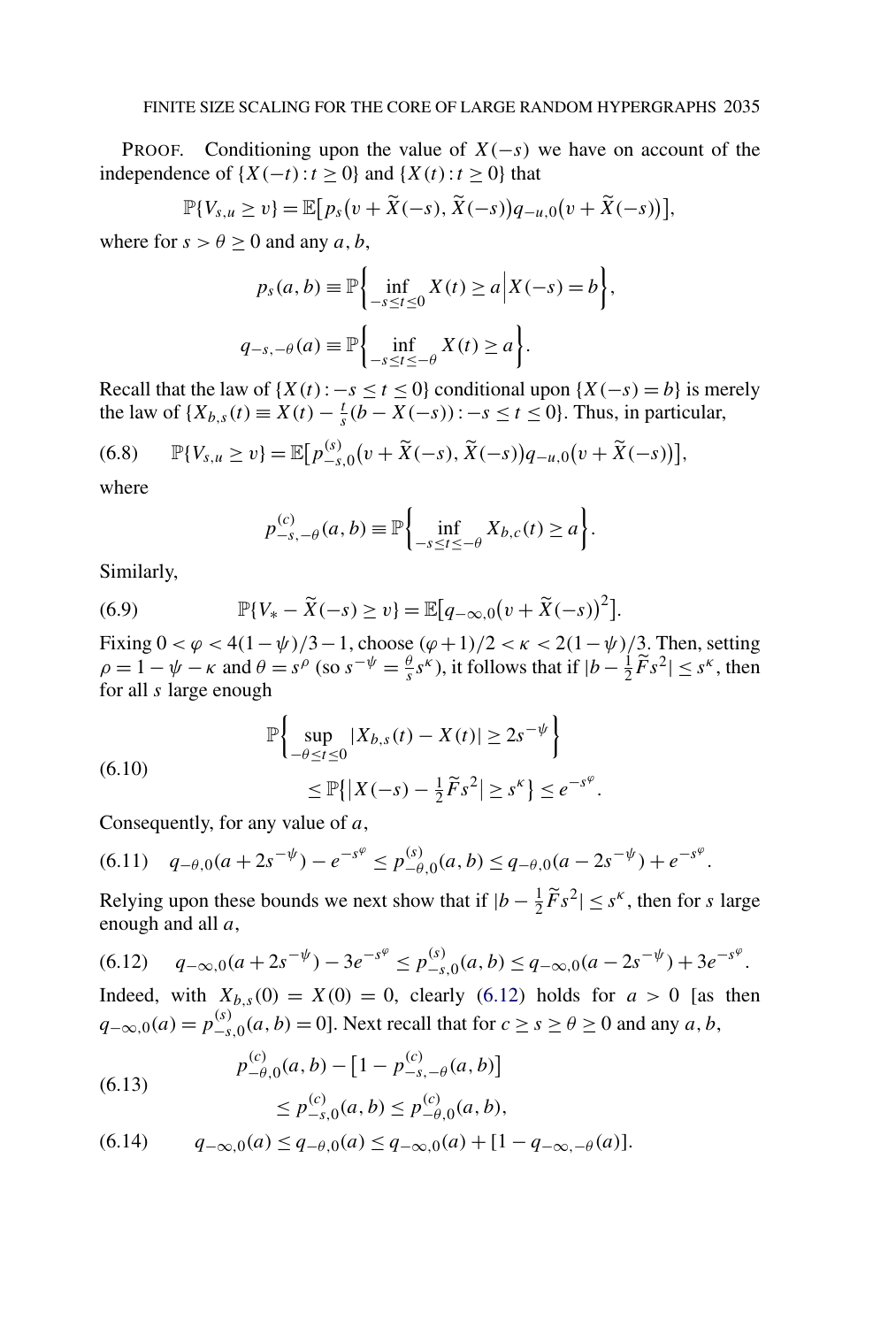Combining these with the monotonicity in *a* of the functions  $p^{(c)}$  and *q*, we thus get [\(6.12\)](#page-42-0) also for  $a < 0$  out of [\(6.11\)](#page-42-0) as soon as we show that for  $\theta = s^{\rho}$  and all large *s*

(6.15) 
$$
1 - q_{-\infty, -\theta}(2s^{\kappa}) = \mathbb{P}\left\{\inf_{t \le -\theta} X(t) < 2s^{\kappa}\right\} \le e^{-s^{\phi}},
$$

(6.16) 
$$
1 - p_{-s,-\theta}^{(s)}(0,b) = \mathbb{P}\left\{\inf_{-s \le t \le -\theta} X_{b,s}(t) < 0\right\} \le 2e^{-s^{\varphi}}.
$$

Now, since  $2\rho > \kappa > \varphi$ , it follows by standard Gaussian tail estimates that for  $\theta = s^{\rho}$  and *s* large

$$
\mathbb{P}\left\{\inf_{t\le-\theta} X(t) < 2s^k\right\}
$$
\n
$$
\le \sum_{\tau=\lfloor\theta\rfloor}^{\infty} \left[\mathbb{P}\left\{\sqrt{\widetilde{G}}W(\tau) \le -\frac{\widetilde{F}}{6}\tau^2\right\}\right]
$$
\n
$$
+\mathbb{P}\left\{\sqrt{\widetilde{G}}\inf_{0\le t\le 1} [W(\tau+t) - W(\tau)] \le -\frac{\widetilde{F}}{6}\tau^2\right\}\right]
$$
\n
$$
\le 3 \sum_{\tau=\lfloor\theta\rfloor}^{\infty} e^{-\widetilde{F}^2\tau^2/(72\widetilde{G})} \le e^{-s^{\varphi}},
$$

thus establishing (6.15). Further, as  $|X_{b,s}(t) - X(t)| \le |X(-s) - \frac{F}{2}s^2| + |b - \frac{F}{2}s^2|$ , we deduce from [\(6.10\)](#page-42-0) that if  $|b - \frac{1}{2}\tilde{F}s^2| \leq s^k$ , then

$$
\mathbb{P}\bigg\{\sup_{-s\leq t\leq 0}|X_{b,s}(t)-X(t)|\geq 2s^{\kappa}\bigg\}\leq e^{-s^{\varphi}},
$$

which together with  $(6.15)$  implies the bound  $(6.16)$ .

We now apply in [\(6.8\)](#page-42-0) standard Gaussian tail estimates for  $|\widetilde{X}(-s) - \frac{1}{2}\widetilde{F}s^2|$  > *s<sup><i>κ*</sup>, and the bounds of [\(6.12\)](#page-42-0) otherwise. With the [0, 1]-valued  $p_{-s,0}^{(c)}(a, b)$  and *q*−*s*,0*(a)* monotone in *s* and *a*, this results in

$$
\mathbb{E}[q_{-\infty,0}(v+\tilde{X}(-s)+2s^{-\psi})^2] - 4e^{-s^{\varphi}}
$$
  
(6.17) 
$$
\leq \mathbb{P}\{V_{s,u} \geq v\}
$$

$$
\leq \mathbb{E}[q_{-\infty,0}(v+\tilde{X}(-s)-2s^{-\psi})q_{-u,0}(v+\tilde{X}(-s)-2s^{-\psi})] + 4e^{-s^{\varphi}}.
$$

Finally, if  $a > 0$ , then  $q_{-u,0}(a) = q_{-\infty,0}(a) = 0$ , whereas for  $a \le 0$ , taking  $\theta = u$ in [\(6.14\)](#page-42-0) we find by (6.15) and the monotonicity of *q*−∞*,*<sup>−</sup>*u(a)* that *q*−*u,*0*(a)* ≤  $q_{-\infty,0}(a) + \exp(-u^{\varphi})$  for *u* large. Combining this upper bound on  $q_{-u,0}$  with  $(6.9)$  and  $(6.17)$  provides the thesis of the lemma.  $\Box$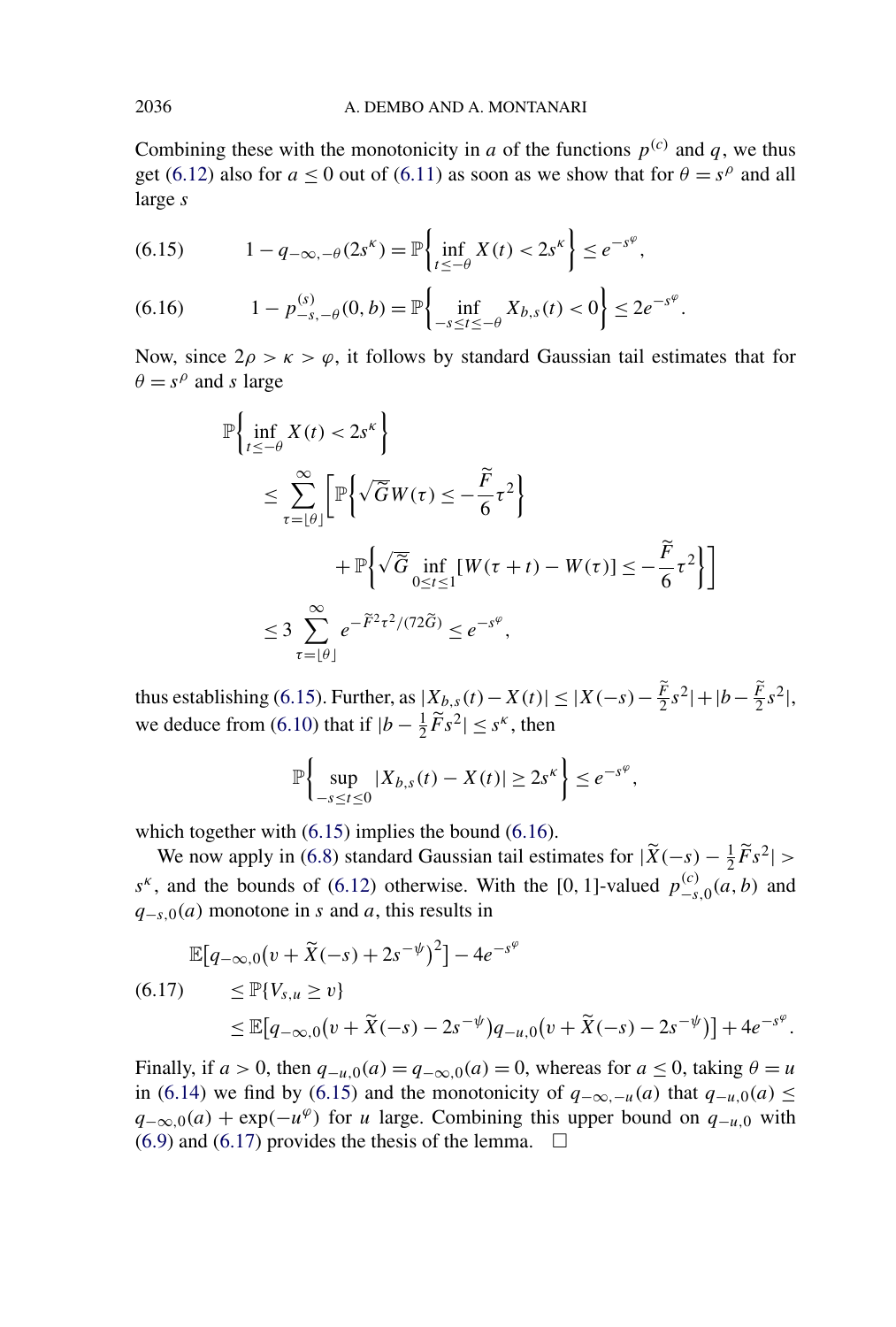<span id="page-44-0"></span>Since *Y<sub>n</sub>* of Lemma [6.1](#page-39-0) has the same law as  $n^{1/3}V_{s,u}$  for  $s = s(n) = n^{-2/3}[n\theta_c +$  $0.5 - \tau_n$  and  $u = u(n) = n^{-2/3} [n^{\beta} - 0.5]$ , we have the following immediate corollary of Lemmas [6.1](#page-39-0) and [6.2.](#page-41-0)

COROLLARY 6.3. *Fixing*  $\beta \in (3/4, 1)$  *and*  $A > 0$ , *set*  $J_n = [n\theta_c - n^{\beta}, n\theta_c +$  $n^{\beta}$ ] *and*  $\beta' < 2\beta - 1$ ,  $\varepsilon_n = A \log n$  *as in Proposition* [2.1.](#page-6-0) *Let* { $\widetilde{X}(t)$ } *denote an i*.*i.d. copy of the process*  $\{X(t)\}\$  *of Proposition* [2.2.](#page-7-0) *Then, for any*  $\nu < \min(7/3 - \min(7/3))$  $3\beta$ ,  $\beta/4 - 1/6$ , *there exist c finite such that for all n and*  $|\rho - \rho_c| \le n^{\beta'-1}$ ,

$$
\mathbb{P}\left\{\tilde{\xi}_n + \inf_t X(t) \le -n^{-\nu}\right\} - \frac{c}{n} \le \widehat{\mathbb{P}}_{n,\rho}\left\{\min_{\tau \in J_n} z_1(\tau) \le \pm \varepsilon_n\right\}
$$

$$
\le \mathbb{P}\left\{\tilde{\xi}_n + \inf_t X(t) \le n^{-\nu}\right\} + \frac{c}{n},
$$

where  $\widetilde{\xi}_n \equiv n^{-1/3}(\xi_n + \xi_n^*) - \widetilde{X}(-n^{\beta - 2/3})$  [and  $\xi_n$  and  $\xi_n^*$  of Lemma [6.1](#page-39-0) are inde*pendent of both*  $\{X(\cdot)\}\$  *and*  $\{\overline{X}(\cdot)\}\$ .

PROOF. Fixing *ν <* min*(*7*/*3 − 3*β,β/*4 − 1*/*6*)*, set *δ >* 3*β* − 2 of Lemma [6.1](#page-39-0) and  $\psi \in (0, 1/4)$  of Lemma [6.2](#page-41-0) such that  $\nu < 1/3 - \delta$  and  $\nu < \psi (\beta - 2/3)$ . Conditioning on the values of  $\xi_n$  and  $\xi_n^*$  we apply Lemma [6.2](#page-41-0) for the values of  $s = s(n)$ and  $u = u(n)$  indicated above, taking there  $v(n) = n^{-1/3}[\pm Cn^{\delta} - \xi_n - \xi_n^*]$  for the finite constant *C* of Lemma [6.1.](#page-39-0) With  $s(n) \wedge u(n) \ge n^{\beta - 2/3} - 2$  and  $\beta > 2/3$ , the error terms  $5 \exp(-(s(n) \wedge u(n))^{\psi})$  are accommodated within  $c/(2n)$  for some finite *c* and all *n*. Further, enlarging *c* if needed, with  $|s(n) - n^{\beta-2/3}| \le 2n^{-2/3}$  and  $\nu < \frac{2}{3}(\beta - 2/3) < 1/3$ , it is easy to see that for all *n*,

$$
\mathbb{P}\bigg\{\left|\widetilde{X}(-s(n))-\widetilde{X}(-n^{\beta-2/3})\right|\geq \frac{1}{2}n^{-\nu}\bigg\}\leq \frac{c}{2n}.
$$

Our choice of  $\psi$  and  $\delta$  is such that  $Cn^{\delta-1/3} + 2s(n)^{-\psi} \leq \frac{1}{2}n^{-\nu}$  for all  $n \geq n_0$ , so adding to *c* the constant  $\alpha$  of Lemma [6.1](#page-39-0) and making sure that  $c \ge 2n_0$ , upon taking the expectation over  $\xi_n$  and  $\xi_n^*$  our thesis follows from the latter lemma.  $\Box$ 

6.3. *Proof of Proposition* [2.2.](#page-7-0) Fixing  $\beta \in (3/4, 1)$ ,  $r \in \mathbb{R}$  and  $\beta' < 2\beta - 1$ , we have that  $|\rho_n - \rho_c| \le n^{\beta'-1}$  for  $\rho_n = \rho_c + rn^{-1/2}$  and all *n* large enough. Further, taking  $\beta = 10/13 \in (3/4, 1)$  which maximizes the bound  $v_0 = \min(5/2 -$ 3*β,β/*4*)* − 1*/*6 on *ν* in Corollary 6.3 leads to *ν*<sup>0</sup> = 5*/*26 − 1*/*6 *>* 0. Thus, fixing  $A > 0$ , the statement [\(2.11\)](#page-7-0) of the proposition is a consequence of Corollary 6.3, once we show that for any  $1/6 < \eta < \nu + 1/6 < 5/26$  and all *n* large enough,

$$
\left|\mathbb{P}\left\{\widetilde{\xi}_n + \inf_t X(t) \leq \pm n^{-\nu}\right\} - \mathbb{P}\left\{n^{1/6}\xi(r) + \inf_t X(t) \leq 0\right\}\right| \leq n^{-\eta},
$$

where  $\xi(r)$  denotes a normal random variable of mean  $(\frac{\partial y_1}{\partial \rho})r$  and variance  $Q_{11}$ (both evaluated at  $\theta = \theta_c$  and  $\rho = \rho_c$ ), independent of  $X(\cdot)$ . Conditioning on  $\tilde{\xi}_n$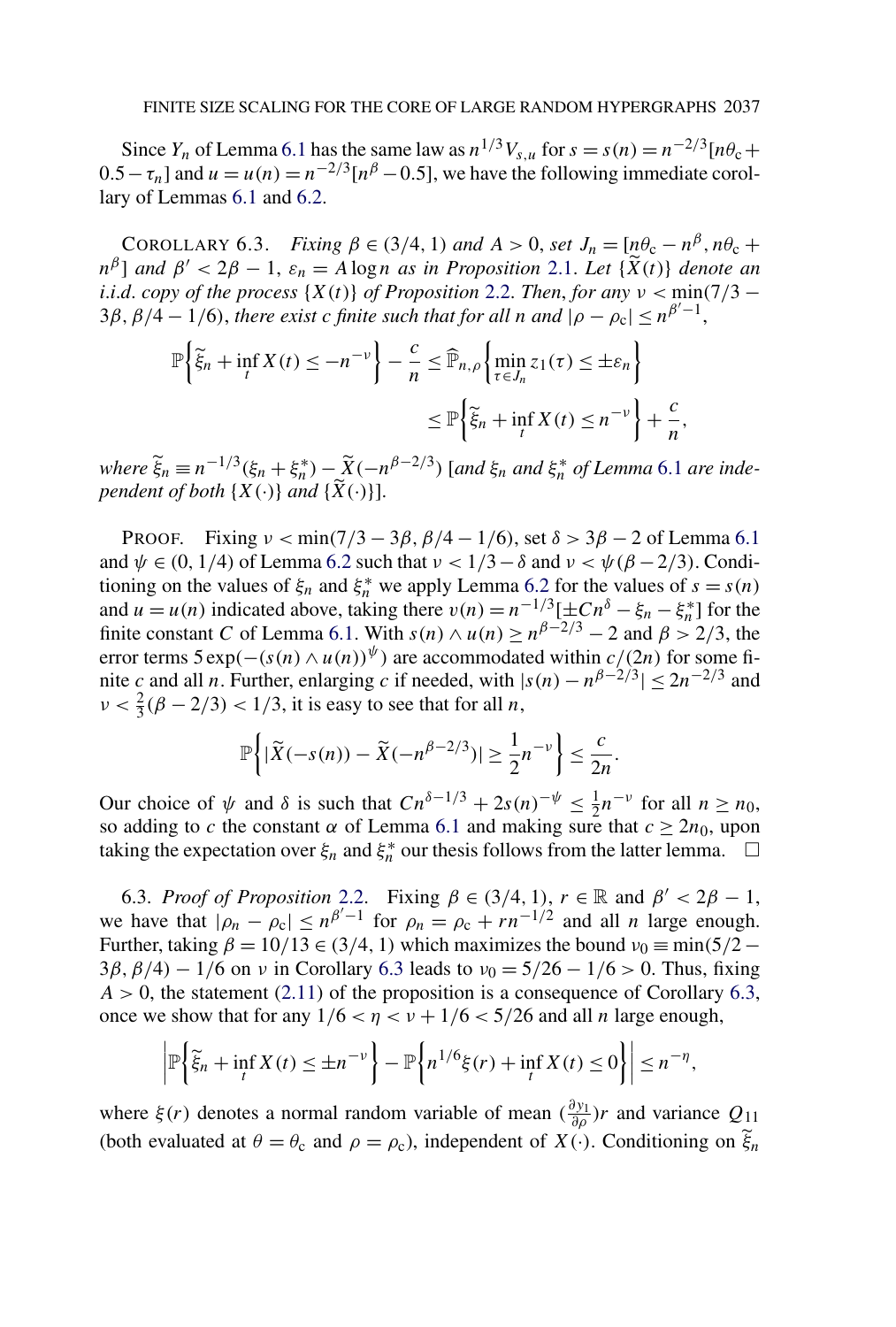<span id="page-45-0"></span>and  $\xi(r)$ , by the independence of  $\{X(t): t \ge 0\}$  and  $\{X(t): t \le 0\}$ , this is equivalent to

(6.18) 
$$
|\mathbb{E}[q(\pm n^{-\nu}-\tilde{\xi}_n)^2]-\mathbb{E}[q(-n^{1/6}\xi(r))^2]|\leq n^{-\eta},
$$

where  $q(a) \equiv \mathbb{P}(\inf_{t \leq 0} X(t) \geq a)$ . With  $q^2(a)$  a [0, 1]-valued monotone nonincreasing function that approaches zero as  $a \rightarrow \infty$ , we have that for any random variables  $Y$ ,  $Z$  and nonrandom  $v$ ,

$$
|\mathbb{E}[q(vZ)^{2}] - \mathbb{E}[q(vY)^{2}]| \leq \sup_{x} |\mathbb{P}(Z \leq x) - \mathbb{P}(Y \leq x)|.
$$

Applying this for  $v = -n^{1/6}$ ,  $Z = n^{-1/6} \tilde{\xi}_n \pm n^{-(\nu+1/6)}$  and  $Y = \xi(r)$  of bounded density, we deduce that (6.18) holds for all *n* large enough, thus completing the proof of Proposition [2.2](#page-7-0) as soon as we show that for  $\eta < 5/2 - 3\beta$  and all *n* large enough,

(6.19) 
$$
\sup_{x \in \mathbb{R}} |\mathbb{P}(n^{-1/6}\widetilde{\xi}_n \leq x) - \mathbb{P}(\xi(r) \leq x)| \leq n^{-\eta}.
$$

To this end, recall that  $n^{-1/6}\tilde{\xi}_n = n^{-1/2}\xi_n + n^{-1/2}\xi_n^* - n^{-1/6}\tilde{X}(-n^{\beta-2/3})$ , where the latter three random variables are independent of each other. Hence, in view of [\(4.20\)](#page-22-0) we have that

$$
\sup_{x \in \mathbb{R}} |\mathbb{P}(n^{-1/6}\tilde{\xi}_n \le x) - \mathbb{P}(\zeta_n \le x)| \le \kappa_3 n^{-1/2}
$$

where  $\zeta_n$  is obtained upon replacing  $\xi_n$  with a normal random variable of zero mean and variance  $n\vec{u}_n^{\dagger} \mathbb{Q}(0, \rho_n) \vec{u}_n$  [for the positive definite initial condition  $\mathbb{Q}(0, \rho)$  of the ODE [\(2.8\)](#page-6-0) at  $\rho = \rho_n$ . With  $\mathbb{E}\zeta_n = n^{1/2}y_1^*(\tau_n) - \frac{F}{2}n^{2\beta - 3/2}$ , it fol-lows from [\(4.9\)](#page-19-0) that  $|\mathbb{E}\zeta_n - \mathbb{E}\xi(r)| \leq Cn^{3\beta - 5/2}$ . Similarly, it follows from [\(4.10\)](#page-19-0) that for some *C* finite and all *n*,

$$
|\text{Var}(\zeta_n) - \text{Var}(\xi(r))| = |(\mathbb{Q}_{\tau_n})_{11} + \tilde{G}n^{\beta - 1} - Q_{11}(\theta_c, \rho_c)|
$$
  

$$
\le Cn^{\beta - 1} \le Cn^{3\beta - 5/2}.
$$

With Var $(\xi(r)) > 0$  independent of *n*, our thesis (6.19) easily follows from these bounds on the difference in the mean and variance of the normal random variables *ζn* and *ξ(r)*.

### REFERENCES

- [1] ALDOUS, D. (1997). Brownian excursions, critical random graphs and the multiplicative coalescent. *Ann*. *Probab*. **25** 812–854. [MR1434128](http://www.ams.org/mathscinet-getitem?mr=1434128)
- [2] ARONSON, J., FRIEZE, A. and PITTEL, B. G. (1998). Maximum matchings in sparse random graphs: Karp–Sipser revisited. *Random Structures Algorithms* **12** 111–177. [MR1637403](http://www.ams.org/mathscinet-getitem?mr=1637403)
- [3] AMRAOUI, A., MONTANARI, A., RICHARDSON, T. and URBANKE, R. (2005). Finite-length scaling for iteratively decoded LDPC ensembles. *IEEE Trans. Inform. Theory*. Available at [http://arxiv.org/abs/cs.IT/0406050.](http://arxiv.org/abs/cs.IT/0406050)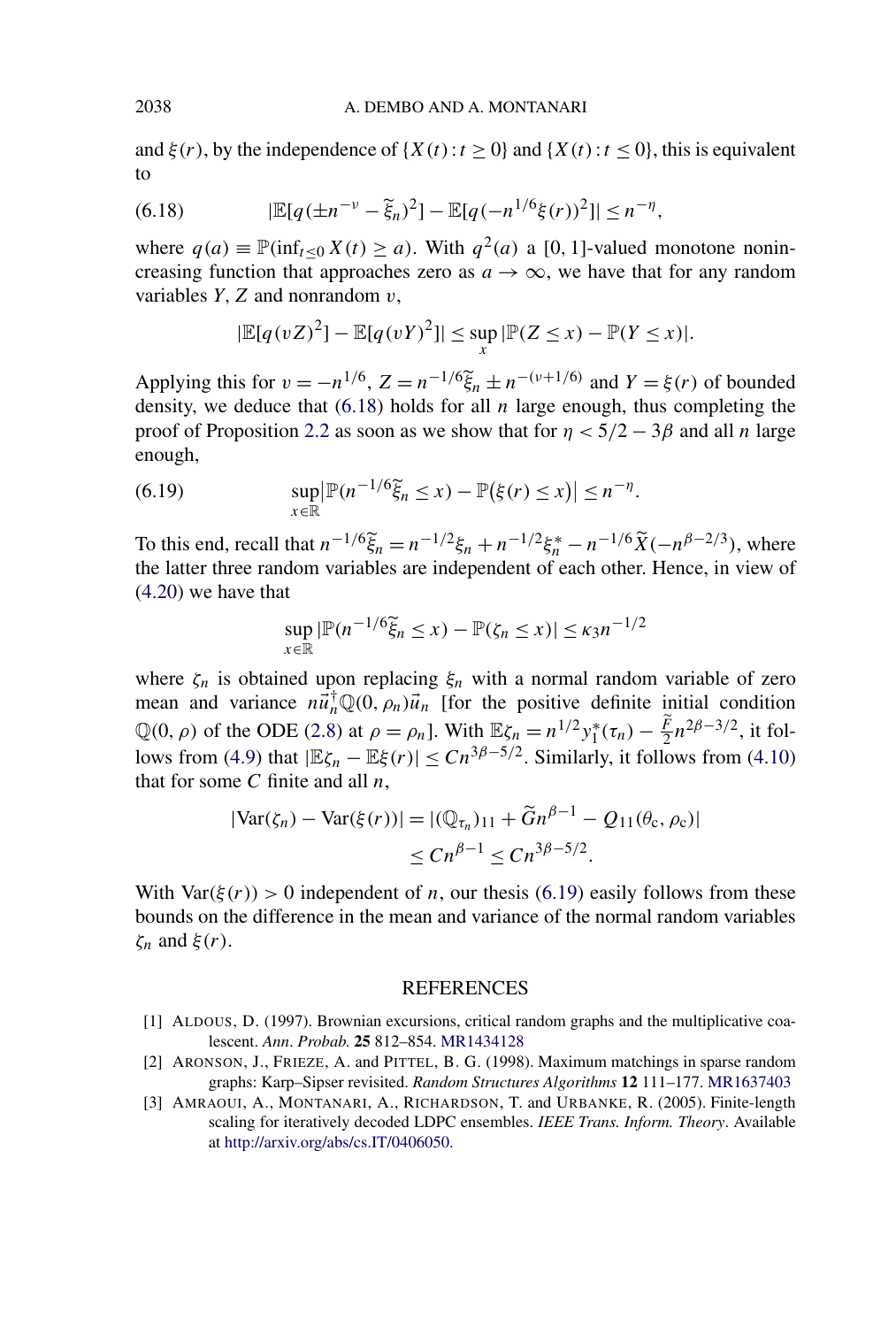<span id="page-46-0"></span>FINITE SIZE SCALING FOR THE CORE OF LARGE RANDOM HYPERGRAPHS 2039

- [4] AMRAOUI, A., MONTANARI, A. and URBANKE, R. (2007). How to find good finite-length codes: From art towards science. *European Transactions on Telecommunications* **18** 491– 508.
- [5] ACHLIOPTAS, D. and RICCI-TERSENGHI, F. (2006). On the solution-space geometry of random constraint satisfaction problems. In *STOC'*06: *Proceedings of the* 38*th Annual ACM Symposium on Theory of Computing* 130–139. ACM, New York. [MR2277138](http://www.ams.org/mathscinet-getitem?mr=2277138)
- [6] ABRAMOWITZ, M. and STEGUN, I. A. (1964). *Handbook of Mathematical Functions*. National Bureau of Standards, Washington, DC.
- [7] BHATTACHARYA, R. N. and RANGA RAO, R. (1976). *Normal Approximation and Asymptotic Expansions*. Wiley, New York. [MR0436272](http://www.ams.org/mathscinet-getitem?mr=0436272)
- [8] BOLLOBÁS, B. (1980). A probabilistic proof of an asymptotic formula for the number of labelled regular graphs. *European J*. *Combin*. **1** 311–316. [MR595929](http://www.ams.org/mathscinet-getitem?mr=595929)
- [9] BOLLOBÁS, B., BORGS, C., CHAYES, J. T., KIM, J. H. and WILSON, D. B. (2001). The scaling window of the 2-SAT transition. *Random Structures Algorithms* **18** 201–256. [MR1824274](http://www.ams.org/mathscinet-getitem?mr=1824274)
- [10] CHAYES, J. T., CHAYES, L., FISHER, D. S. and SPENCER, T. (1986). Finite-size scaling and correlation lengths for disordered systems. *Phys*. *Rev*. *Lett*. **57** 2999–3002. [MR925751](http://www.ams.org/mathscinet-getitem?mr=925751)
- [11] CREIGNOU, N. and DAUDE, H. (1999). Satisfiability threshold for random XOR-CNF formulas. *Discrete Appl*. *Math*. **96/97** 41–53. [MR1724715](http://www.ams.org/mathscinet-getitem?mr=1724715)
- [12] COCCO, S., DUBOIS, O., MANDLER, J. and MONASSON, R. (2003). Rigorous decimationbased construction of ground pure states for spin glass models on random lattices. *Phys. Rev. Lett.* **90** 47205.
- [13] DARLING, R. W. R., LEVIN, D. A. and NORRIS, J. R. (2004). Continuous and discontinuous phase transitions in hypergraph processes. *Random Structures Algorithms* **24** 397–419. [MR2060628](http://www.ams.org/mathscinet-getitem?mr=2060628)
- [14] DARLING, R. W. R. and NORRIS, J. R. (2005). Structure of large random hypergraphs. *Ann*. *Appl*. *Probab*. **15** 125–152. [MR2115039](http://www.ams.org/mathscinet-getitem?mr=2115039)
- [15] DAUDÉ, H., MÉZARD, M., MORA, T. and ZECCHINA, R. (2008). Pairs of SAT assignments in random Boolean formulae. *Theoret*. *Comput*. *Sci*. **393** 266–279.
- [16] DYER, M., FRIEZE, A. and PITTEL, B. (1993). The average performance of the greedy matching algorithm. *Ann*. *Appl*. *Probab*. **3** 526–552. [MR1221164](http://www.ams.org/mathscinet-getitem?mr=1221164)
- [17] FRIEZE, A. and SUEN, S. (1996). Analysis of two simple heuristics on a random instance of *k*-SAT. *J*. *Algorithms* **20** 312–355. [MR1379227](http://www.ams.org/mathscinet-getitem?mr=1379227)
- [18] GOLDSCHMIDT, C. and NORRIS, J. (2004). Essential edges in Poisson random hypergraphs. *Random Structures Algorithms* **24** 381–396. [MR2060627](http://www.ams.org/mathscinet-getitem?mr=2060627)
- [19] GOLDSCHMIDT, C. (2005). Critical random hypergraphs: The emergence of a giant set of identifiable vertices. *Ann*. *Probab*. **33** 1573–1600. [MR2150199](http://www.ams.org/mathscinet-getitem?mr=2150199)
- [20] GROENEBOOM, P. (1989). Brownian motion with a parabolic drift and Airy functions. *Probab*. *Theory Related Fields* **81** 79–109. [MR981568](http://www.ams.org/mathscinet-getitem?mr=981568)
- [21] HALL, P. (1982). *Rates of Convergence in the Central Limit Theorem*. *Research Notes in Mathematics* **62**. Pitman, Boston. [MR668197](http://www.ams.org/mathscinet-getitem?mr=668197)
- [22] JANSON, S., KNUTH, D. E., ŁUCZAK, T. and PITTEL, B. (1993). The birth of the giant component. *Random Structures Algorithms* **4** 231–358. [MR1220220](http://www.ams.org/mathscinet-getitem?mr=1220220)
- [23] KOMLÓS, J., MAJOR, P. and TUSNÁDY, G. (1975). An approximation of partial sums of independent RV's and the sample DF. I. *Z*. *Wahrsch*. *Verw*. *Gebiete* **32** 111–131. [MR0375412](http://www.ams.org/mathscinet-getitem?mr=0375412)
- [24] KARP, R. M. and SIPSER, M. (1981). Maximum matching in sparse random graphs. In *Proc. 22nd Annual IEEE Symposium on Foundations of Computing* 364–375. IEEE, New York.
- [25] KURTZ, T. G. (1970). Solutions of ordinary differential equations as limits of pure jump Markov processes. *J*. *Appl*. *Probab*. **7** 49–58. [MR0254917](http://www.ams.org/mathscinet-getitem?mr=0254917)
- [26] LUBY, M. G., MITZENMACHER, M., SHOKROLLAHI, M. A. and SPIELMAN, D. A. (2001). Efficient erasure correcting codes. *IEEE Trans*. *Inform*. *Theory* **47** 569–584. [MR1820477](http://www.ams.org/mathscinet-getitem?mr=1820477)